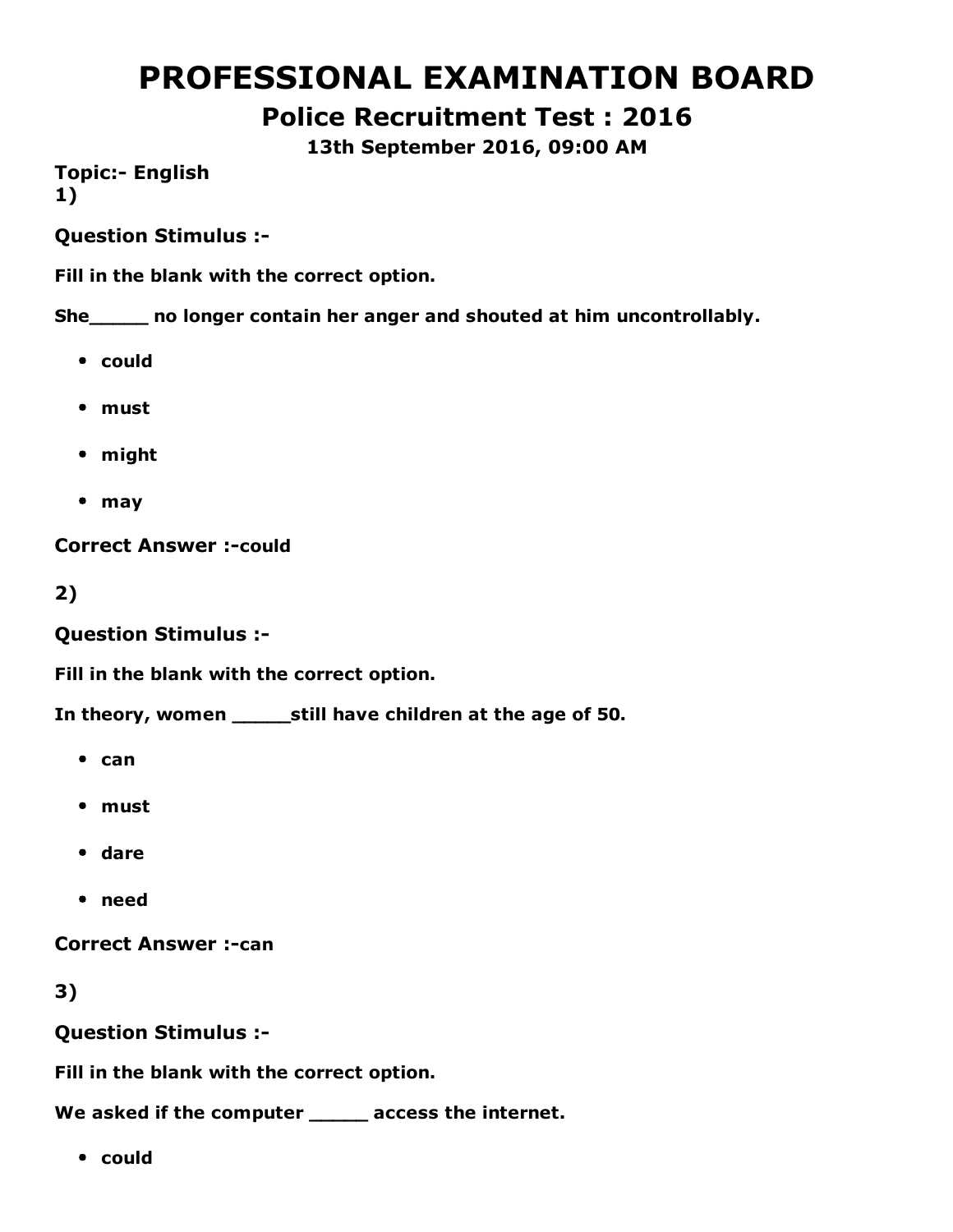- should
- must
- ought to

**Correct Answer :- could** 

4)

### Question Stimulus :

Fill in the blank with the correct preposition.

The commercialization of football has turned it from a sport \_\_\_\_\_\_a business.

- $\cdot$  in
- on
- $\bullet$  at
- into

**Correct Answer :-into** 

5)

### Question Stimulus :

Fill in the blank with the correct preposition.

The river is flowing \_\_\_\_\_ the danger level.

- beneath
- along
- across
- above

**Correct Answer :- above** 

6)

Question Stimulus :

Fill in the blank with the correct preposition.

Over time, their acquaintance developed \_\_\_\_\_\_ a lasting friendship.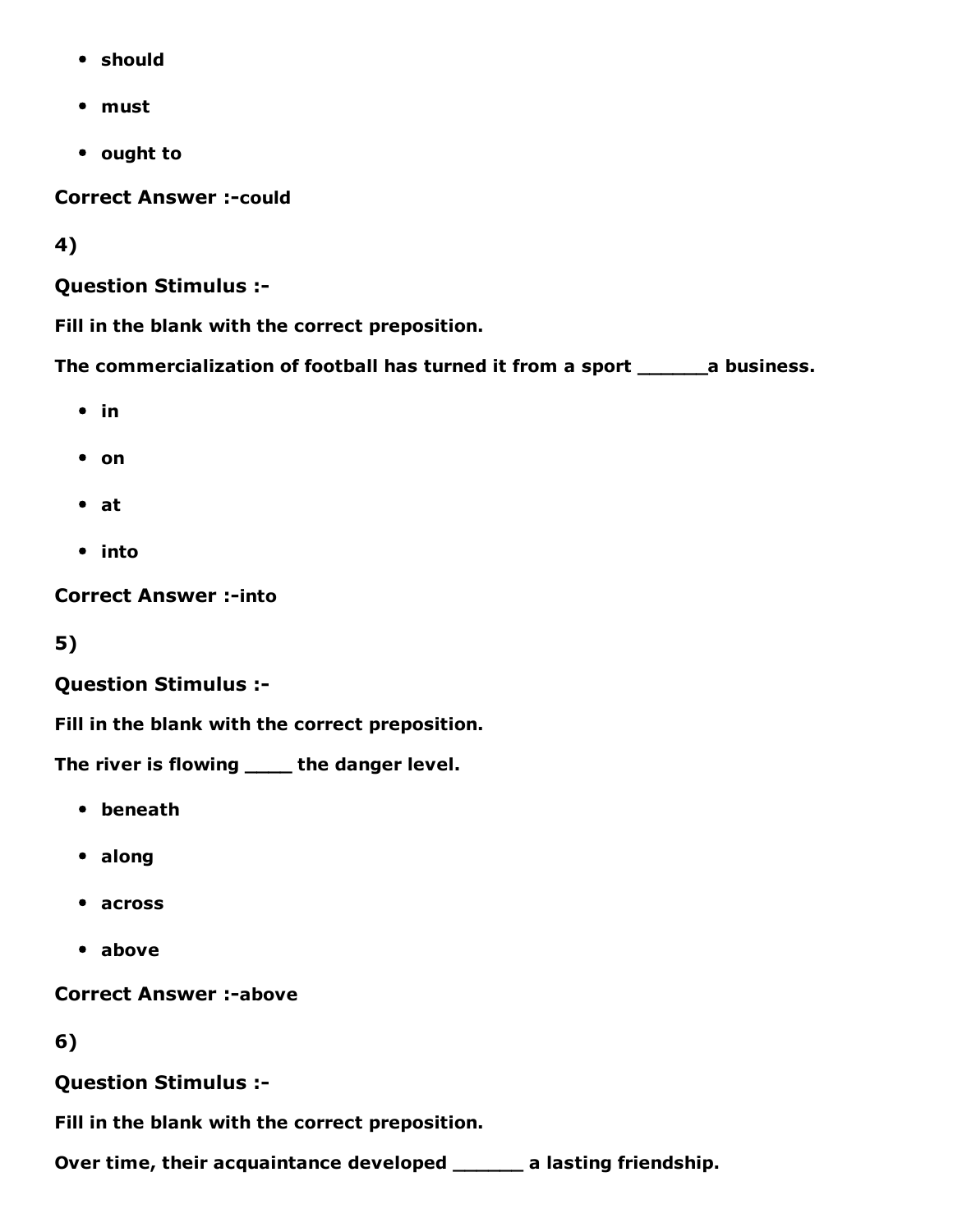- into
- for
- from
- across

**Correct Answer :- into** 

### 7)

### Question Stimulus :

Fill in the blank with the correct preposition.

The car skidded and went out **\_\_\_\_control, crashing \_\_\_\_an oncoming truck.** 

- of, into
- $\bullet$  in, to
- to, in
- off, across

**Correct Answer :- of, into** 

### 8)

Question Stimulus :

DIRECTIONS: In the following questions, some of the sentences have errors and some have none. Find out which part of a sentence has an error: lf there is no error, mark your answer as 'No error'.

- We've just
- appointed a coordinator
- who will oversee whole project.
- No error

Correct Answer :- who will oversee whole project.

9)

Question Stimulus :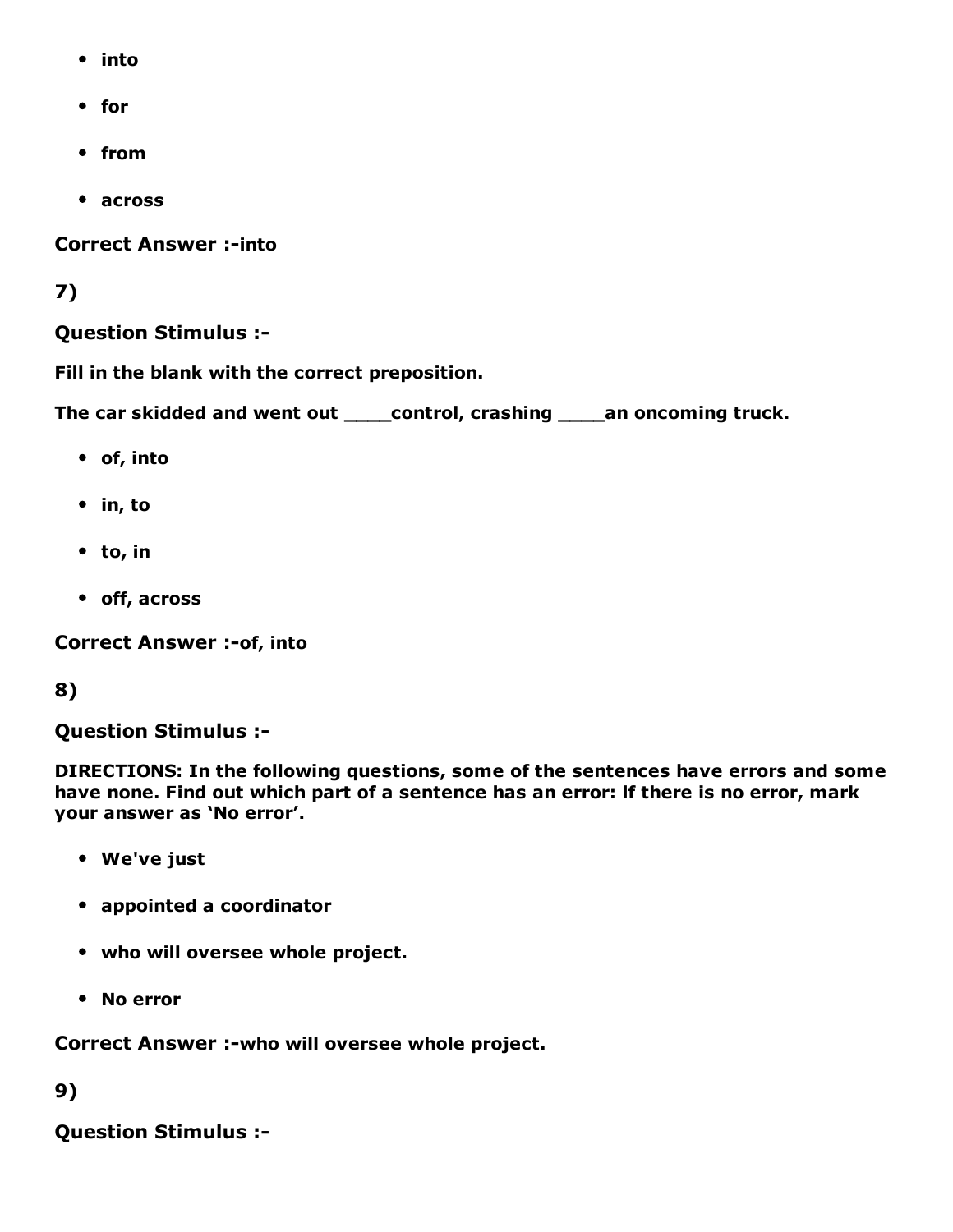DIRECTIONS: In the following questions, some of the sentences have errors and some have none. Find out which part of a sentence has an error: lf there is no error, mark your answer as 'No error'.

- An embryo is created
- through the union
- of a sperm and an egg.
- No error

**Correct Answer :-No error** 

10)

Question Stimulus :

DIRECTIONS: In the following questions, some of the sentences have errors and some have none. Find out which part of a sentence has an error: lf there is no error, mark your answer as 'No error'.

- The standard unit
- of currency
- in US is the dollar.
- No error

Correct Answer :- in US is the dollar.

#### 11)

Question Stimulus :

DIRECTIONS: In the following questions, some of the sentences have errors and some have none. Find out which part of a sentence has an error: lf there is no error, mark your answer as 'No error'.

- If I had a lot of money,
- I would have done a lot of charity
- to the poor and handicapped people.
- No error

**Correct Answer :-No error**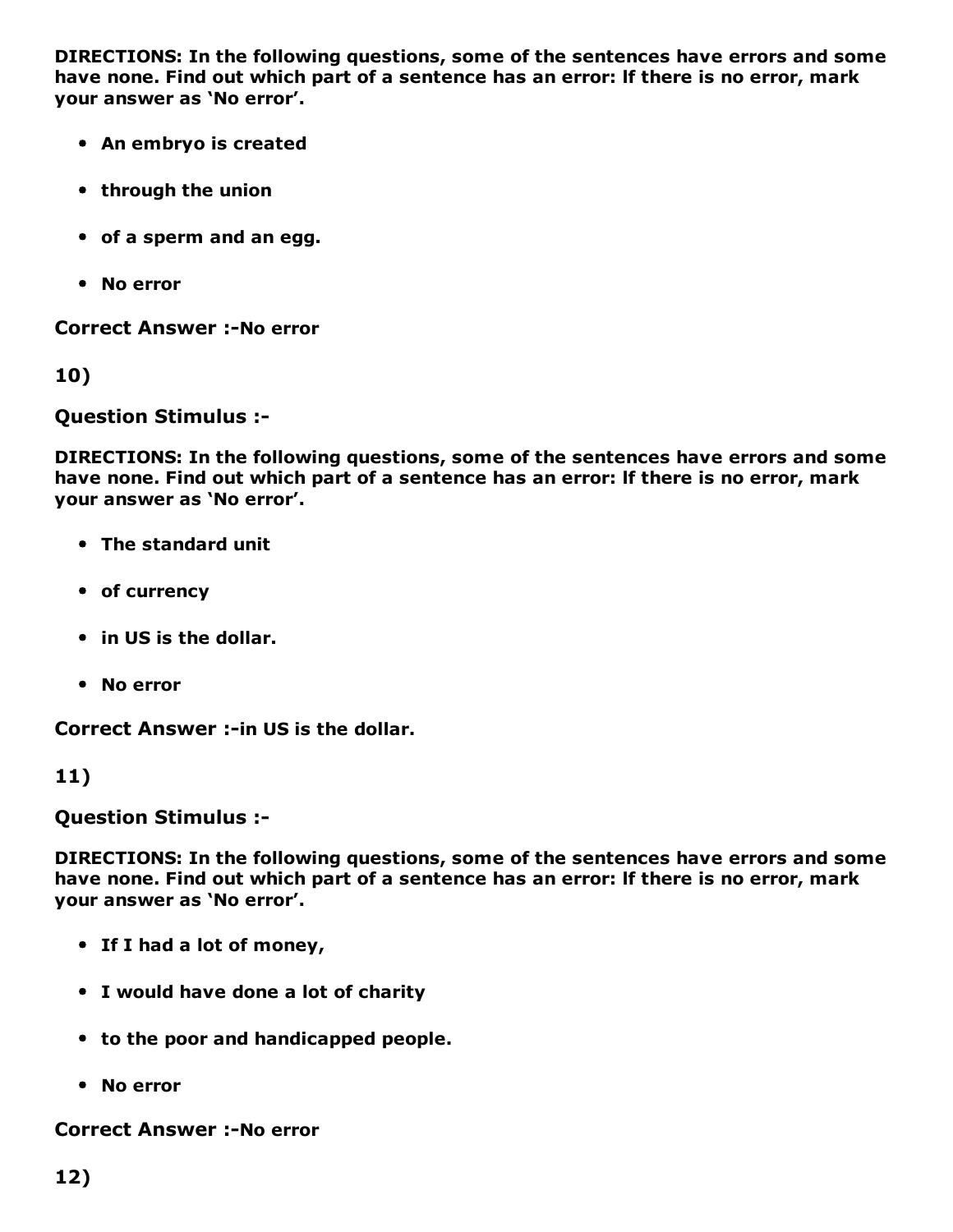#### Question Stimulus :

DIRECTIONS: In the following questions, some of the sentences have errors and some have none. Find out which part of a sentence has an error: lf there is no error, mark your answer as 'No error'.

- If she have worked hard,
- she would have
- topped the university.
- No error

Correct Answer :- If she have worked hard,

#### 13)

Question Stimulus :

DIRECTIONS: In the following questions, some of the sentences have errors and some have none. Find out which part of a sentence has an error: lf there is no error, mark your answer as 'No error'.

- If he drives fast,
- he can reach
- the station on time.
- No error

**Correct Answer :- No error** 

#### 14)

Question Stimulus :

DIRECTIONS: In the following questions, some of the sentences have errors and some have none. Find out which part of a sentence has an error: lf there is no error, mark your answer as 'No error'.

- It has been raining
- continuously
- since last twenty days.
- No error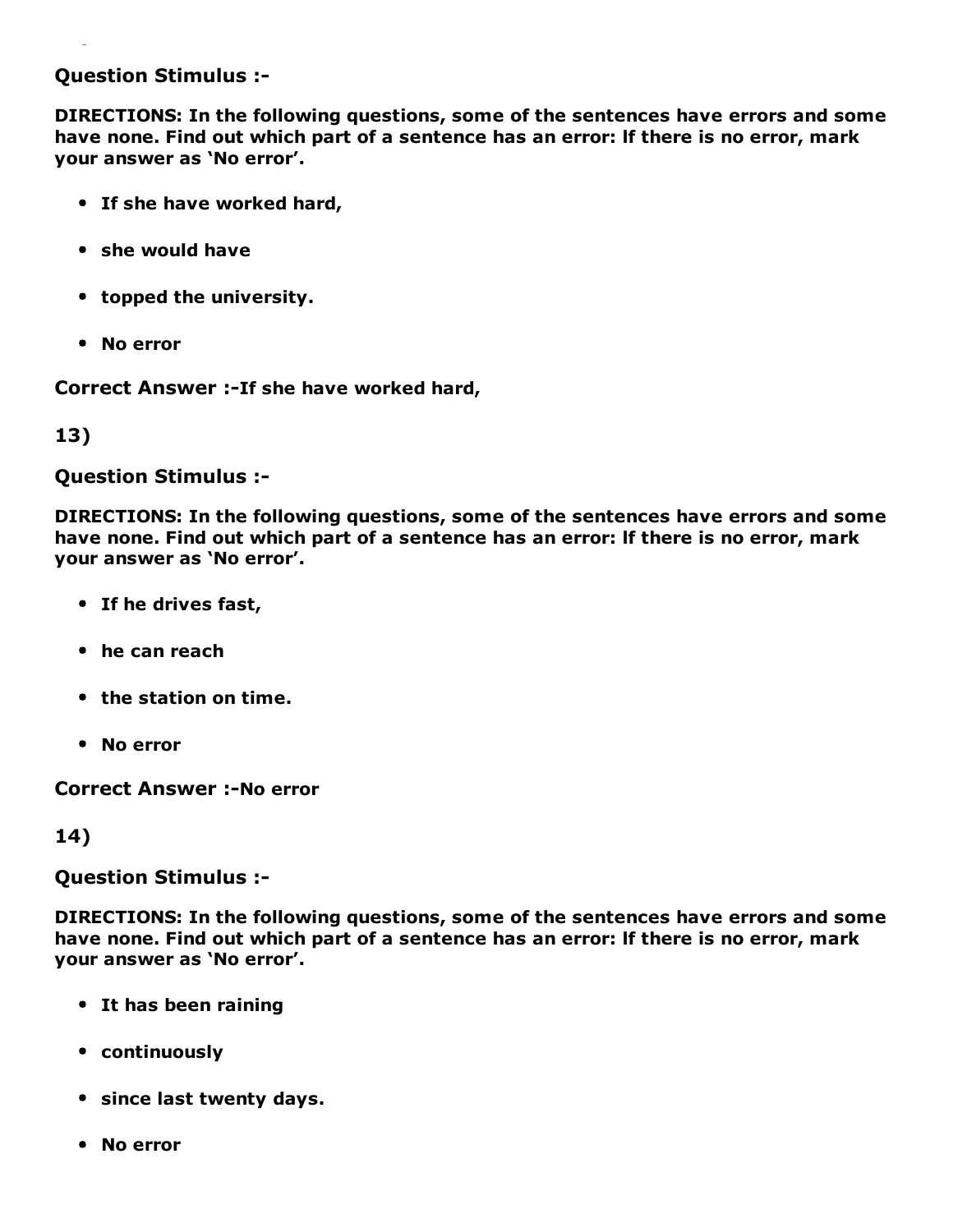Correct Answer :-since last twenty days.

15)

Question Stimulus :

DIRECTIONS: In the following questions, some of the sentences have errors and some have none. Find out which part of a sentence has an error: lf there is no error, mark your answer as 'No error'.

- Unless there is not
- an emergency at home,
- I do not take a leave and sit at home.
- No error

Correct Answer :- Unless there is not

16)

### Question Stimulus :

Out of the given options, choose the one which is the correct indirect speech of the sentence given below.

The man said to the Judge, "I did not commit this crime".

- The man told the Judge that he did not commit this crime.
- The man told the Judge that he has not committed this crime.
- The man told the Judge that he had not committed that crime.
- The man told the Judge that he has not committed that crime.

Correct Answer :-The man told the Judge that he had not committed that crime.

17)

Question Stimulus :

Out of the given options, choose the one which is the correct indirect speech of the sentence given below.

Our teacher said, "We have to finish this work today as we know that tomorrow never comes".

Our teacher said that we have to finish this work today as we know that tomorrow never comes.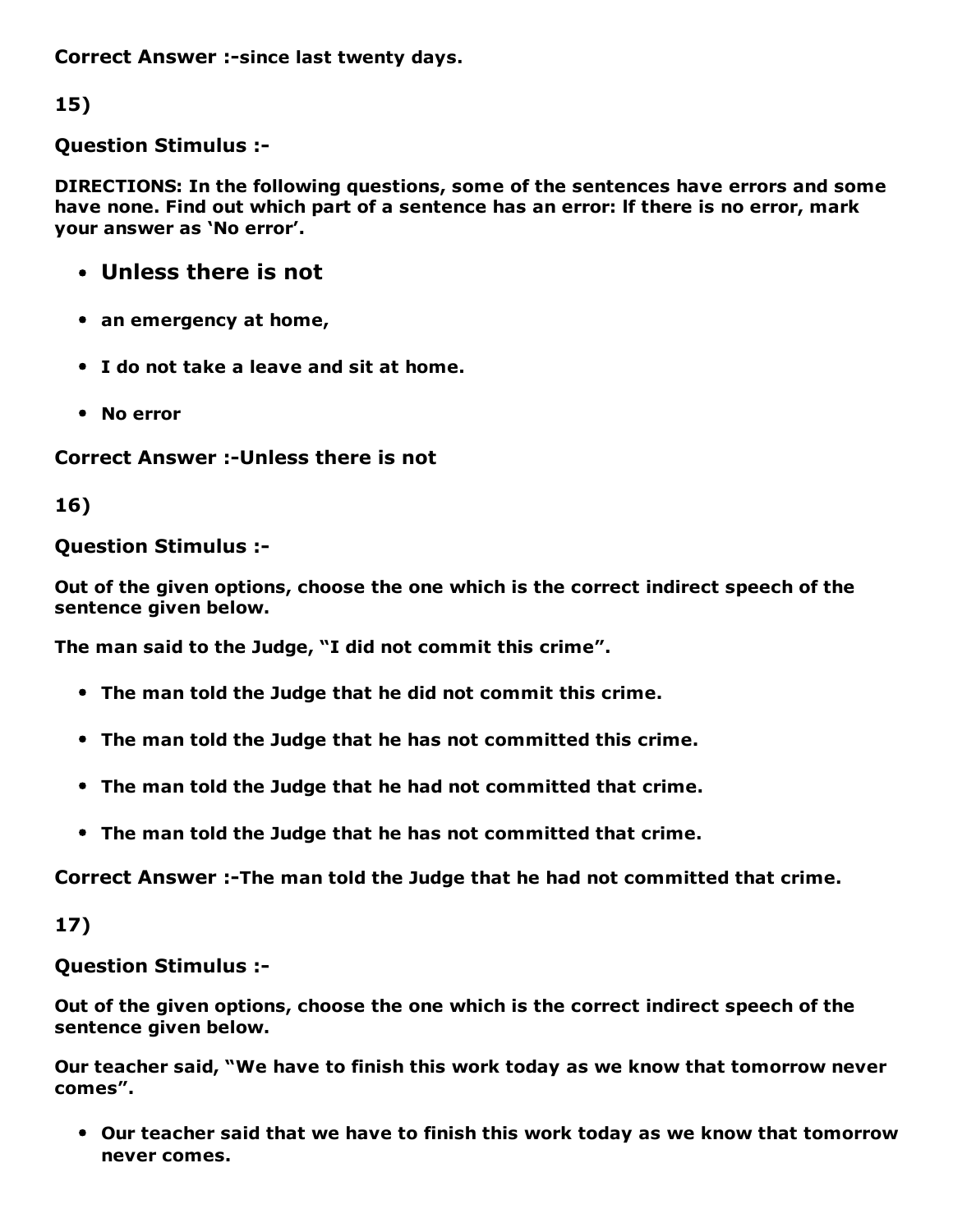- Our teacher said that we have to finish that work that day as we know that tomorrow never comes.
- Our teacher said that we were to finish that work that day as we know that tomorrow never comes.
- Our teacher said that we had to finish that work that day as we know that tomorrow never comes.

Correct Answer :-Our teacher said that we had to finish that work that day as we know that tomorrow never comes.

18)

Question Stimulus :

Out of the given options, choose the one which is the correct indirect speech of the sentence given below.

Rehman said, "I haven't taken any exam this year but I intend to take two exams the next year".

- Rehman said that haven't taken any exam this year but intends to take two exams the next year.
- Rehman said that hadn't taken any exam this year but intends to take two exams the next year.
- Rehman said that hadn't taken any exam that year but intends to take two exams the next year.
- Rehman said that hadn't taken any exam that year but intended to take two exams the next year.

Correct Answer :-Rehman said that hadn't taken any exam that year but intended to take two exams the next year.

19)

Question Stimulus :

Out of the given options, choose the one which is the correct passive voice of the sentence given below.

The builders have built a perfect dam across the stream.

- A perfect dam had been built by the builders across the stream.
- A perfect dam has been build by the builders across the stream.
- A perfect dam have been built by the builders across the stream.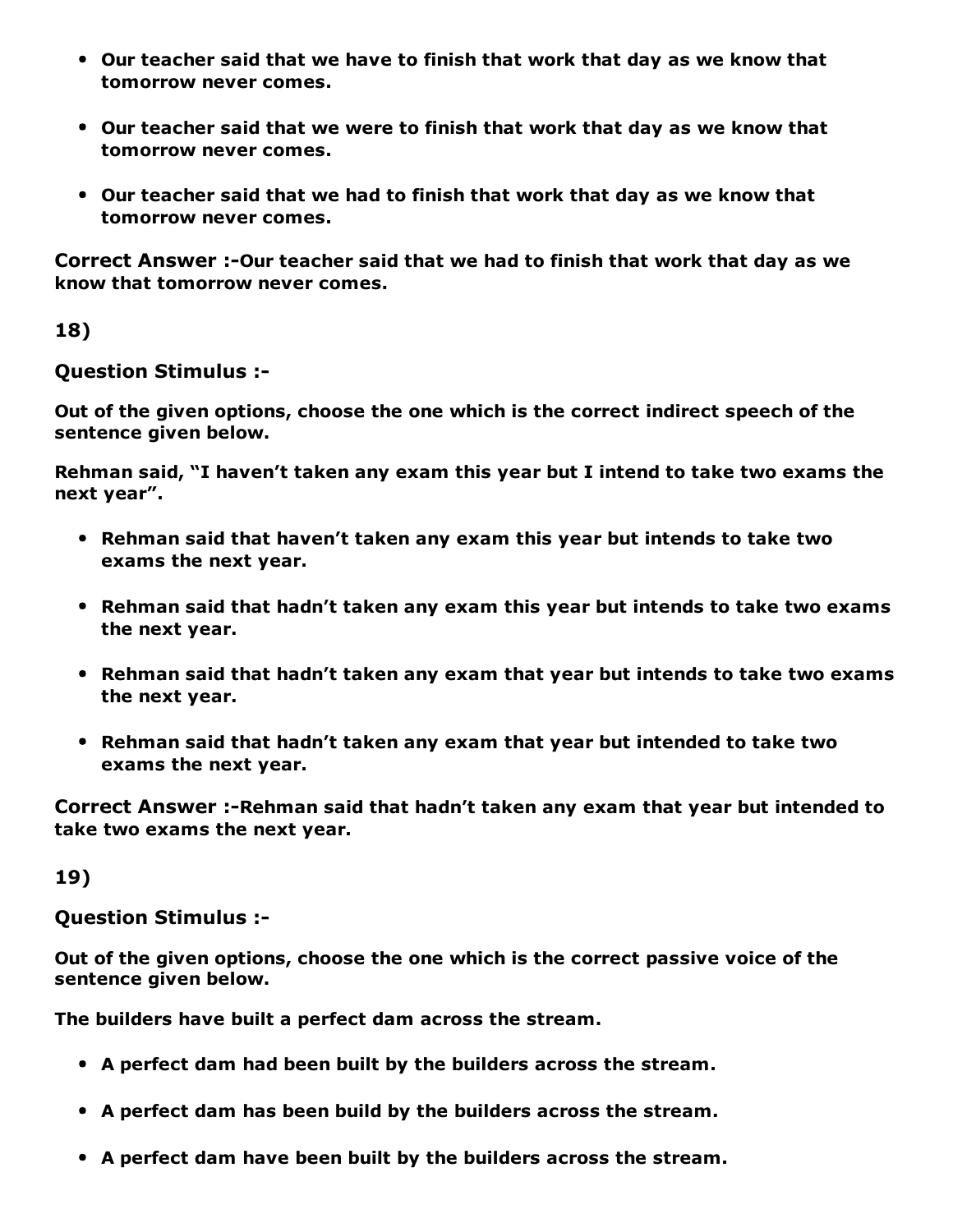A perfect dam has been built by the builders across the stream.

Correct Answer :-A perfect dam has been built by the builders across the stream.

20)

Question Stimulus :

Out of the given options, choose the one which is the correct passive voice of the sentence given below.

After taking him to the hospital, I dropped him at his place.

- After been taken to the hospital, she was dropped at her place by me.
- After being taken to the hospital, she was to be dropped at her place by me.
- After being taken to the hospital, she had to be dropped at her place by me.
- After being taken to the hospital, she was dropped at her place by me.

Correct Answer :-After being taken to the hospital, she was dropped at her place by me.

#### 21)

Question Stimulus :

Out of the given options, choose the one which is the correct active voice of the sentence given below.

Physically challenged people should not be laughed at by the public.

- The public cannot not laugh at physically challenged people.
- The public could not laugh at physically challenged people.
- The public shall not laugh at physically challenged people.
- The public should not laugh at physically challenged people.

Correct Answer :-The public should not laugh at physically challenged people.

22)

Question Stimulus :

Choose the grammatically correct sentence out of the given options.

We should take an healthy breakfast in the morning.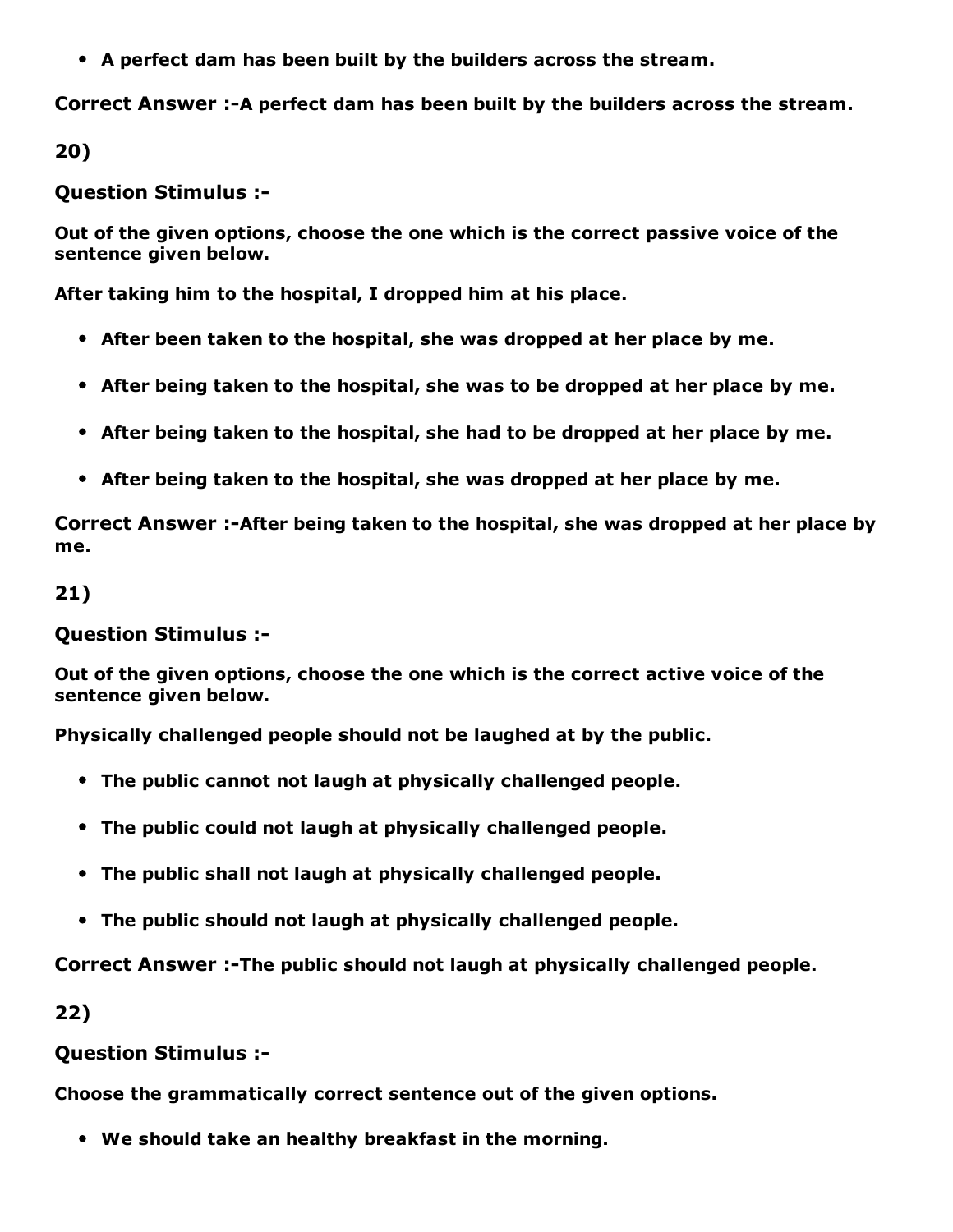- We should take the healthy breakfast in the morning.
- We should take a healthy breakfast in the morning.
- We should take healthy breakfast in morning.

Correct Answer :-We should take a healthy breakfast in the morning.

23)

Question Stimulus :

Fill in the blank with the correct option.

I have kept \_\_\_\_\_ sharpened pencils and erasers in his pencil box.

- few
- a few
- the few
- a little

Correct Answer :- a few

24)

#### Question Stimulus :

Fill in the blank with the correct option.

Your room is \_\_\_\_\_ more comfortable than my bedroom.

- little
- a little
- the little
- a few

**Correct Answer :- a little** 

#### 25)

Question Stimulus :

Fill in the blank with the correct option.

**EXECUTE:** Students who were sitting in the class stood up and greeted the teacher.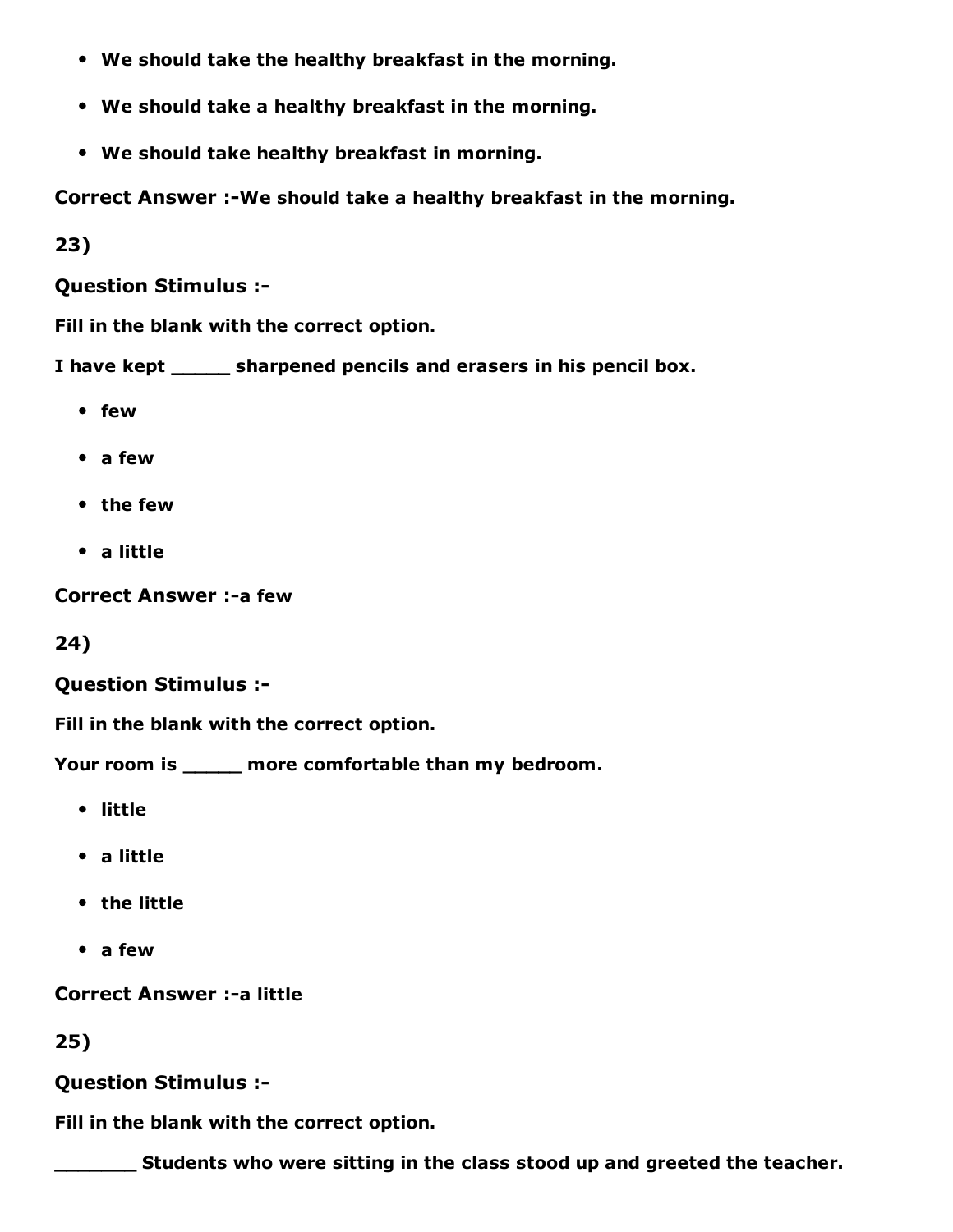- Few
- A few
- The few
- A little

**Correct Answer :-The few** 

26)

Question Stimulus :

DIRECTIONS: Read the following passage carefully and complete the following sentences.

Why do students become a bully? Bullying is a big problem. It can make kids feel hurt, scared, sick, lonely, embarrassed and sad. Bullies might hit, kick, or push to hurt people, or use words to call names, threaten, tease, or scare them. A bully might say mean things about someone, grab a kid's stuff, make fun of someone, or leave a kid out of the group on purpose. Some bullies threaten people or try to make them do things they don't want to do. It is often seen that in schools most classes have group of students who are bullies. Who are they and why do they act in that particular manner? Bullies are children who like to dominate others. Bullies are often children who want to feel important and want to make themselves popular. Bullying children who are weaker than themselves makes them feel big and powerful. Many a times, bullies are just insensitive children who know that it hurts their victims but they continue to do it anyway. Some children who bully are attention-seekers. Children who do not get emotional support at home and are not given attention at home may try to attract attention towards themselves in the classroom through bullying. In some cases, a child who is bullied, sometimes ends up bullying others. Some bullies come from families where everyone is angry and shouting all the time. They may think that being angry, calling names, and pushing people around is a normal way to act. Some bullies are copying what they've seen someone else do. Some have been bullied themselves. Sometimes bullies know that what they are doing or saying hurts other people. But other bullies may not really know how hurtful their actions can be. Other factors such as teacher's indifference to the victims and bad disciplining by parents of bullies can also cause bullying.

What is the meaning of the word 'bully' or 'bullying'?

- To use superior strength or influence to intimidate someone or to force someone to do something
- A way of entertaining someone
- A way of arousing interest in someone or something
- None of the above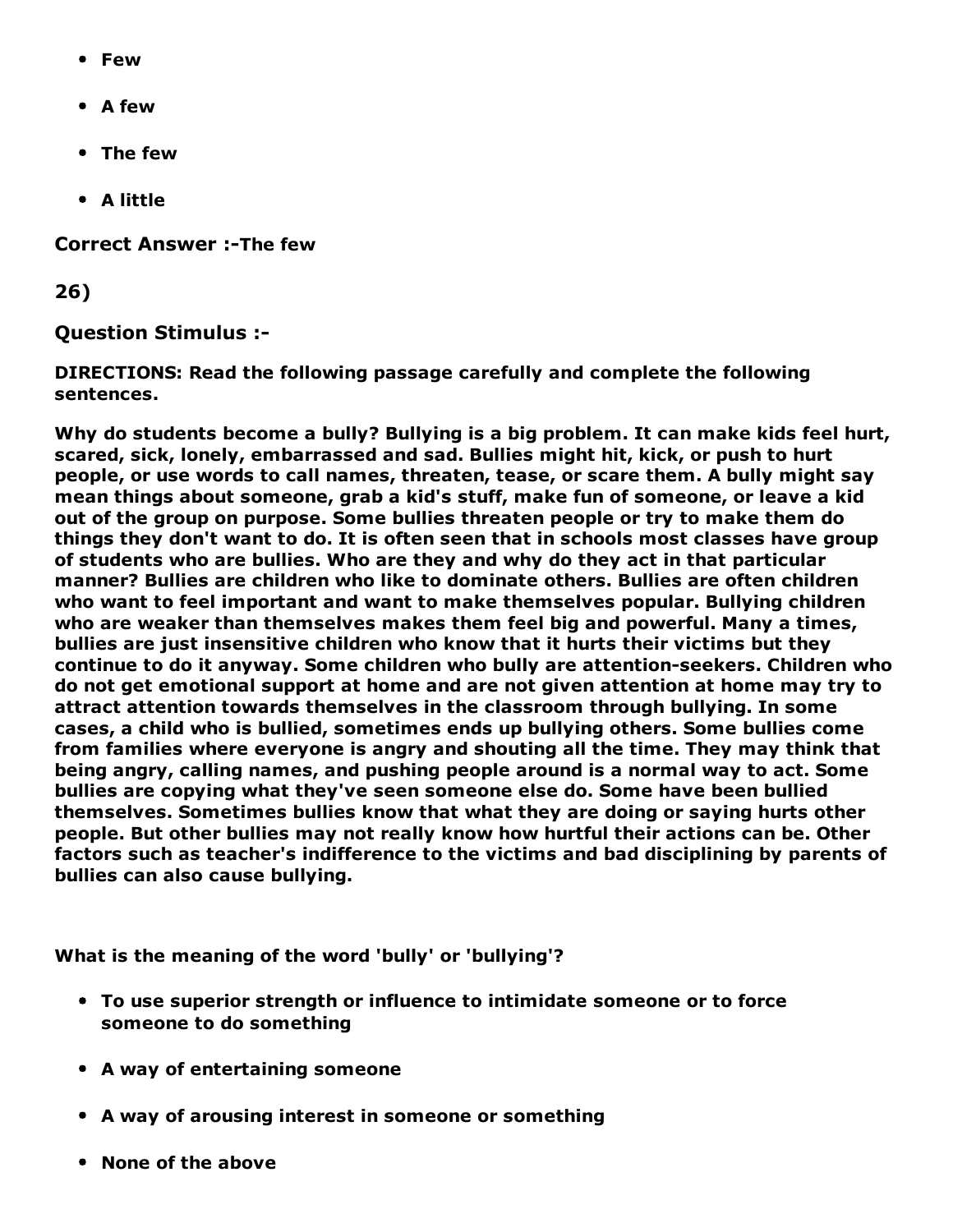Correct Answer :-To use superior strength or influence to intimidate someone or to force someone to do something

27)

### Question Stimulus :

DIRECTIONS: Read the following passage carefully and complete the following sentences.

Why do students become a bully? Bullying is a big problem. It can make kids feel hurt, scared, sick, lonely, embarrassed and sad. Bullies might hit, kick, or push to hurt people, or use words to call names, threaten, tease, or scare them. A bully might say mean things about someone, grab a kid's stuff, make fun of someone, or leave a kid out of the group on purpose. Some bullies threaten people or try to make them do things they don't want to do. It is often seen that in schools most classes have group of students who are bullies. Who are they and why do they act in that particular manner? Bullies are children who like to dominate others. Bullies are often children who want to feel important and want to make themselves popular. Bullying children who are weaker than themselves makes them feel big and powerful. Many a times, bullies are just insensitive children who know that it hurts their victims but they continue to do it anyway. Some children who bully are attention-seekers. Children who do not get emotional support at home and are not given attention at home may try to attract attention towards themselves in the classroom through bullying. In some cases, a child who is bullied, sometimes ends up bullying others. Some bullies come from families where everyone is angry and shouting all the time. They may think that being angry, calling names, and pushing people around is a normal way to act. Some bullies are copying what they've seen someone else do. Some have been bullied themselves. Sometimes bullies know that what they are doing or saying hurts other people. But other bullies may not really know how hurtful their actions can be. Other factors such as teacher's indifference to the victims and bad disciplining by parents of bullies can also cause bullying.

Which word in the passage means 'lack of concern or thinking for others'?

- **•** Indifference
- Scared
- Threaten
- All of the above

**Correct Answer :-Indifference** 

28)

#### Question Stimulus :

DIRECTIONS: Read the following passage carefully and complete the following sentences.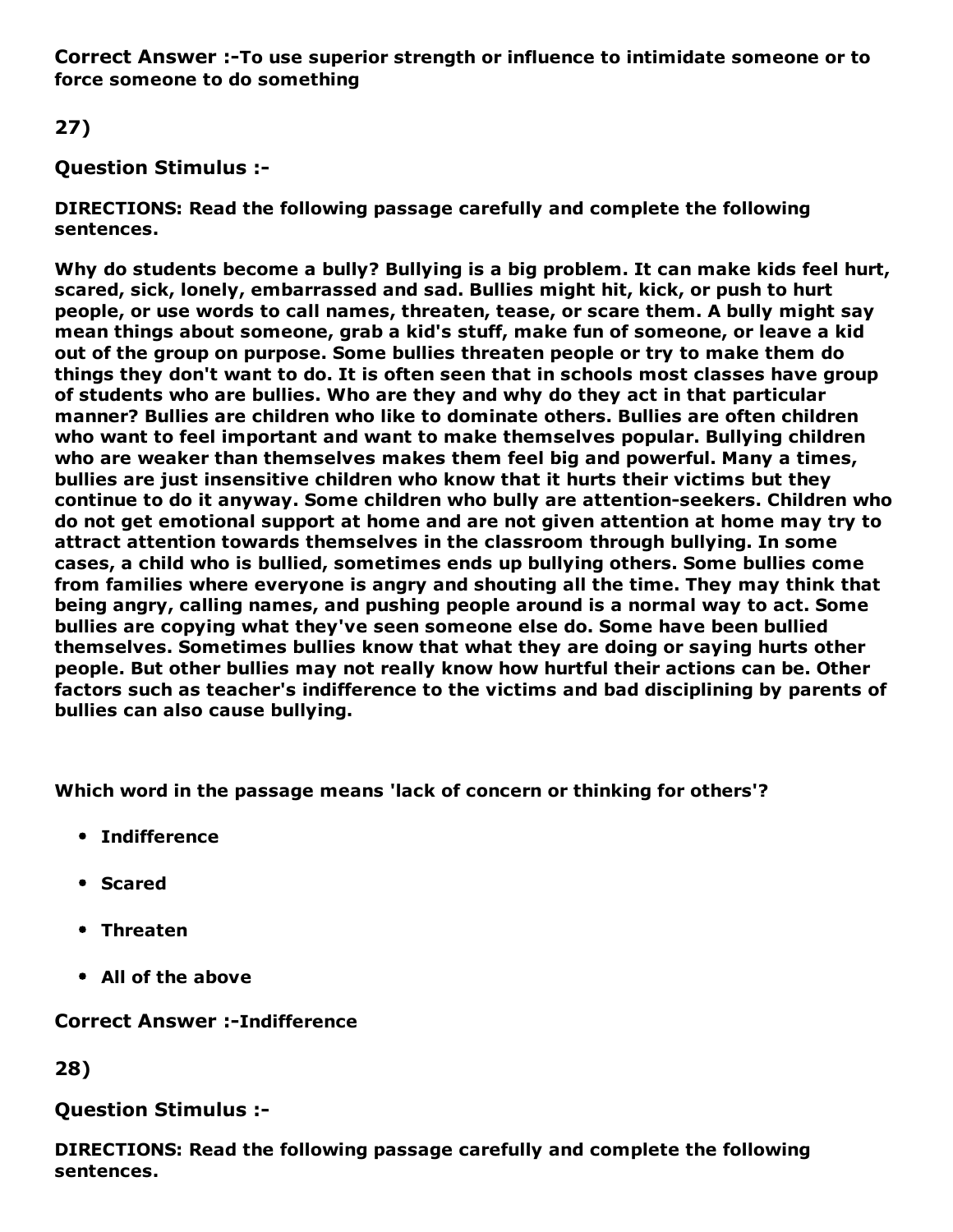Why do students become a bully? Bullying is a big problem. It can make kids feel hurt, scared, sick, lonely, embarrassed and sad. Bullies might hit, kick, or push to hurt people, or use words to call names, threaten, tease, or scare them. A bully might say mean things about someone, grab a kid's stuff, make fun of someone, or leave a kid out of the group on purpose. Some bullies threaten people or try to make them do things they don't want to do. It is often seen that in schools most classes have group of students who are bullies. Who are they and why do they act in that particular manner? Bullies are children who like to dominate others. Bullies are often children who want to feel important and want to make themselves popular. Bullying children who are weaker than themselves makes them feel big and powerful. Many a times, bullies are just insensitive children who know that it hurts their victims but they continue to do it anyway. Some children who bully are attention-seekers. Children who do not get emotional support at home and are not given attention at home may try to attract attention towards themselves in the classroom through bullying. In some cases, a child who is bullied, sometimes ends up bullying others. Some bullies come from families where everyone is angry and shouting all the time. They may think that being angry, calling names, and pushing people around is a normal way to act. Some bullies are copying what they've seen someone else do. Some have been bullied themselves. Sometimes bullies know that what they are doing or saying hurts other people. But other bullies may not really know how hurtful their actions can be. Other factors such as teacher's indifference to the victims and bad disciplining by parents of bullies can also cause bullying.

Why do senior students bully?

- They want to seek attention
- They derive pleasure in dominating and belittling others.
- To gain popularity
- All of the above

Correct Answer :- All of the above

29)

Question Stimulus :

DIRECTIONS: Read the following passage carefully and complete the following sentences.

Why do students become a bully? Bullying is a big problem. It can make kids feel hurt, scared, sick, lonely, embarrassed and sad. Bullies might hit, kick, or push to hurt people, or use words to call names, threaten, tease, or scare them. A bully might say mean things about someone, grab a kid's stuff, make fun of someone, or leave a kid out of the group on purpose. Some bullies threaten people or try to make them do things they don't want to do. It is often seen that in schools most classes have group of students who are bullies. Who are they and why do they act in that particular manner? Bullies are children who like to dominate others. Bullies are often children who want to feel important and want to make themselves popular. Bullying children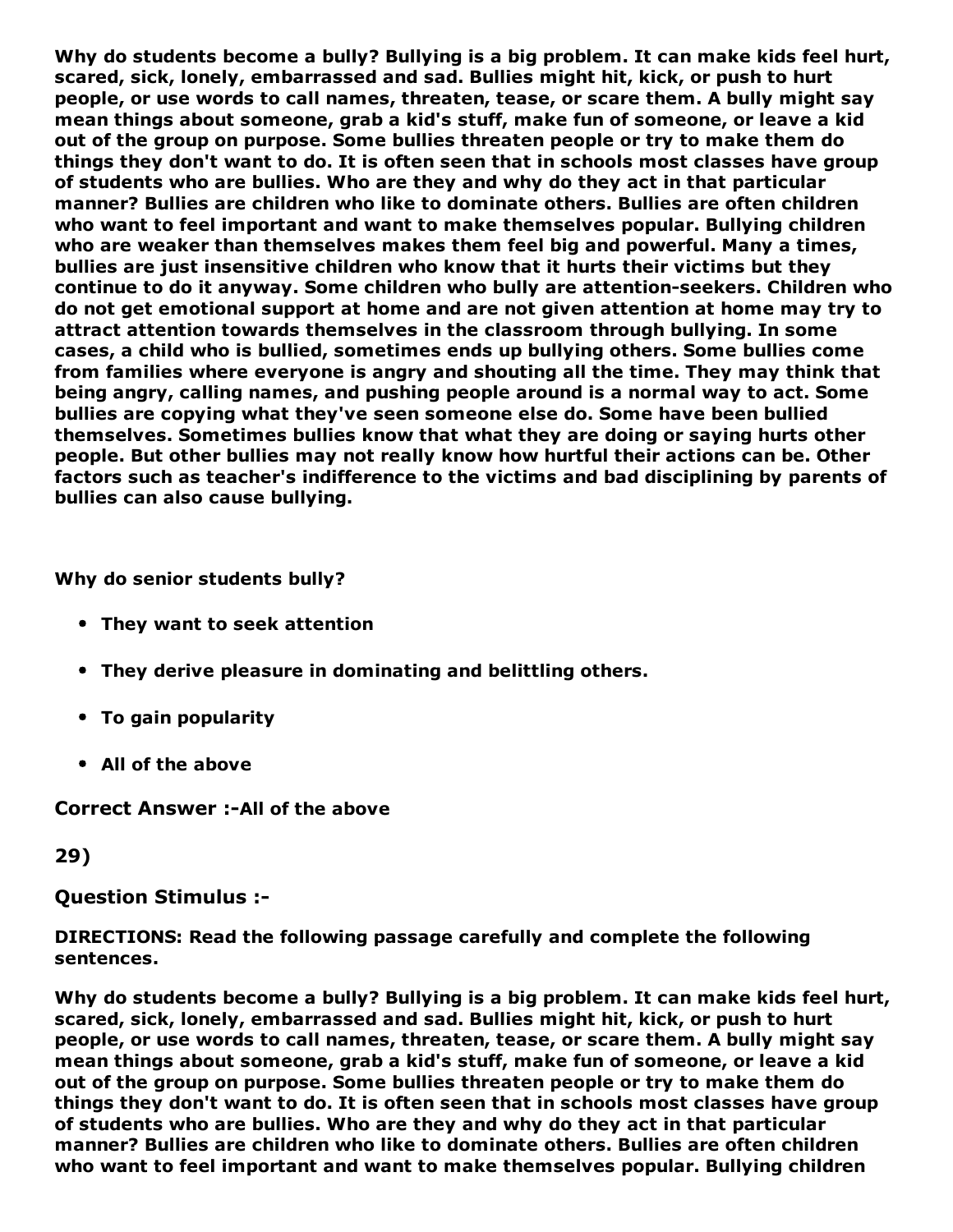who are weaker than themselves makes them feel big and powerful. Many a times, bullies are just insensitive children who know that it hurts their victims but they continue to do it anyway. Some children who bully are attention-seekers. Children who do not get emotional support at home and are not given attention at home may try to attract attention towards themselves in the classroom through bullying. In some cases, a child who is bullied, sometimes ends up bullying others. Some bullies come from families where everyone is angry and shouting all the time. They may think that being angry, calling names, and pushing people around is a normal way to act. Some bullies are copying what they've seen someone else do. Some have been bullied themselves. Sometimes bullies know that what they are doing or saying hurts other people. But other bullies may not really know how hurtful their actions can be. Other factors such as teacher's indifference to the victims and bad disciplining by parents of bullies can also cause bullying.

What are the factors that lead some children to adopt the hateful process of bullying?

- Neglect and indiscipline at home and indifference or carelessness in school.
- The command of the school authority
- The desire to take revenge
- None of the above

Correct Answer :-Neglect and indiscipline at home and indifference or carelessness in school.

#### 30)

#### Question Stimulus :

DIRECTIONS: Read the following passage carefully and complete the following sentences.

Why do students become a bully? Bullying is a big problem. It can make kids feel hurt, scared, sick, lonely, embarrassed and sad. Bullies might hit, kick, or push to hurt people, or use words to call names, threaten, tease, or scare them. A bully might say mean things about someone, grab a kid's stuff, make fun of someone, or leave a kid out of the group on purpose. Some bullies threaten people or try to make them do things they don't want to do. It is often seen that in schools most classes have group of students who are bullies. Who are they and why do they act in that particular manner? Bullies are children who like to dominate others. Bullies are often children who want to feel important and want to make themselves popular. Bullying children who are weaker than themselves makes them feel big and powerful. Many a times, bullies are just insensitive children who know that it hurts their victims but they continue to do it anyway. Some children who bully are attention-seekers. Children who do not get emotional support at home and are not given attention at home may try to attract attention towards themselves in the classroom through bullying. In some cases, a child who is bullied, sometimes ends up bullying others. Some bullies come from families where everyone is angry and shouting all the time. They may think that being angry, calling names, and pushing people around is a normal way to act. Some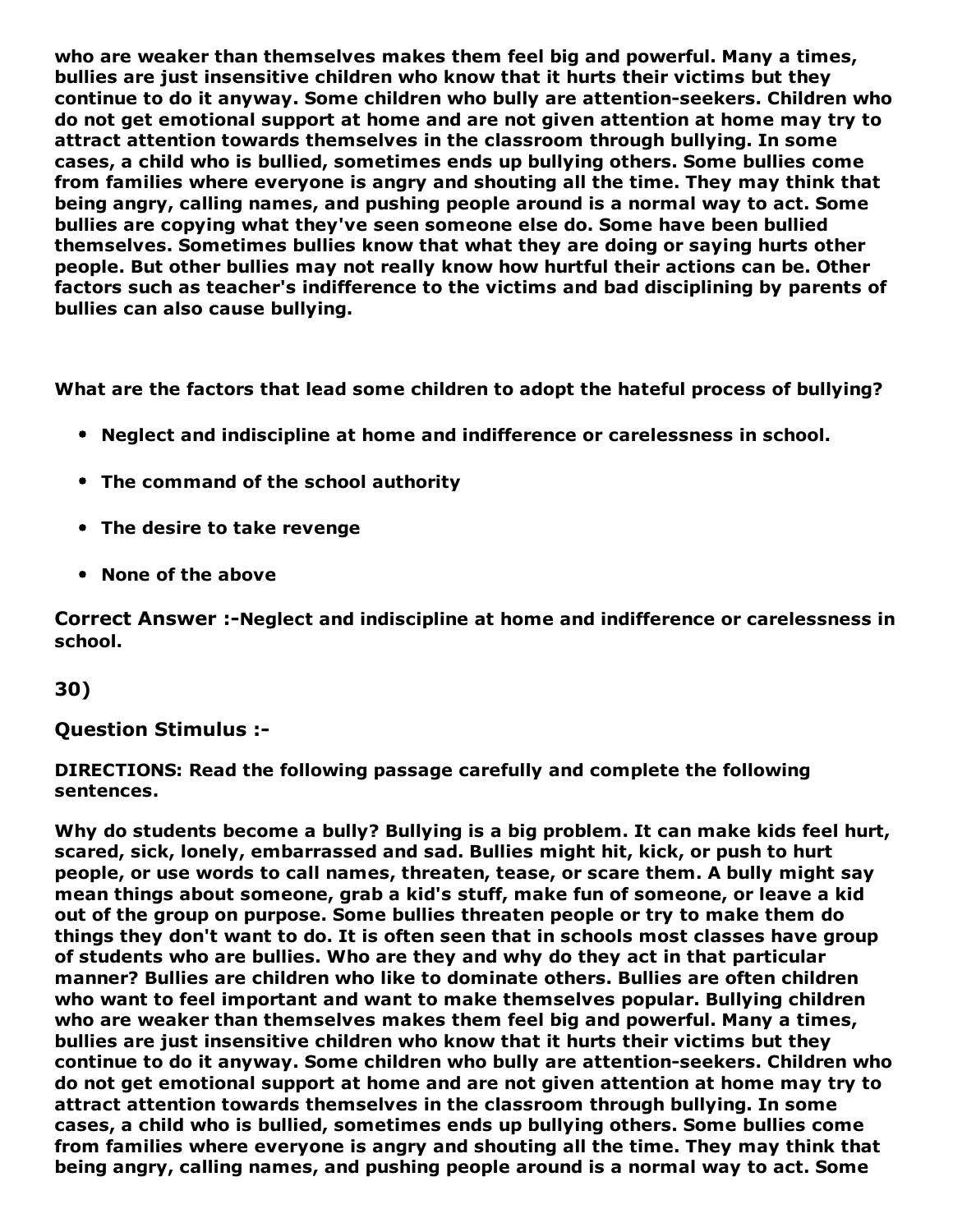bullies are copying what they've seen someone else do. Some have been bullied themselves. Sometimes bullies know that what they are doing or saying hurts other people. But other bullies may not really know how hurtful their actions can be. Other factors such as teacher's indifference to the victims and bad disciplining by parents of bullies can also cause bullying.

'Bullies might hit, kick, or push to hurt people, or use words to call names, threaten, tease, or scare them'. What does the idiom 'call names' mean?

- To abuse someone
- To greet someone
- To embrace someone
- None of the above

**Correct Answer :-To abuse someone** 

**Topic:- Hindi** 1)

#### Question Stimulus :

निम्नलिखित गद्यांश को ध्यानपूर्वक पढ़कर उसके नीचे दिये गये बहविकल्पी प्रश्नों में सही विकल्प का चयन करें।

आधुनिक मानव समाज में एक ओर विज्ञान को भी चकित कर देने वाली उपलब्धियों से निरंतर सभ्यता का विकास हो रहा है तो दूसरी ओर मानव मूल्यों का ह्रास होने से समस्या उत्तरोत्तर गूढ़ होती जा रही है। अनेक सामाजिक और आर्थिक समस्याओं का शिकार आज का मनुष्य विवेक और ईमानदारी को त्याग कर भौतिक स्तर से ऊँचा उठने का प्रयत्न कर रहा है। वह सफलता पाने की लालसा में उचित और अनुचित की चिंता नहीं करता। उसे तो बस साध्य को पाने की प्रबल इच्छा रहती है। ऐश्वर्य की प्राप्ति के लिए वह भयंकर अपराध करने में भी संकोच नहीं करता। वह इनके नित नए-नए रूपों की खोज करने में अपनी बुद्धि का अपव्यय कर रहा है। आज हमारे सामने यह प्रमुख समस्या है कि इस अपराध वृत्ति पर किस प्रकार रोक लगाई जाए। सदाचार, कर्तव्य-परायणता, त्याग आदि नैतिक मूल्यों को तिलाञ्जलि देकर समाज के सुख की कामना करना स्वप्न मात्र है।

मनुष्य आज किन समस्याओं का शिकार है?

- विज्ञान की उपलब्धियों का
- सामाजिक और आर्थिक समस्याओं का
- भौतिक समस्या का
- अपराध वद्धि की समस्या का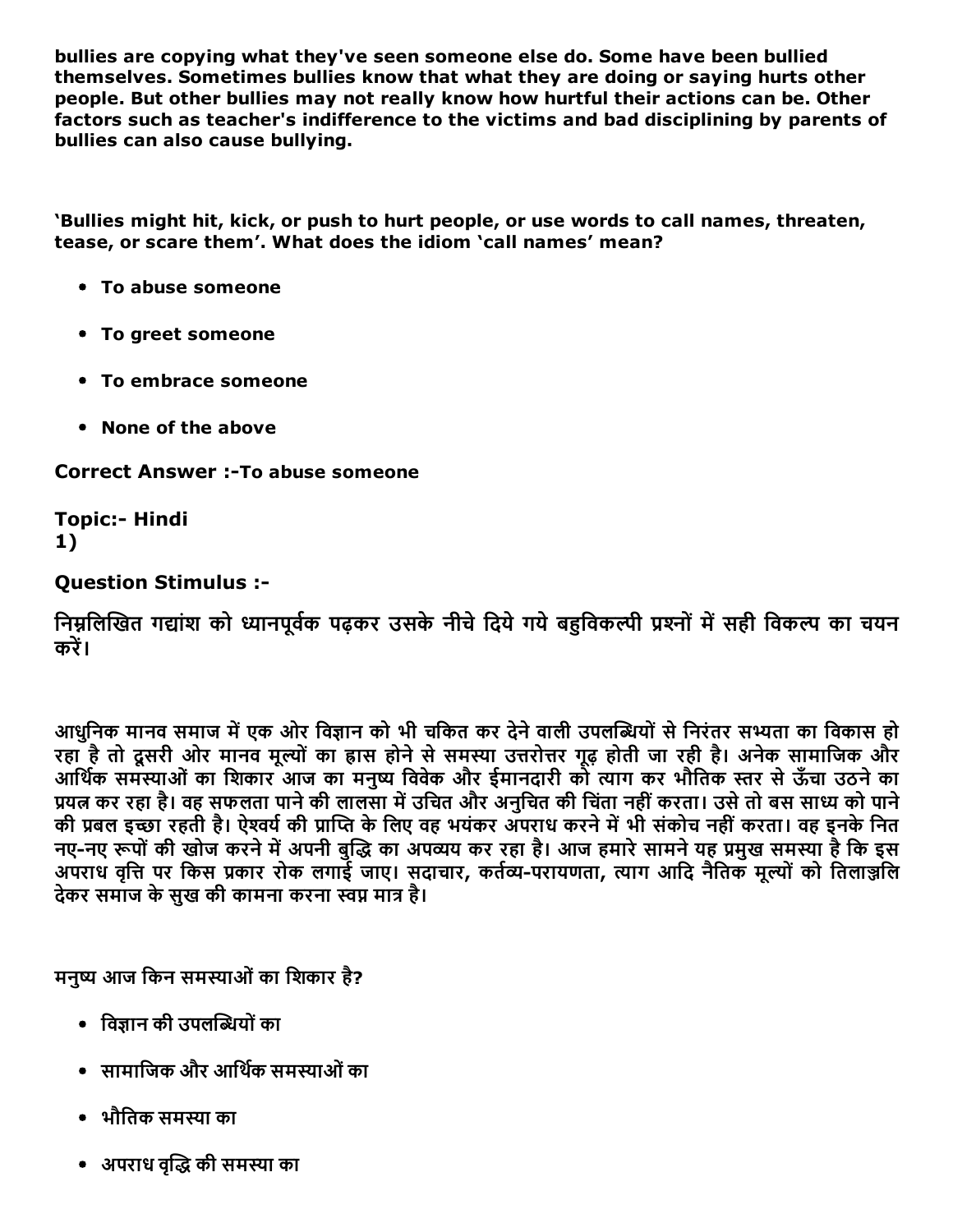Correct Answer :-सामाजिक और आर्थिक समस्याओं का

### 2)

### Question Stimulus :

निम्नलिखित गद्यांश को ध्यानपूर्वक पढ़कर उसके नीचे दिये गये बहुविकल्पी प्रश्नों में सही विकल्प का चयन करें।

आधुनिक मानव समाज में एक ओर विज्ञान को भी चकित कर देने वाली उपलब्धियों से निरंतर सभ्यता का विकास हो रहा है तो दूसरी ओर मानव मूल्यों का ह्रास होने से समस्या उत्तरोत्तर गूढ़ होती जा रही है। अनेक सामाजिक और आर्थिक समस्याओं का शिकार आज का मनुष्य विवेक और ईमानदारी को त्याग कर भौतिक स्तर से ऊँचा उठने का प्रयत्न कर रहा है। वह सफलता पाने की लालसा में उचित और अनुचित की चिंता नहीं करता। उसे तो बस साध्य को पाने की प्रबल इच्छा रहती है। ऐश्वर्य की प्राप्ति के लिए वह भयंकर अपराध करने में भी संकोच नहीं करता। वह इनके नित नए-नए रूपों की खोज करने में अपनी बुद्धि का अपव्यय कर रहा है। आज हमारे सामने यह प्रमुख समस्या है कि इस अपराध वृत्ति पर किस प्रकार रोक लगाई जाए। सदाचार, कर्तव्य-परायणता, त्याग आदि नैतिक मूल्यों को तिलाञ्जलि देकर समाज के सख की कामना करना स्वप्न मात्र है।

भौतिक स्तर से ऊँचा उठने के लिए मनुष्य क्या कर रहा है?

- सभ्यता का विकास कर रहा है
- मूल्यों का विकास कर रहा है
- विवेक और ईमानदारी को त्याग रहा है
- ऐश्वर्य की प्राप्ति कर रहा है

Correct Answer :-विवेक और ईमानदारी को त्याग रहा है

### 3)

### Question Stimulus :

निम्नलिखित गद्यांश को ध्यानपूर्वक पढ़कर उसके नीचे दिये गये बहुविकल्पी प्रश्नों में सही विकल्प का चयन करें।

आधुनिक मानव समाज में एक ओर विज्ञान को भी चकित कर देने वाली उपलब्धियों से निरंतर सभ्यता का विकास हो रहा है तो दूसरी ओर मानव मूल्यों का ह्रास होने से समस्या उत्तरोत्तर गूढ़ होती जा रही है। अनेक सामाजिक और आर्थिक समस्याओं का शिकार आज का मनुष्य विवेक और ईमानदारी को त्याग कर भौतिक स्तर से ऊँचा उठने का ्……<br>प्रयत्न कर रहा है। वह सफलता पाने की लालसा में उचित और अनुचित की चिंता नहीं करता। उसे तो बस साध्य को पाने न्नारा कर रहते है। ऐश्वर्य की प्राप्ति के लिए वह भयंकर अपराध करने में भी संकोच नहीं करता। वह इनके नित नए-नए रूपों की खोज करने में अपनी बुद्धि का अपव्यय कर रहा है। आज हमारे सामने यह प्रमुख समस्या है कि इस अपराध वृत्ति पर किस प्रकार रोक लगाई जाए। सदाचार, कर्तव्य-परायणता, त्याग आदि नैतिक मूल्यों को तिलाञ्जलि देकर समाज के सुख की कामना करना स्वप्न मात्र है।

नैतिक मल्य क्या हैं?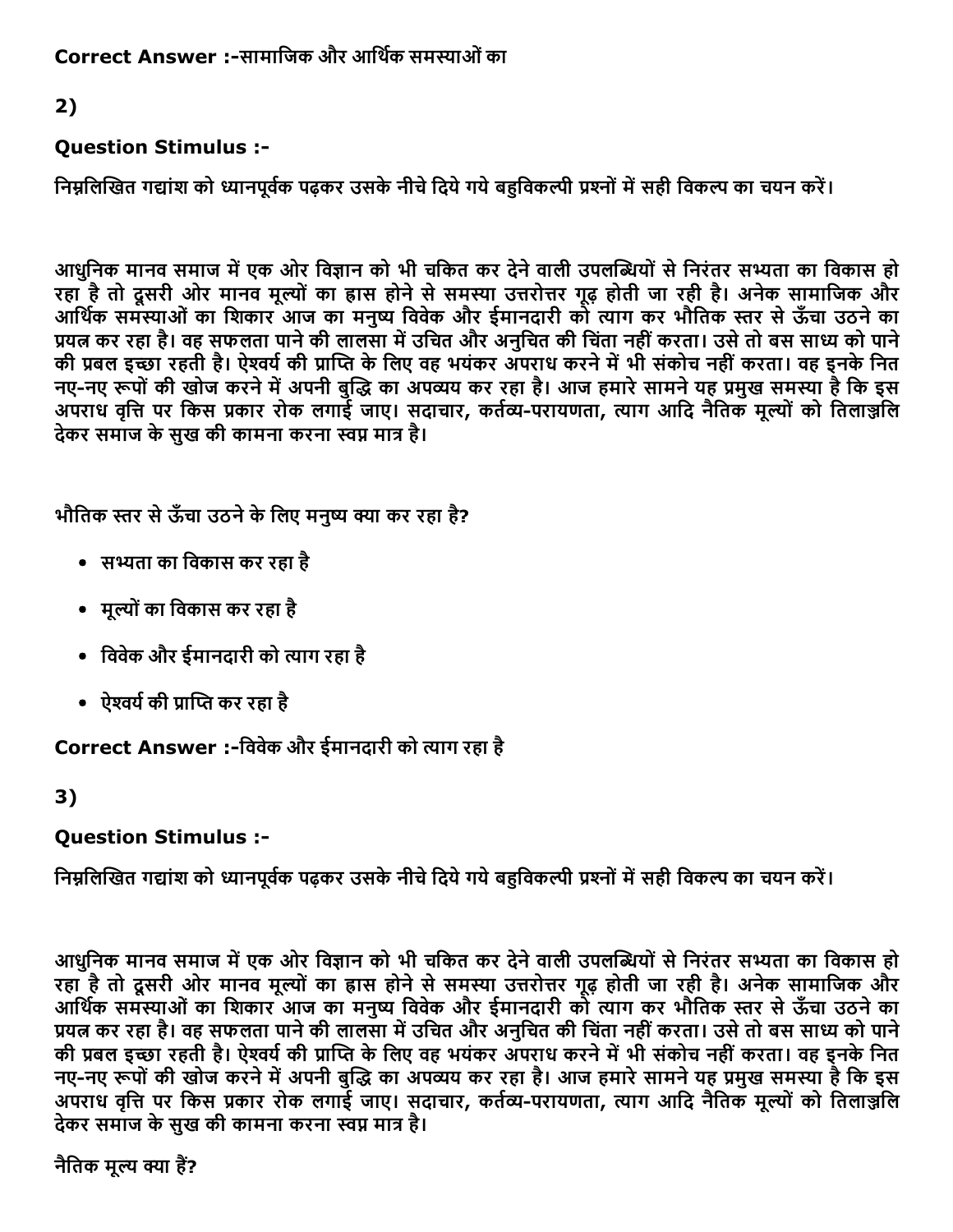- सदाचार, कर्तव्य-परायणता, त्याग
- भौतिक स्तर से ऊँचा उठना
- सभ्यता का विकास करना
- सफलता प्राप्त करना

Correct Answer :-सदाचार, कर्तव्य-परायणता, त्याग

4)

### Question Stimulus :

निम्नलिखित गद्यांश को ध्यानपूर्वक पढ़कर उसके नीचे दिये गये बहुविकल्पी प्रश्नों में सही विकल्प का चयन करें।

आधुनिक मानव समाज में एक ओर विज्ञान को भी चकित कर देने वाली उपलब्धियों से निरंतर सभ्यता का विकास हो रहा है तो दूसरी ओर मानव मूल्यों का ह्रास होने से समस्या उत्तरोत्तर गूढ़ होती जा रही है। अनेक सामाजिक और आर्थिक समस्याओं का शिकार आज का मनुष्य विवेक और ईमानदारी को त्याग कर भौतिक स्तर से ऊँचा उठने का प्रयत्न कर रहा है। वह सफलता पाने की लालसा में उचित और अनुचित की चिंता नहीं करता। उसे तो बस साध्य को पाने की प्रबल इच्छा रहती है। ऐश्वर्य की प्राप्ति के लिए वह भयंकर अपराध करने में भी संकोच नहीं करता। वह इनके नित नए-नए रूपों की खोज करने में अपनी बुद्धि का अपव्यय कर रहा है। आज हमारे सामने यह प्रमुख समस्या है कि इस अपराध वृत्ति पर किस प्रकार रोक लगाई जाए। सदाचार, कर्तव्य-परायणता, त्याग आदि नैतिक मूल्यों को तिलाञ्जलि देकर समाज के सख की कामना करना स्वप्न मात्र है।

आधनिक मनुष्य की प्रबल इच्छा क्या रहती है?

- िवकास करना
- साध्य को पाना
- अपराध करना
- उिचतअनुिचत की िचतंा न करना

Correct Answer :-साध्य को पाना

5)

## Question Stimulus :

निम्नलिखित गद्यांश को ध्यानपूर्वक पढ़कर उसके नीचे दिये गये बहुविकल्पी प्रश्नों में सही विकल्प का चयन करें।

आधुनिक मानव समाज में एक ओर विज्ञान को भी चकित कर देने वाली उपलब्धियों से निरंतर सभ्यता का विकास हो रहा है तो दूसरी ओर मानव मूल्यों का ह्रास होने से समस्या उत्तरोत्तर गुढ़ होती जा रही है। अनेक सामाजिक और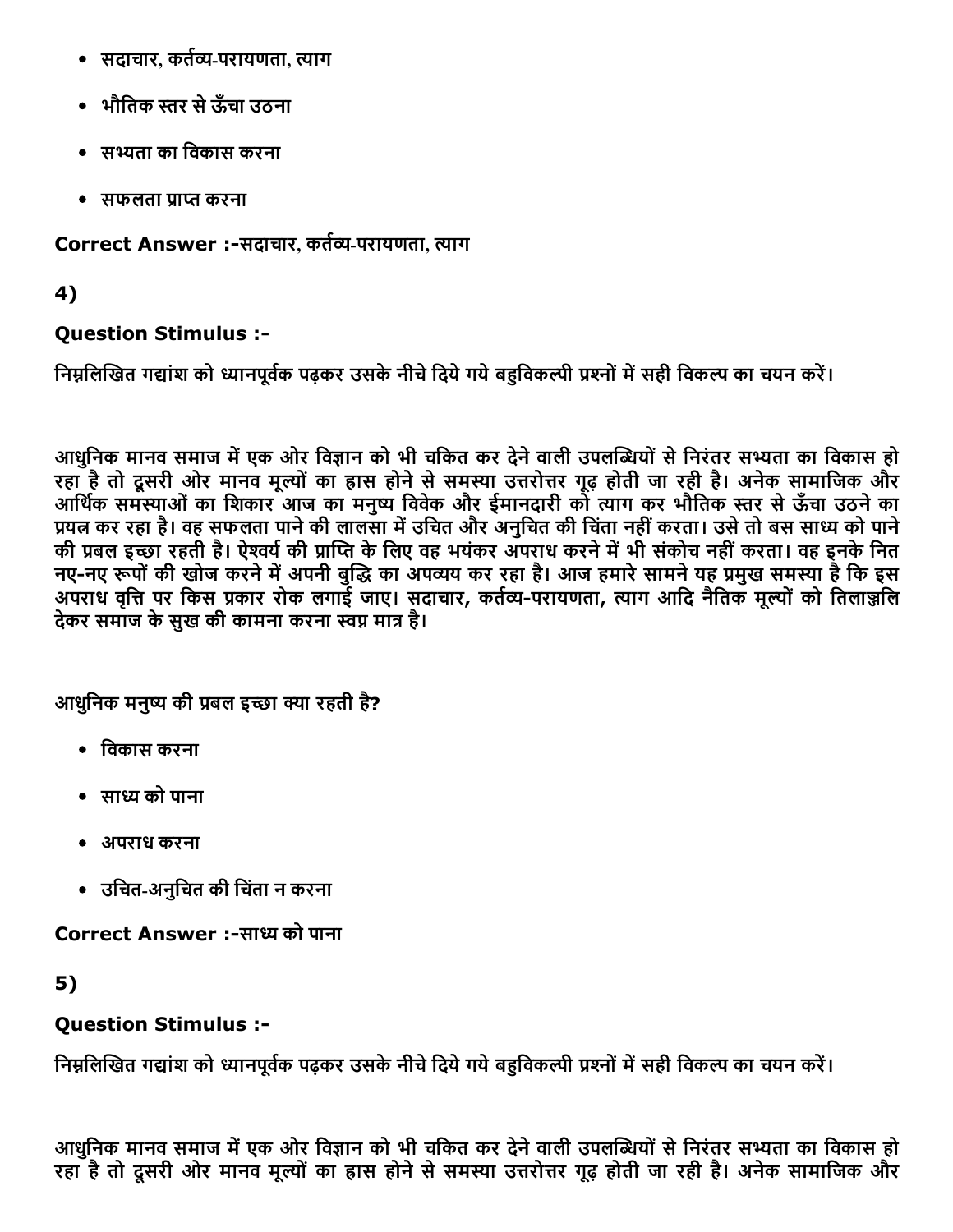आर्थिक समस्याओं का शिकार आज का मनुष्य विवेक और ईमानदारी को त्याग कर भौतिक स्तर से ऊँचा उठने का प्रयत्न कर रहा है। वह सफलता पाने की लालसा में उचित और अनुचित की चिंता नहीं करता। उसे तो बस साध्य को पाने की प्रबल इच्छा रहती है। ऐश्वर्य की प्राप्ति के लिए वह भयंकर अपराध करने में भी संकोच नहीं करता। वह इनके नित नए-नए रूपों की खोज करने में अपनी बुद्धि का अपव्यय कर रहा है। आज हमारे सामने यह प्रमुख समस्या है कि इस अपराध वृत्ति पर किस प्रकार रोक लगाई जाए। सदाचार, कर्तव्य-परायणता, त्याग आदि नैतिक मूल्यों को तिलाञ्जलि देकर समाज के सुख की कामना करना स्वप्न मात्र है।

किन चीजों को त्यागकर समाज के सुख की कामना करना व्यर्थ है?

- नैतिक मूल्य
- अपराध वृत्ति
- ऐश्वर्य
- भौतिक सुख-सुविधाएँ

Correct Answer :-नैतिक मूल्य

## 6)

### Question Stimulus :

निम्नलिखित काव्यांश को ध्यानपूर्वक पढ़कर उनके नीचे दिये गये बहुविकल्पी प्रश्नों में सही विकल्प का चयन करें।

```
आओ वीरोचित कर्म करो
मानव हो तो कुछ शर्म करो
यों कब तक सहते जाओगे, इस परवशता के जीवन से
विद्रोह करो, विद्रोह करो
जिसने निज स्वार्थ सदा साधा
जिसने सीमाओं में बाँधा
आओ उससे, उसकी निर्मित जगती के अणु-अणु, कण-कण से विद्रोह करो विद्रोह करो
मनमानी सहना हमें नहीं
पशु बनकर रहना हमें नहीं
विधि के मत्थे पर भाग्य पटक, इय नियति की उलझन से
विद्रोह करो, विद्रोह करो
```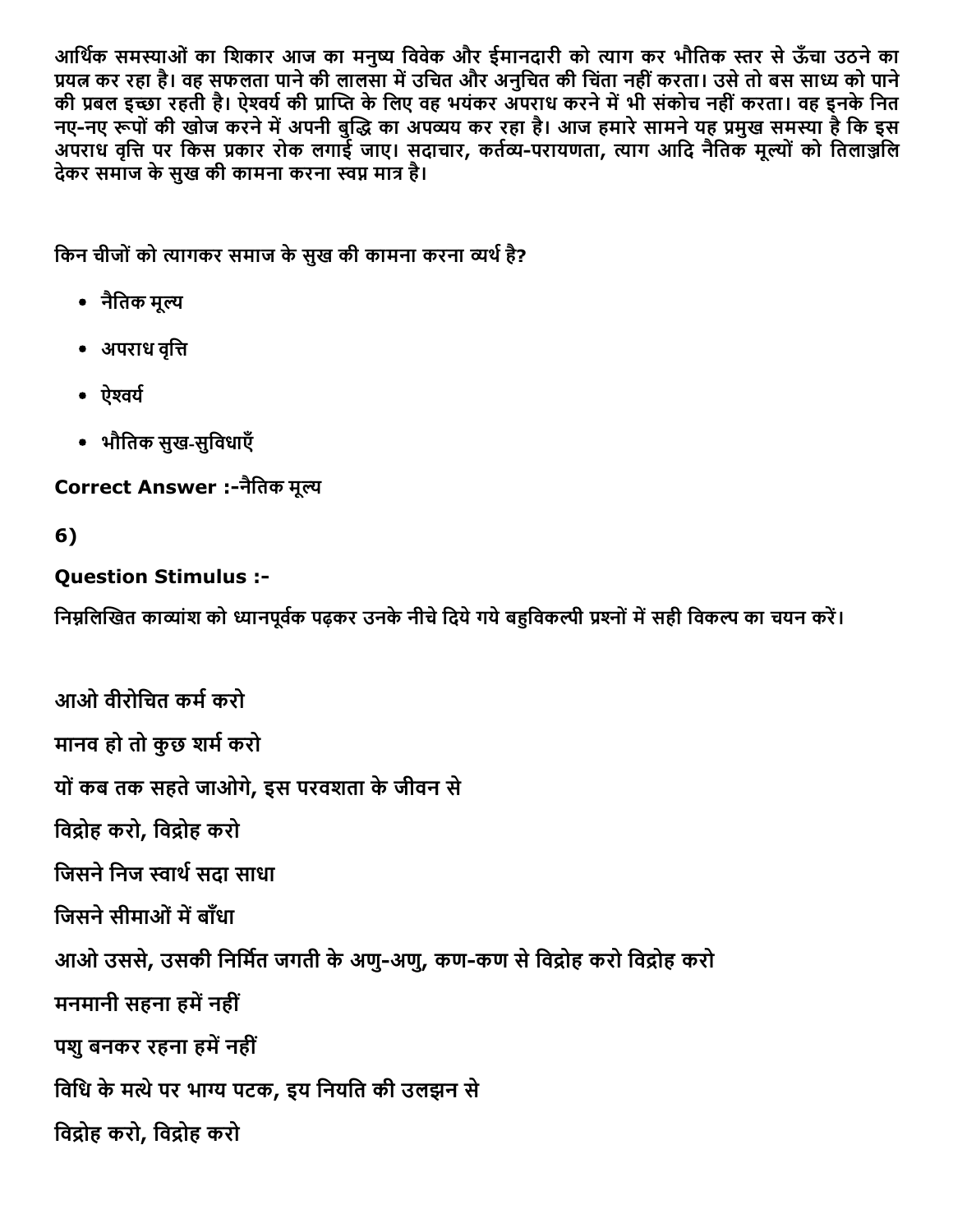विप्लव गायन गाना होगा सुख स्वर्ग यहाँ लाना होगा अपने ही पौरुष के बल पर जर्जर जीवन के क्रंदन से विद्रोह करो, विद्रोह करो क्या जीवन व्यर्थ गँवाना है कायरता पशुका बाना है इस निरूस्साह मुर्दा दिल से, अपने तन से, अपने तन से विद्रोह करो, विद्रोह करो।

मनुष्य के लिए शर्मनाक है-

- स्वार्थी भावनाएँ
- पराधीनता का जीवन
- वीरोचित कार्य
- $\cdot$  विद्रोह

Correct Answer :पराधीनता का जीवन

## 7)

## Question Stimulus :

निम्नलिखित काव्यांश को ध्यानपूर्वक पढ़कर उनके नीचे दिये गये बहुविकल्पी प्रश्नों में सही विकल्प का चयन करें।

आओ वीरोचित कर्म करो मानव हो तो कुछ शर्म करो योंकब तक सहतेजाओगे, इस परवशता केजीवन से विद्रोह करो, विद्रोह करो जिसने निज स्वार्थ सदा साधा जिसने सीमाओं में बाँधा आओ उससे, उसकी निर्मित जगती के अणु-अणु, कण-कण से विद्रोह करो विद्रोह करो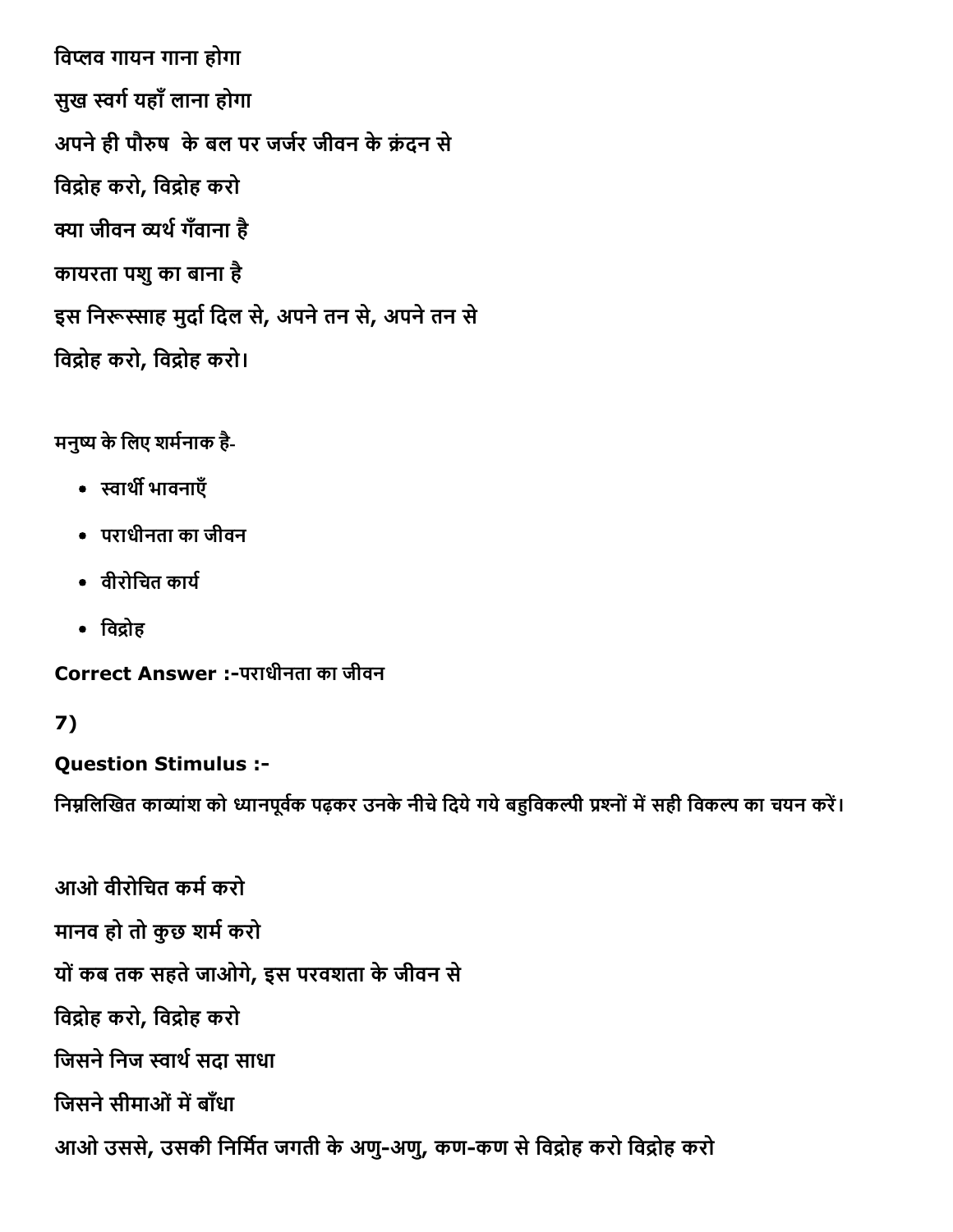मनमानी सहना हमें नहीं पशु बनकर रहना हमें नहीं विधि के मत्थे पर भाग्य पटक, इय नियति की उलझन से विद्रोह करो, विद्रोह करो विप्लव गायन गाना होगा सुख स्वर्ग यहाँ लाना होगा अपने ही पौरुष के बल पर जर्जर जीवन के क्रंदन से विद्रोह करो, विद्रोह करो क्या जीवन व्यर्थ गँवाना है कायरता पशुका बाना है इस निरूस्साह मुर्दा दिल से, अपने तन से, अपने तन से विद्रोह करो, विद्रोह करो।

''स्वार्थ साधना व सीमाओं में बाँधना'' संकेत करता है-

- आतंकवाद की ओर
- राजतंत्र की ओर
- प्रजातंत्र की ओर
- पंचतंत्र की ओर

Correct Answer :-राजतंत्र की ओर

## 8)

Question Stimulus :

निम्नलिखित काव्यांश को ध्यानपूर्वक पढ़कर उनके नीचे दिये गये बहुविकल्पी प्रश्नों में सही विकल्प का चयन करें।

```
आओ वीरोचित कर्म करो
मानव हो तो कुछ शर्म करो
योंकब तक सहतेजाओगे, इस परवशता केजीवन से
```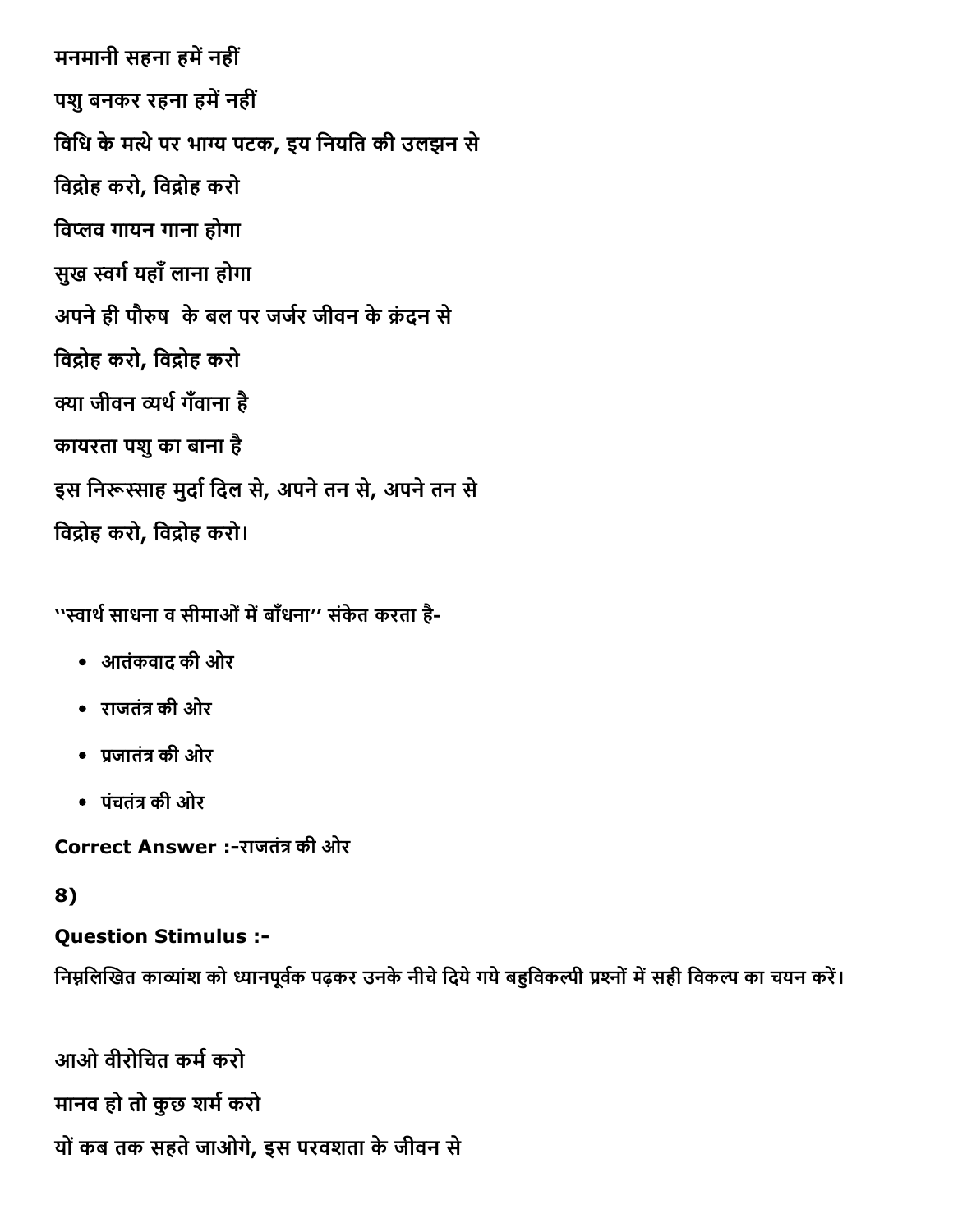विद्रोह करो, विद्रोह करो जिसने निज स्वार्थ सदा साधा जिसने सीमाओं में बाँधा आओ उससे, उसकी निर्मित जगती के अणु-अणु, कण-कण से विद्रोह करो विद्रोह करो मनमानी सहना हमें नहीं पशु बनकर रहना हमें नहीं विधि के मत्थे पर भाग्य पटक, इय नियति की उलझन से विद्रोह करो, विद्रोह करो विप्लव गायन गाना होगा सुख स्वर्ग यहाँ लाना होगा अपने ही पौरुष के बल पर जर्जर जीवन के क्रंदन से विद्रोह करो, विद्रोह करो क्या जीवन व्यर्थ गँवाना है कायरता पशुका बाना है इस निरूस्साह मुर्दा दिल से, अपने तन से, अपने तन से विद्रोह करो, विद्रोह करो।

''विधि के मत्थे भाग्य पटक '' पंक्ति किन व्यक्तियों की ओर संकेत करती है?

- आशावादी
- िनराशावादी
- भाग्यवादी
- कर्मवादी

Correct Answer :-भाग्यवादी

## 9)

## Question Stimulus :

निम्नलिखित काव्यांश को ध्यानपूर्वक पढ़कर उनके नीचे दिये गये बहुविकल्पी प्रश्नों में सही विकल्प का चयन करें।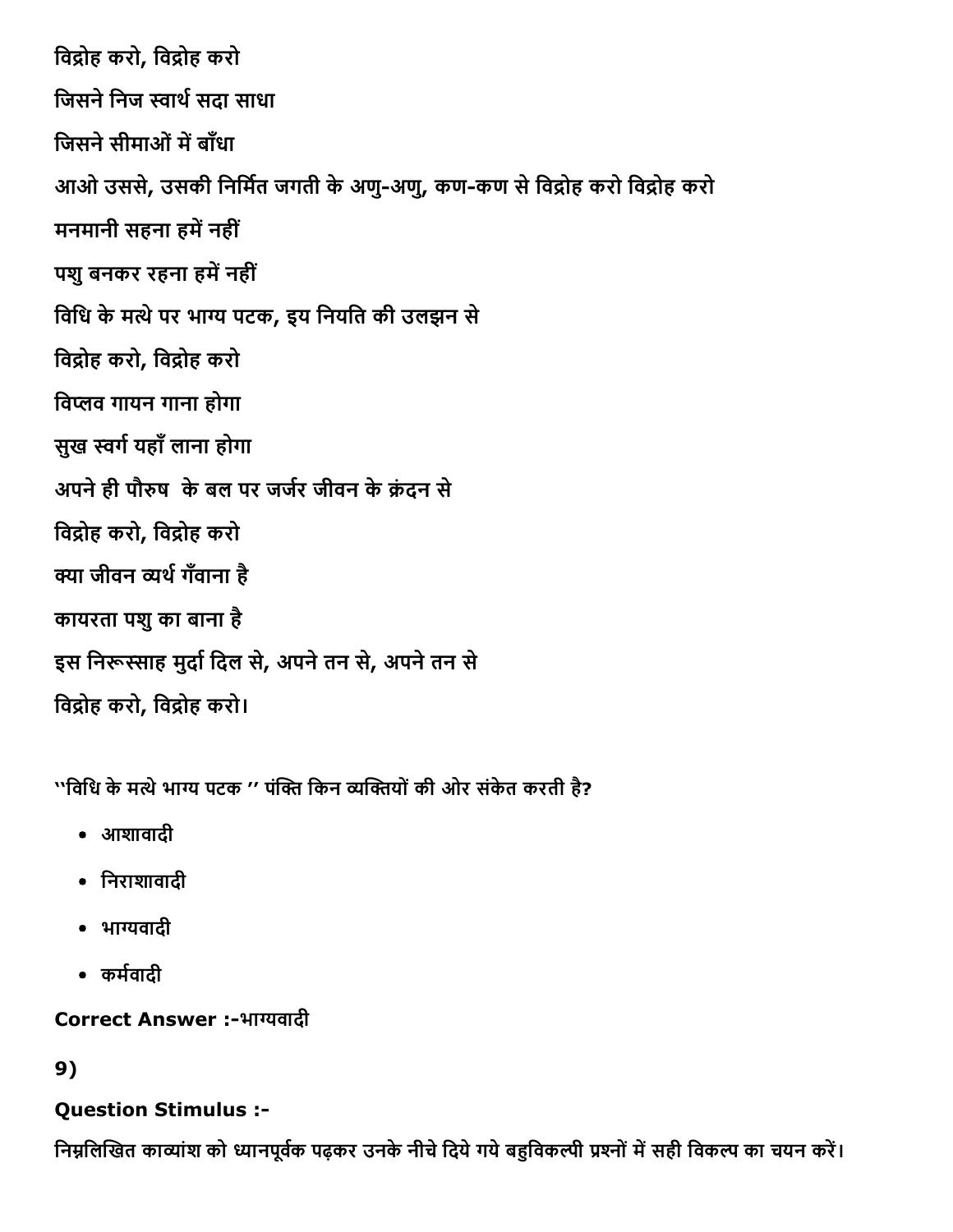आओ वीरोचित कर्म करो मानव हो तो कुछ शर्म करो यों कब तक सहते जाओगे, इस परवशता के जीवन से विद्रोह करो, विद्रोह करो जिसने निज स्वार्थ सदा साधा जिसने सीमाओं में बाँधा आओ उससे, उसकी निर्मित जगती के अणु-अणु, कण-कण से विद्रोह करो विद्रोह करो मनमानी सहना हमें नहीं पशु बनकर रहना हमें नहीं विधि के मत्थे पर भाग्य पटक, इय नियति की उलझन से विद्रोह करो, विद्रोह करो विप्लव गायन गाना होगा सुख स्वर्ग यहाँ लाना होगा अपने ही पौरुष के बल पर जर्जर जीवन के क्रंटन से विद्रोह करो, विद्रोह करो क्या जीवन व्यर्थ गँवाना है कायरता पशुका बाना है इस निरूस्साह मुर्दा दिल से, अपने तन से, अपने तन से विद्रोह करो, विद्रोह करो।

पृथ्वी पर स्वर्ग स्थापित होगा-

- मनुष्य की पारस्परिक एकता से
- ईश्वर के प्रति सच्ची भक्ति से
- मनुष्य की विविध कल्पनाओं से
- मनुष्य के परिश्रम व साहस से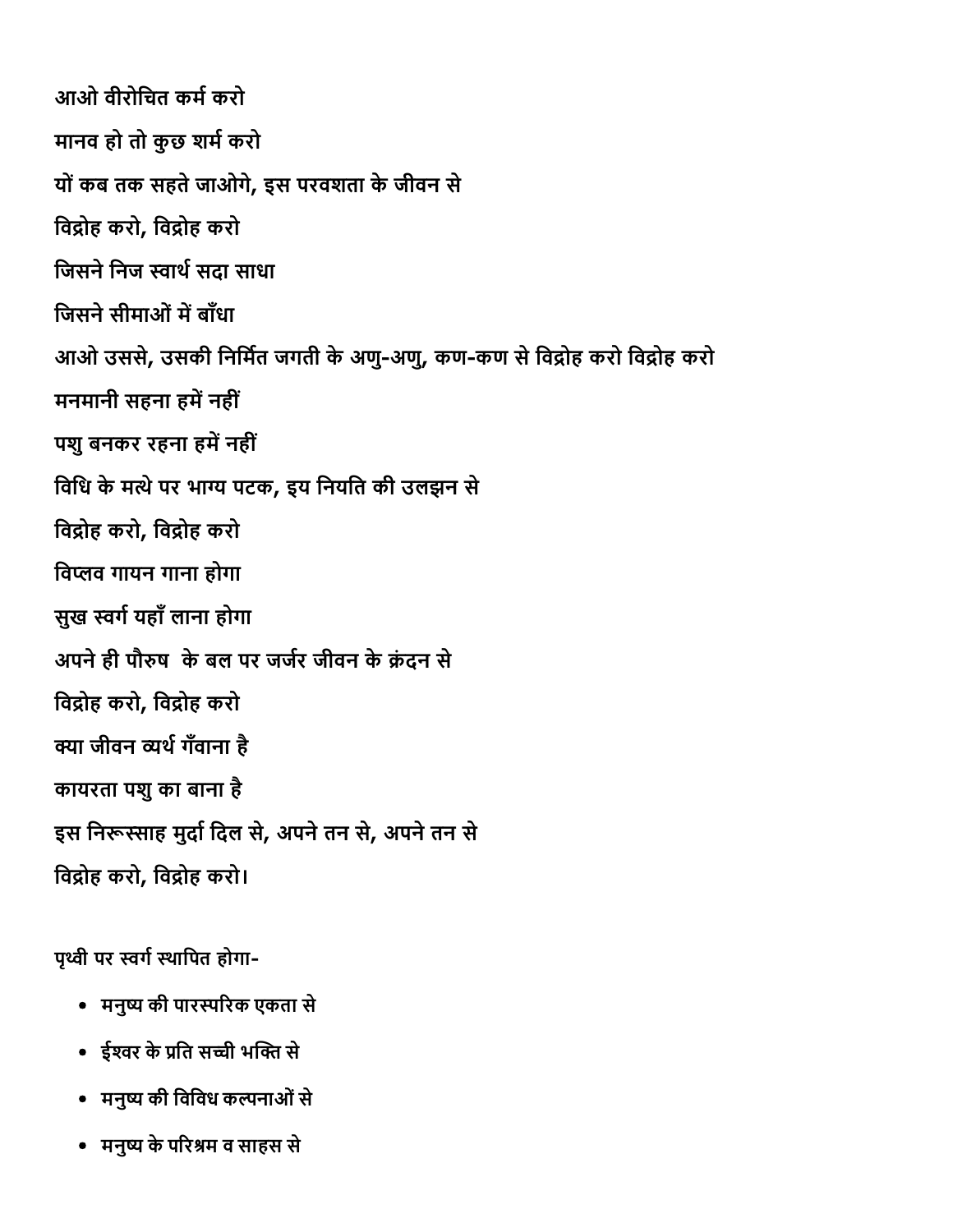```
Correct Answer :-मनुष्य के परिश्रम व साहस से
```
#### 10)

### Question Stimulus :

निम्नलिखित काव्यांश को ध्यानपूर्वक पढ़कर उनके नीचे दिये गये बहुविकल्पी प्रश्नों में सही विकल्प का चयन करें।

```
आओ वीरोचित कर्म करो
मानव हो तो कुछ शर्म करो
यों कब तक सहते जाओगे, इस परवशता के जीवन से
विद्रोह करो, विद्रोह करो
जिसने निज स्वार्थ सदा साधा
जिसने सीमाओं में बाँधा
आओ उससे, उसकी निर्मित जगती के अणु-अणु, कण-कण से विद्रोह करो विद्रोह करो
मनमानी सहना हमें नहीं
पशु बनकर रहना हमें नहीं
विधि के मत्थे पर भाग्य पटक, इय नियति की उलझन से
विद्रोह करो, विद्रोह करो
विप्लव गायन गाना होगा
सुख स्वर्ग यहाँ लाना होगा
अपने ही पौरुष  के बल पर जर्जर जीवन के क्रंदन से
विद्रोह करो, विद्रोह करो
क्या जीवन व्यर्थ गँवाना है
कायरता पशुका बाना है
इस निरूस्साह मुर्दा दिल से, अपने तन से, अपने तन से
विद्रोह करो, विद्रोह करो।
```

```
काव्यांश का उपयुक्त शीर्षक है-
```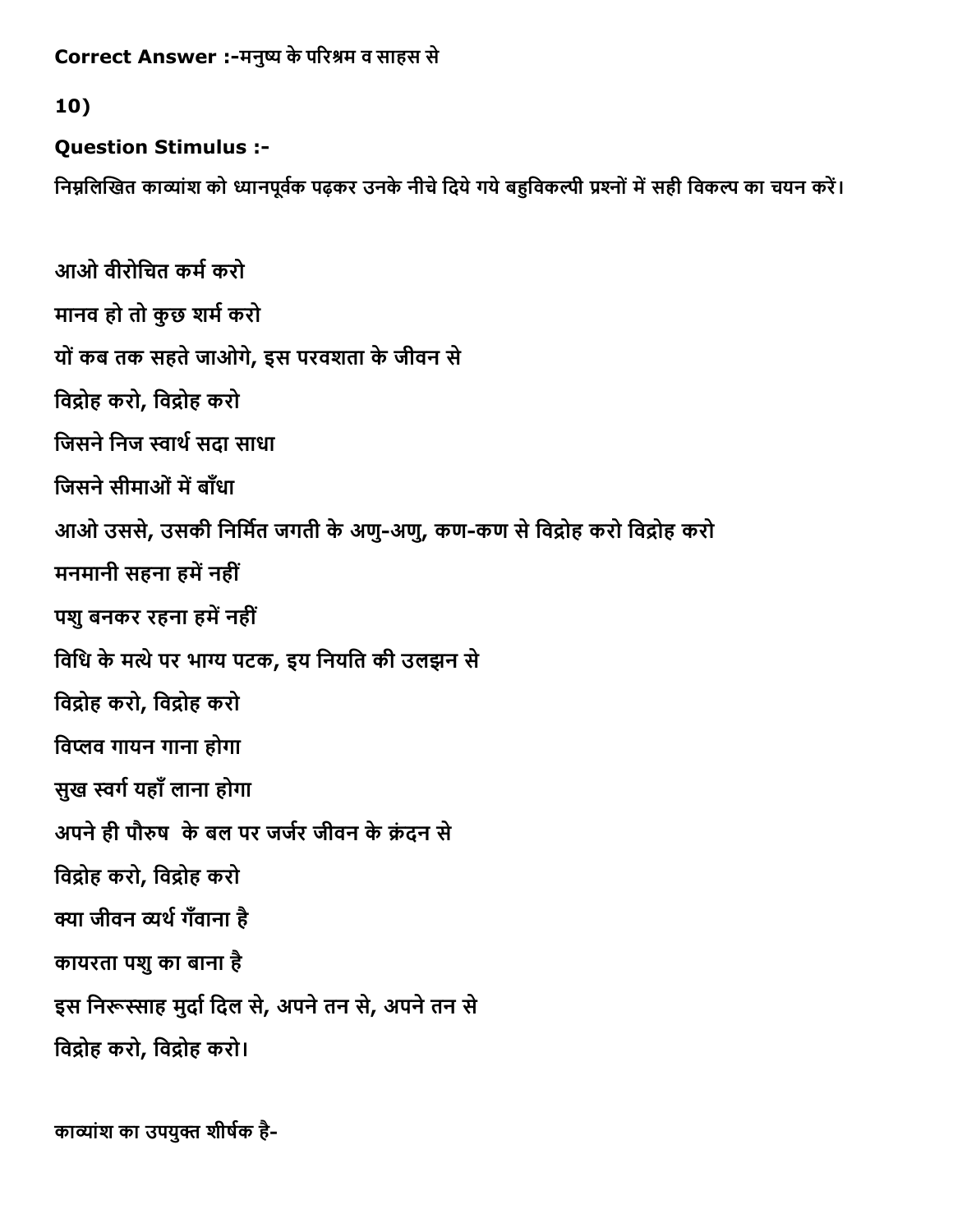- कर्म करो
- शर्म करो
- विद्रोह करो
- 팄ांित करो

Correct Answer :-विद्रोह करो

## 11)

## Question Stimulus :

उपसर्ग का प्रयोग होता है-

- शब्द के आरंभ में
- शब्द के मध्य में
- शब्द के अंत में
- इनमें से कोई नहीं

Correct Answer :-शब्द के आरंभ में

12)

## Question Stimulus :

'अवनत' शब्द में प्रयुक्त उपसर्ग है-

- नत
- अ
- अव
- अवन

Correct Answer :-अव

13)

## Question Stimulus :

इनमें कौन-सा शब्द समूहवाचक नहीं है?

लोग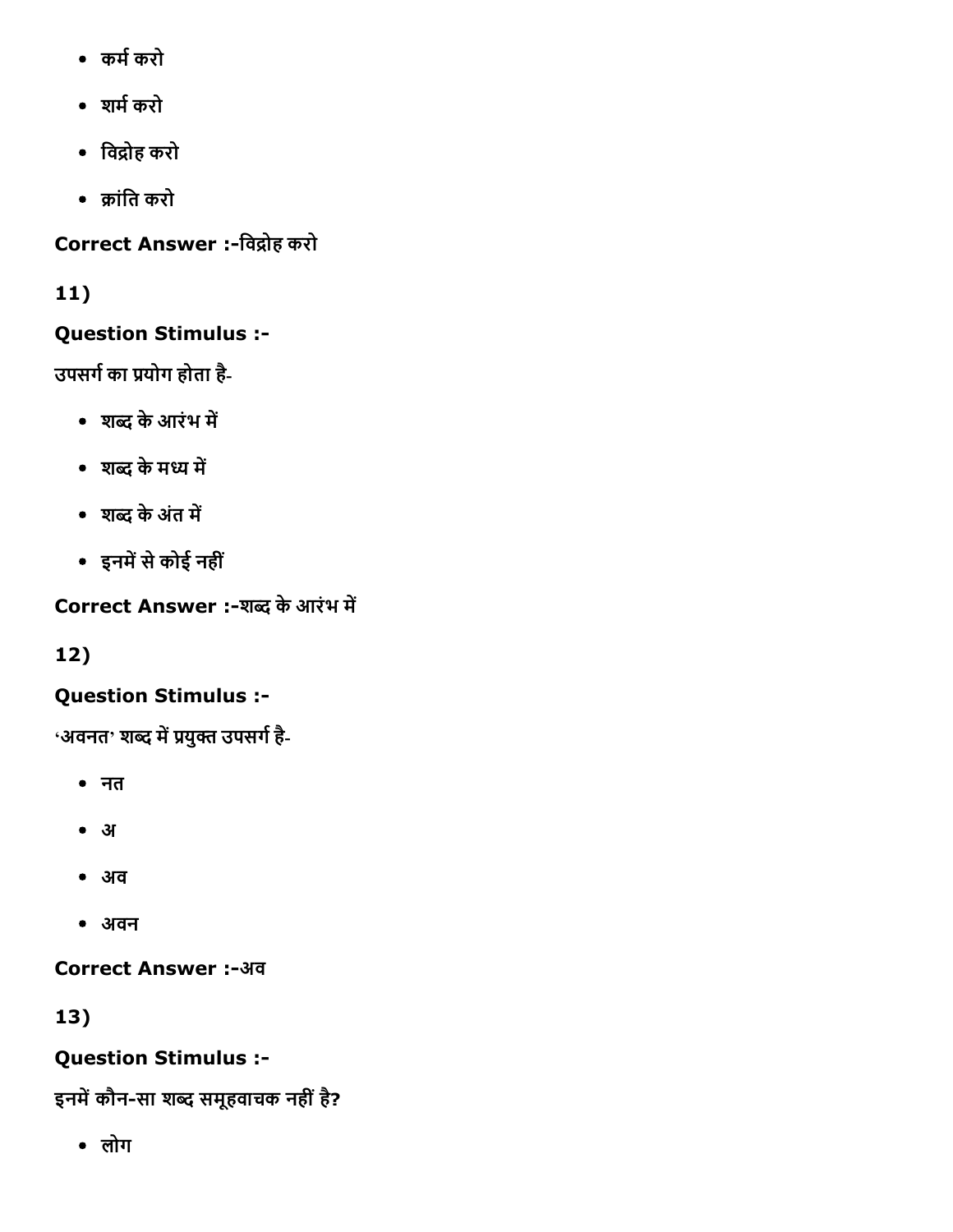- गण
- वर्ग
- घर

Correct Answer :-घर

14)

## Question Stimulus :

निम्न में से किस शब्द में "इक" प्रत्यय का प्रयोग हुआ है?

- िवकल
- अलक
- धिनक
- पुलक

Correct Answer :-धनिक

15)

## Question Stimulus :

'म्याऊँ का ठौर पकड़ना' मुहावरे का अर्थ है-

- खतरे में पड़ना
- बोलनेन देना
- आधारहीन रहना
- खीझ प्रकट करना

Correct Answer :-खतरे में पड़ना

16)

## Question Stimulus :

'अंतर के पट खुलना' मुहावरे का क्या अर्थ है?

- प्रशंसा करना
- भेद खोलना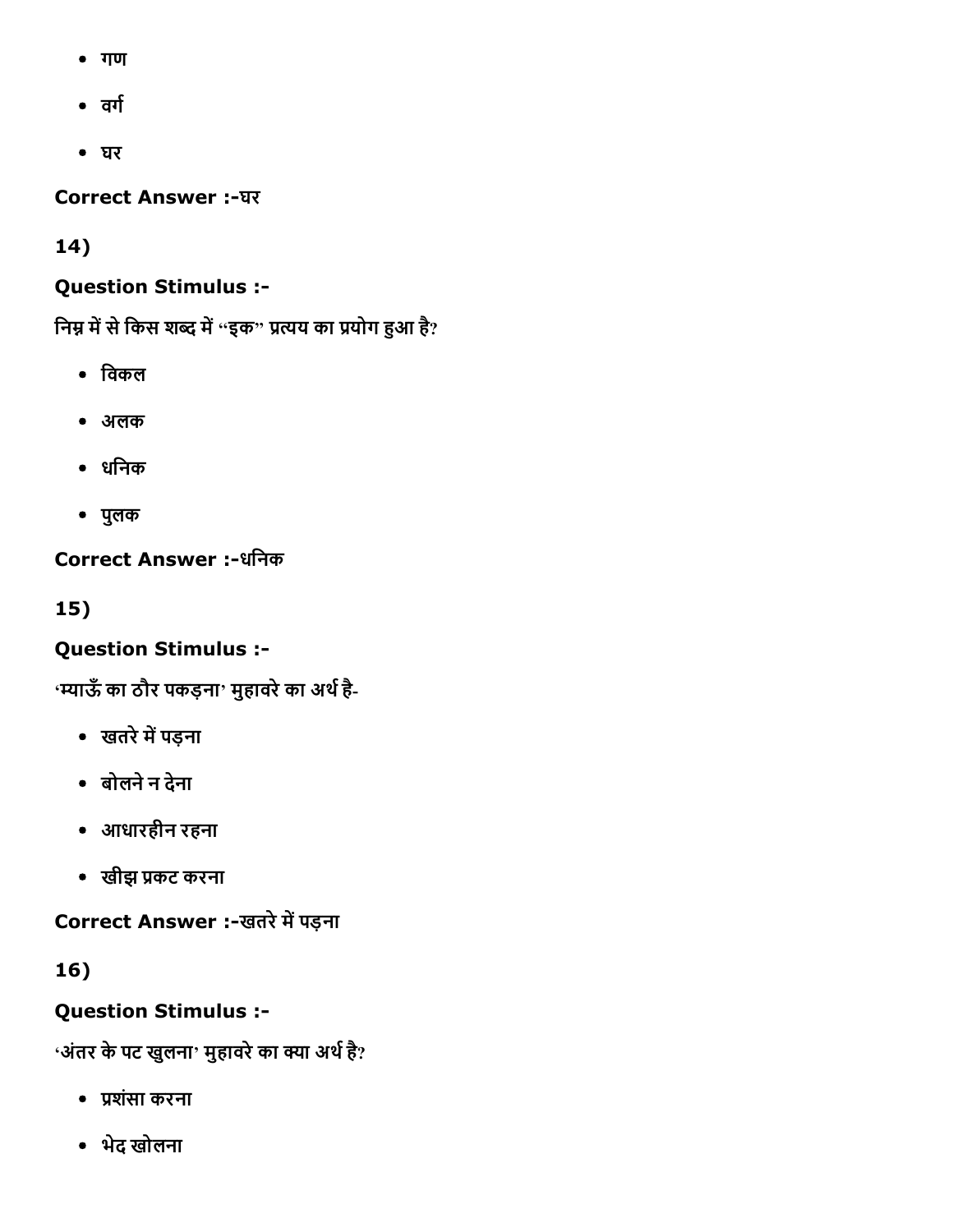- िववेक सेकाम लेना
- अपमािनत करना

Correct Answer :िववेक सेकाम लेना

17)

## Question Stimulus :

 $\cdot$ चाँदी की ऐनक लगना $\cdot$  मुहावरा का क्या अर्थ है?

- घूँस लेकर ही िकसी का काम करना
- किसी न किसी प्रकार प्रतिष्ठा बनाए रखना
- खूब लाभ होना
- बहुत अमीर होना

Correct Answer :-किसी न किसी प्रकार प्रतिष्ठा बनाए रखना

18)

Question Stimulus :

दिये गये वाक्यांश के लिए एक शब्द का प्रयोग कीजिए-

"दूसरों के सुख के लिए अपने सुखों का त्याग"

- आत्मोसर्ग
- आत्मसमर्पण
- आदर्शवाद
- आक्रान्त

Correct Answer :-आत्मोसर्ग

19)

Question Stimulus :

दिये गये वाक्यांश के लिए एक शब्द का प्रयोग कीजिए-

"हानि की आशंका से उत्पन्न होने वाला मनोवेग"

डाबर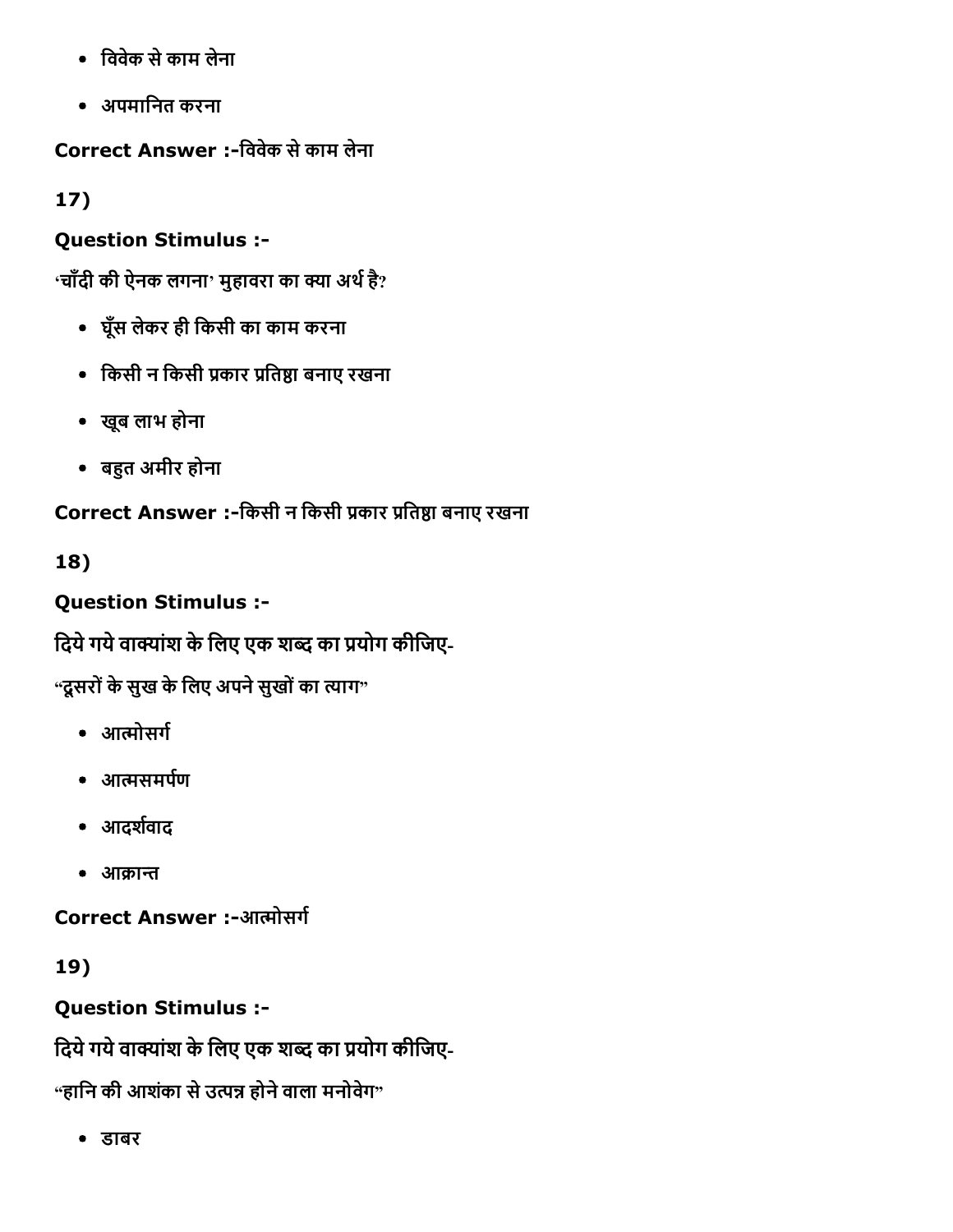- डर
- ड्याढ़ी
- डपोरशखं

**Correct Answer :- डर** 

20)

### Question Stimulus :

विद्वानों नें छंदो के आधुनिक लक्षणों के आधार पर छंद के एक अन्य वर्ग को मान्यता दी है। वह छंद कौन-सा है ?

- वर्णिक छंद
- मुक्तक छंद
- विषम मात्रिक छंद
- सम मात्रिक छंद

Correct Answer :-मुक्तक छंद

21)

## Question Stimulus :

चरणों की मात्रा, यति और गति के आधार पर निम्न में से कौन से छंद होते हैं?

- सम और िवषम
- सम विषम और अर्द्धसम
- मुक्त और मात्रिक
- साधारण और द猄क

Correct Answer :-सम विषम और अर्द्धसम

22)

## Question Stimulus :

समाचार संबंधी पत्र व्यवहार के लिए किसे संबोधित करना चाहिए?

- रिपोर्टर
- संपादक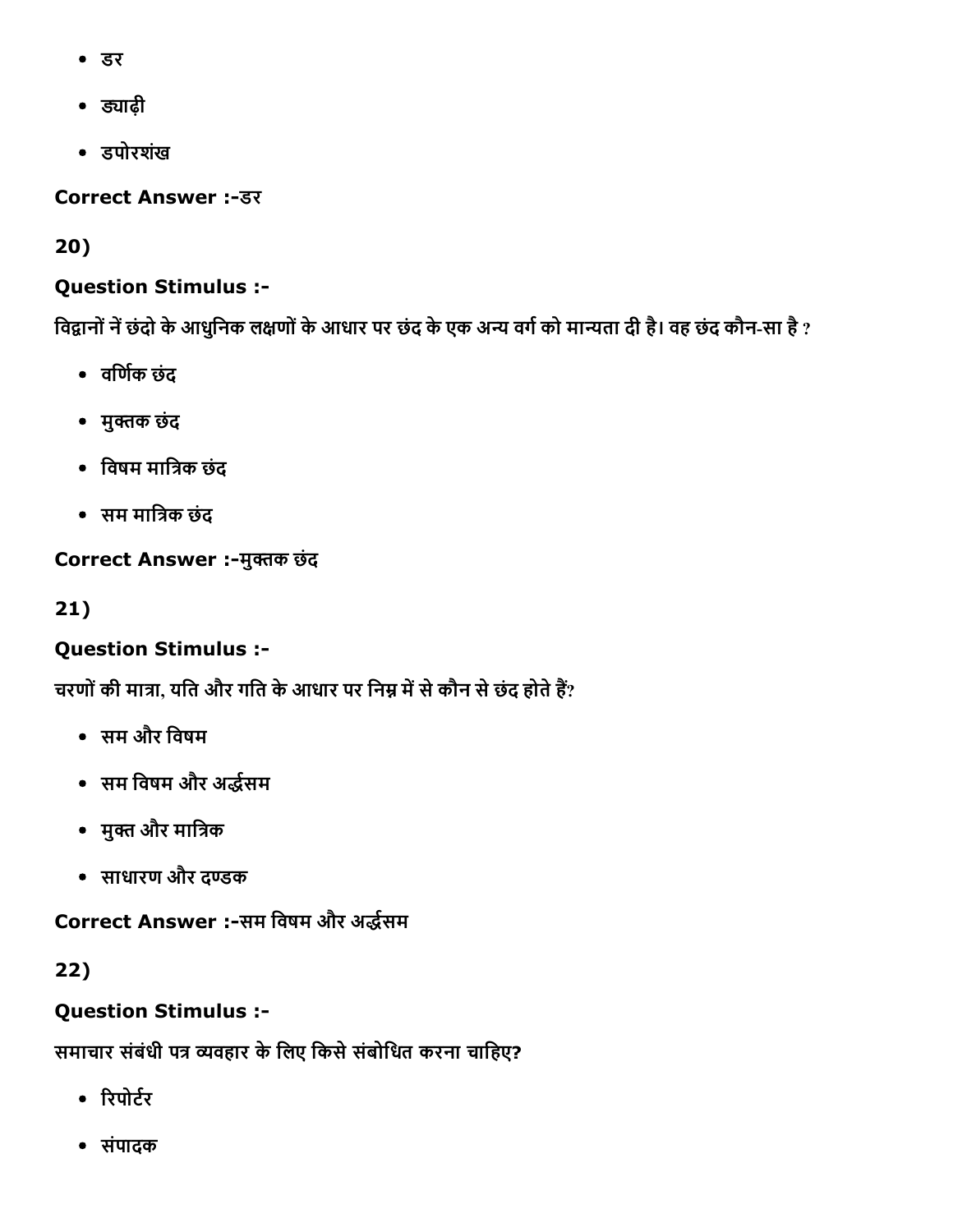- पत्रकार
- पाठक

Correct Answer :-संपादक

23)

## Question Stimulus :

निम्न में से शुद्ध वर्तनी का चयन कीजिए-

- आस्तित्व
- अनुशरण
- अलोिकक
- मस्तिक

Correct Answer :-अनुशरण

24)

## Question Stimulus :

निम्न में से अशुद्ध वर्तनी का चयन कीजिए-

- अवकाश
- आहार
- अनुचित
- अव्शेष

Correct Answer :-अब्शेष

25)

Question Stimulus :

मैथिली के सुप्रसिद्ध कवि हैं-

- िभखारी ठाकुर
- विद्यापति
- नागार्जुन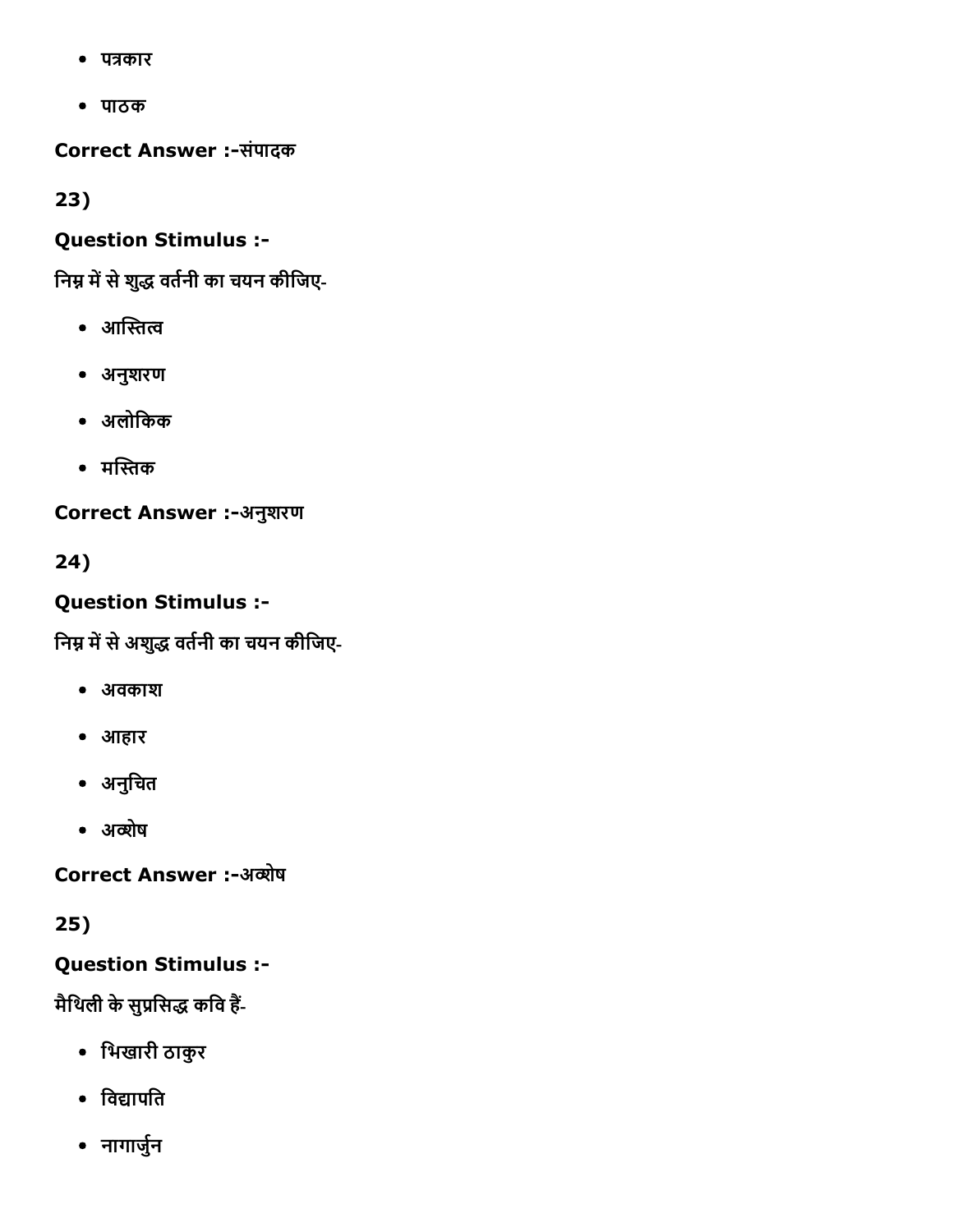तुलसीदास

## Correct Answer :-विद्यापति

26)

## Question Stimulus :

तुलसीकृत विनयपत्रिका की भाषा है-

- अविध
- ब्रज
- कन्नौजी
- कौरवी

Correct Answer :-ब्रज

## 27)

## Question Stimulus :

निम्न में से 'ओस' का पर्यायवाची नहीं है-

- नीहार
- तुषार
- अंशकुं
- पाला

Correct Answer :-अंशुंक

28)

## Question Stimulus :

'काकली' निम्न में से किसका पर्यायवाची है-

- कोयल
- िचिड़या
- कौआ
- मैना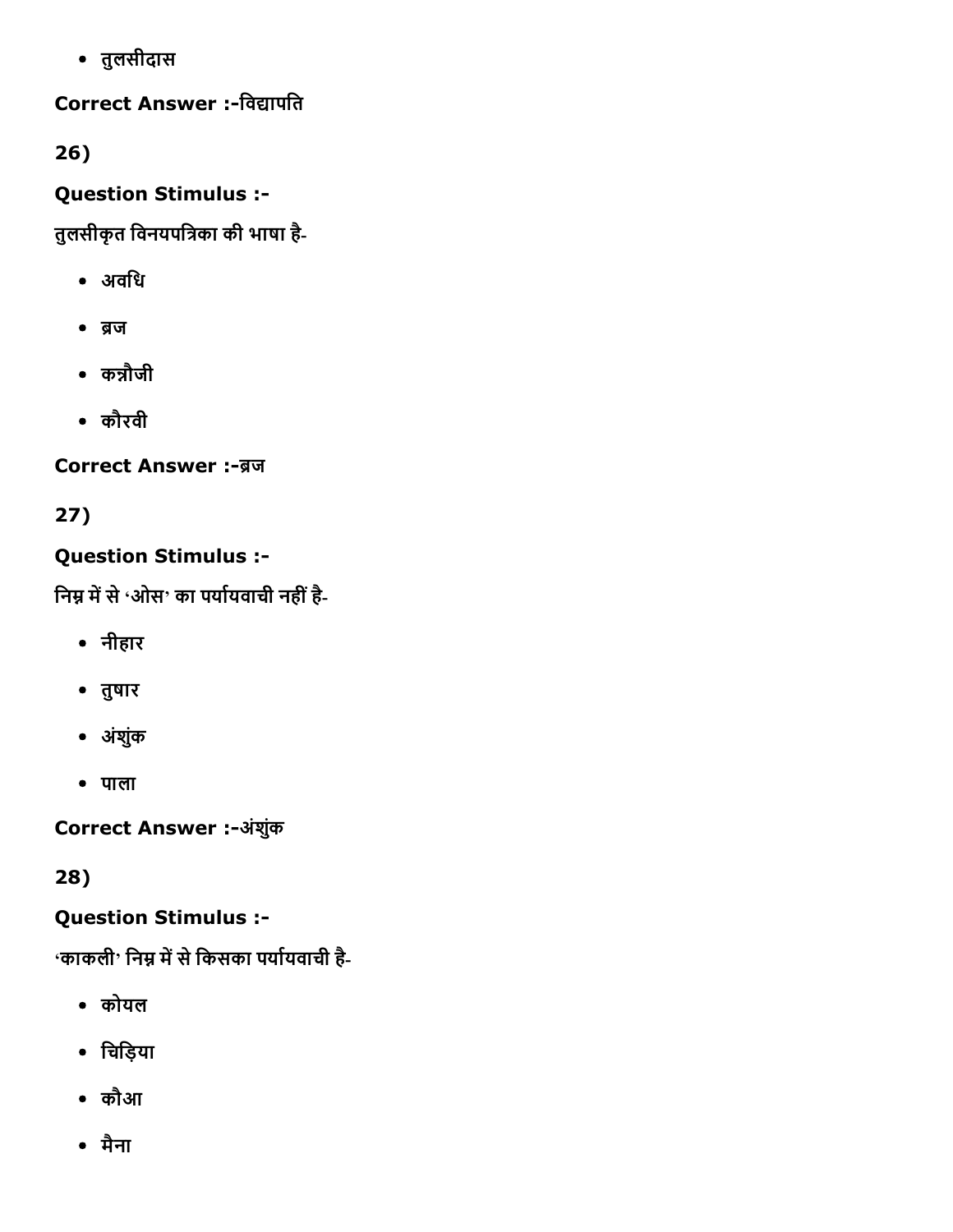**Correct Answer :-कोयल** 

29)

### Question Stimulus :

निम्नलिखित में से कौन-सा शब्द तद्भव है-

- गोमल
- हरिद्रा
- पर्यक
- तीखा

Correct Answer :तीखा

30)

## Question Stimulus :

**'वत्स' शब्द है**-

- तत्सम
- तद्भव
- संकर
- देशज

Correct Answer :- तत्सम

31)

## Question Stimulus :

'पोद्दार' का संधि विच्छेद है-

- पोद्+ दार
- पोत + उदार
- पोत्+ दार
- पोतः + उदार

Correct Answer :-पोत् + दार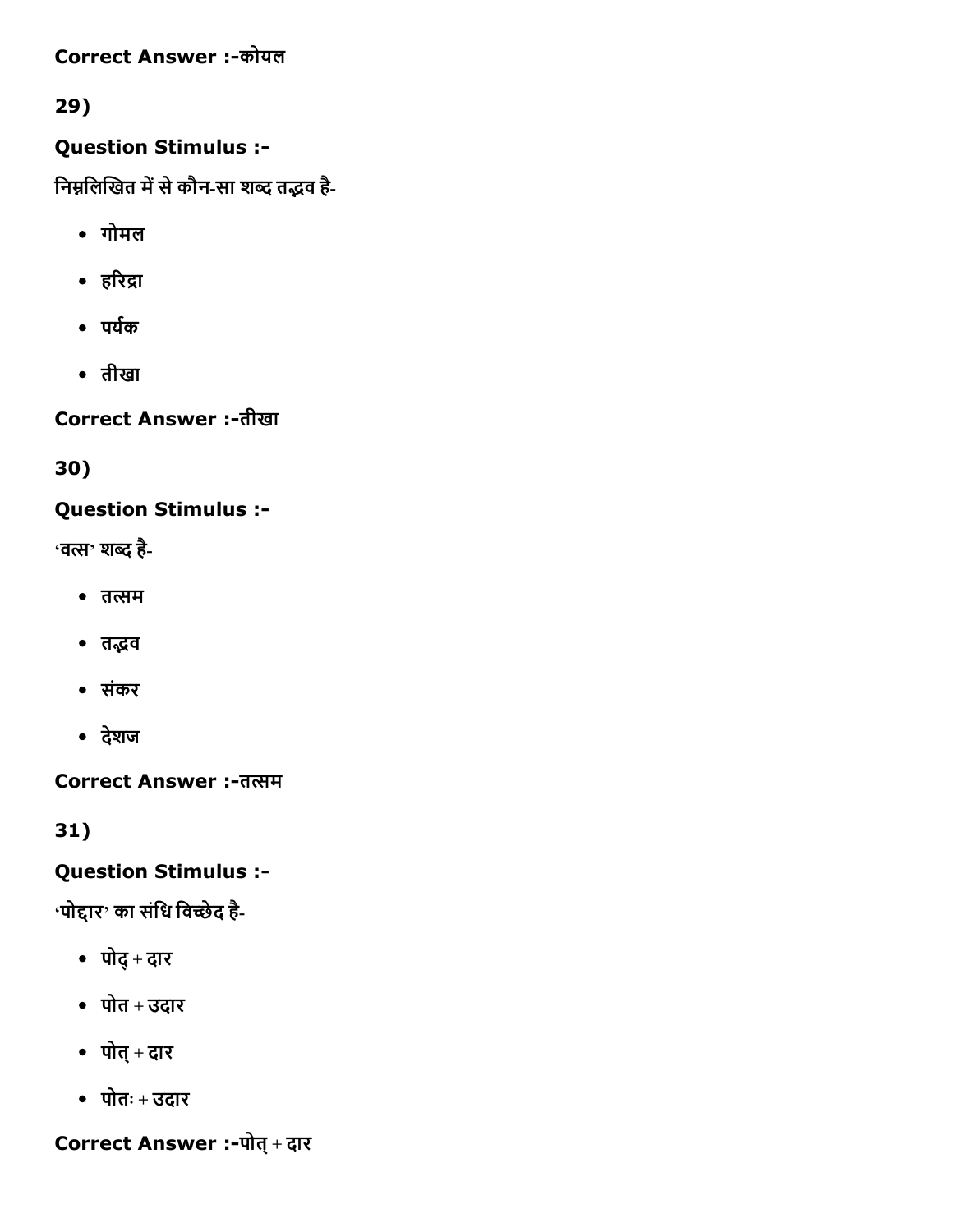## 32)

### Question Stimulus :

 $\cdot$ तमोगुण $\cdot$  का संधि विच्छेद है-

- $\overline{d}$ तम + अवगुण
- तमो + गुण
- तमः + गुण
- $\overline{d}$ तमा + गुण

Correct Answer :तमः + गुण

33)

### Question Stimulus :

'दुस्तर' में कौन सी संधि है-

- दीर्घ संधि
- विसर्ग संधि
- यण संिध
- अयािद संिध

Correct Answer :-विसर्ग संधि

34)

Question Stimulus :

निम्न लिखित 6 वाक्यांशों में से प्रथम व अंतिम निश्चित हैं, शेष को उचित क्रम में व्यवस्थित कीजिए।

- (1) द्वितीय विश्व युद्ध के दौरान
- (य) भारत का ता礄ािलक सहयोग
- (र) ब्रिटेन के लिए
- (ल) जो पहले से ही संबद्ध युद्ध सामग्री
- (व) प्राप्त करना अनिवार्य हो गया
- (6) के लिए जीवंत स्त्रोत था।
	- य र व ल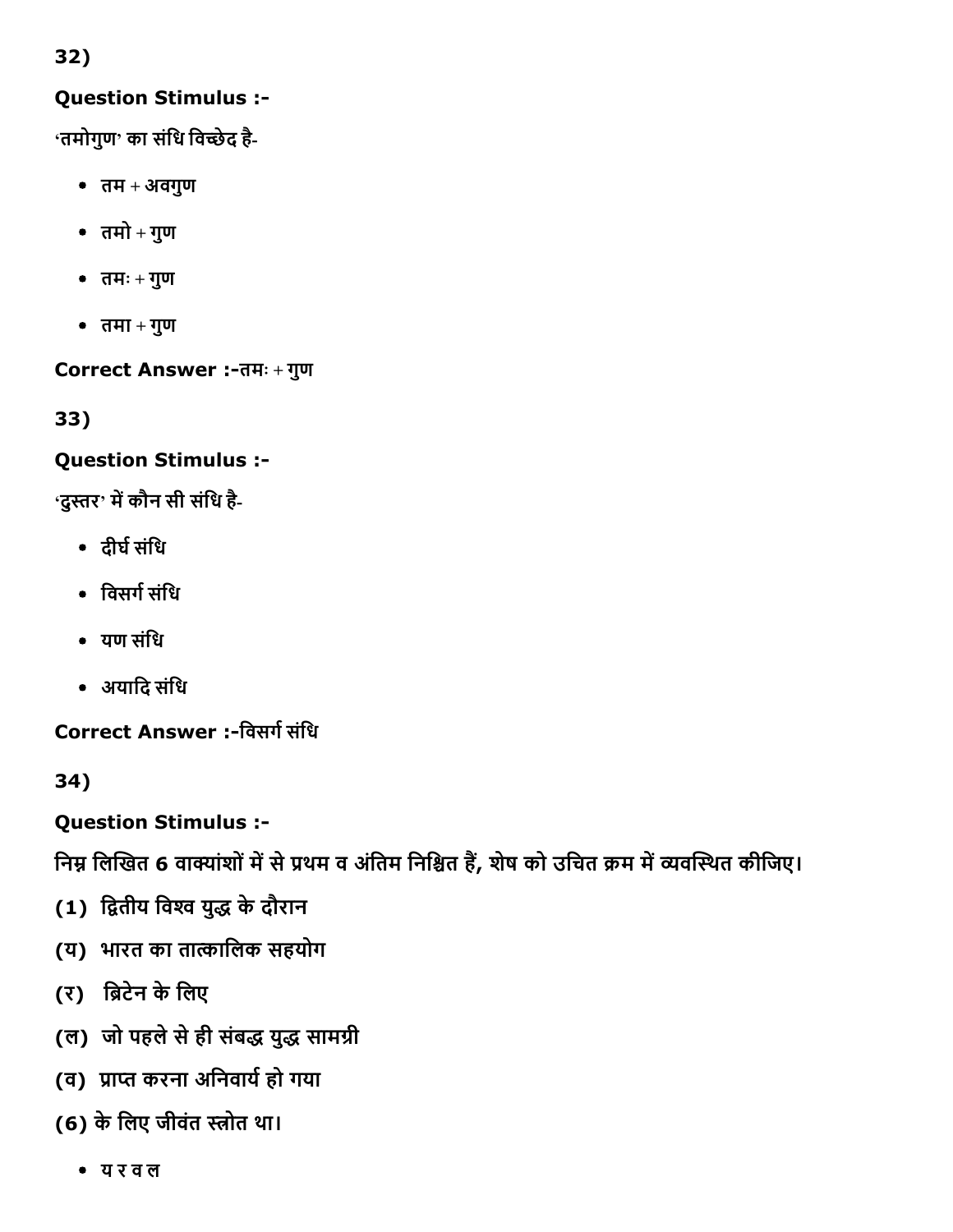- य ल व र
- र य व ल
- य व र ल

Correct Answer :र य व ल

35)

#### Question Stimulus :

निम्न लिखित 6 वाक्यांशों में से प्रथम व अंतिम निश्चित हैं, शेष को उचित क्रम में व्यवस्थित कीजिए।

- (1) जैसेवा⌄, बादल, कुहरा, बूँद,
- (य) सम्पूर्ण चराचर विश्व में
- (र) इस प्रकार जानना और प्रत्यक्ष देखना ही
- (ल) एक भगवान ही परिपूर्ण है,
- (व) बर्फ आदि में सर्वत्र जल भरा है, वैसे ही
- (6) सब प्रणायोिं में स्थित भगवान का भजन करना है।
	- य ल र व
	- व य ल र
	- व ल य र
	- य ल व र

Correct Answer :व य ल र

#### 36)

#### Question Stimulus :

निम्न पंक्ति में अलंकार पहचानिए-

प्रेम अमिय मंदर बिरहु, भरत पयोधि गम्भीर ।

### मधि प्रगटेउ सेर साधु हित कृपा सिंधु रघुवीर।।

- रूपक
- श्लेष
- अनुप्रास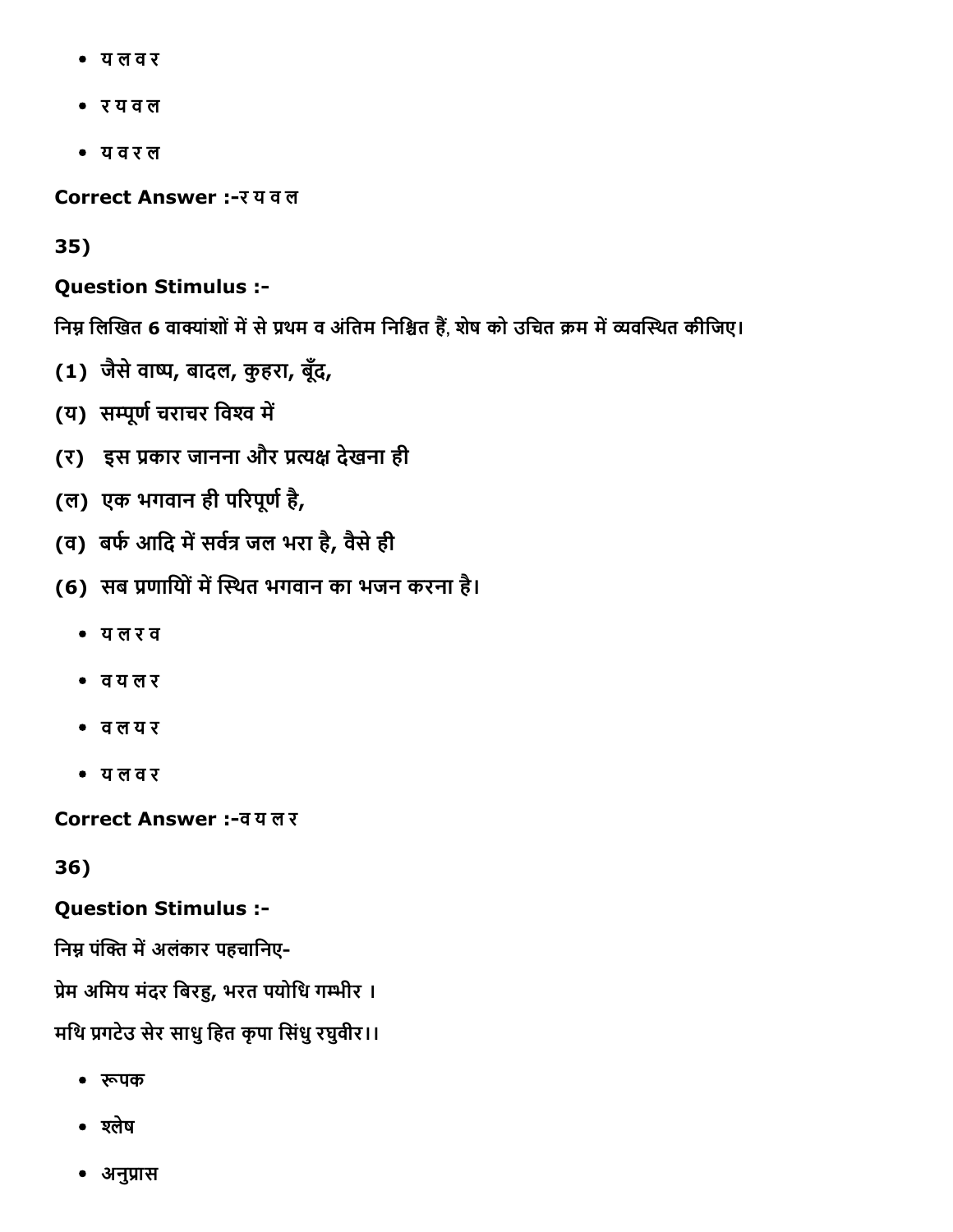यमक

Correct Answer :ꌄपक

37)

Question Stimulus :

निम्न पंक्ति में अलंकार पहचानिए-

विल विचारी प्रविसन लग्यो नाग शुंड में व्याल।

ताहु कारी सिंधु ऊख भ्रम लियो उठाए उत्ताल।।

- रूपक
- श्लेष
- उत्प्रेक्षा
- भ्रांतिमान

Correct Answer :-भ्रांतिमान

38)

## Question Stimulus :

निम्न में सें शुद्ध वाक्य छाँटिए -

- अनेको लोग वहाँ आए हुए थे।
- वहाँ अनेक लोग आए हुए थे।
- आए 엿켄ए थेवहाँअनेक लोग।
- वहाँआए 엿켄ए थेअनेक लोग।

Correct Answer :-वहाँ अनेक लोग आए हुए थे।

39)

Question Stimulus :

निम्न में सें शुद्ध वाक्य छाँटिए-

- गुरूजी के चरणों में उसने सिर झुकाया।
- उसने सिर झुकाया गुरूजी के चरणों में ।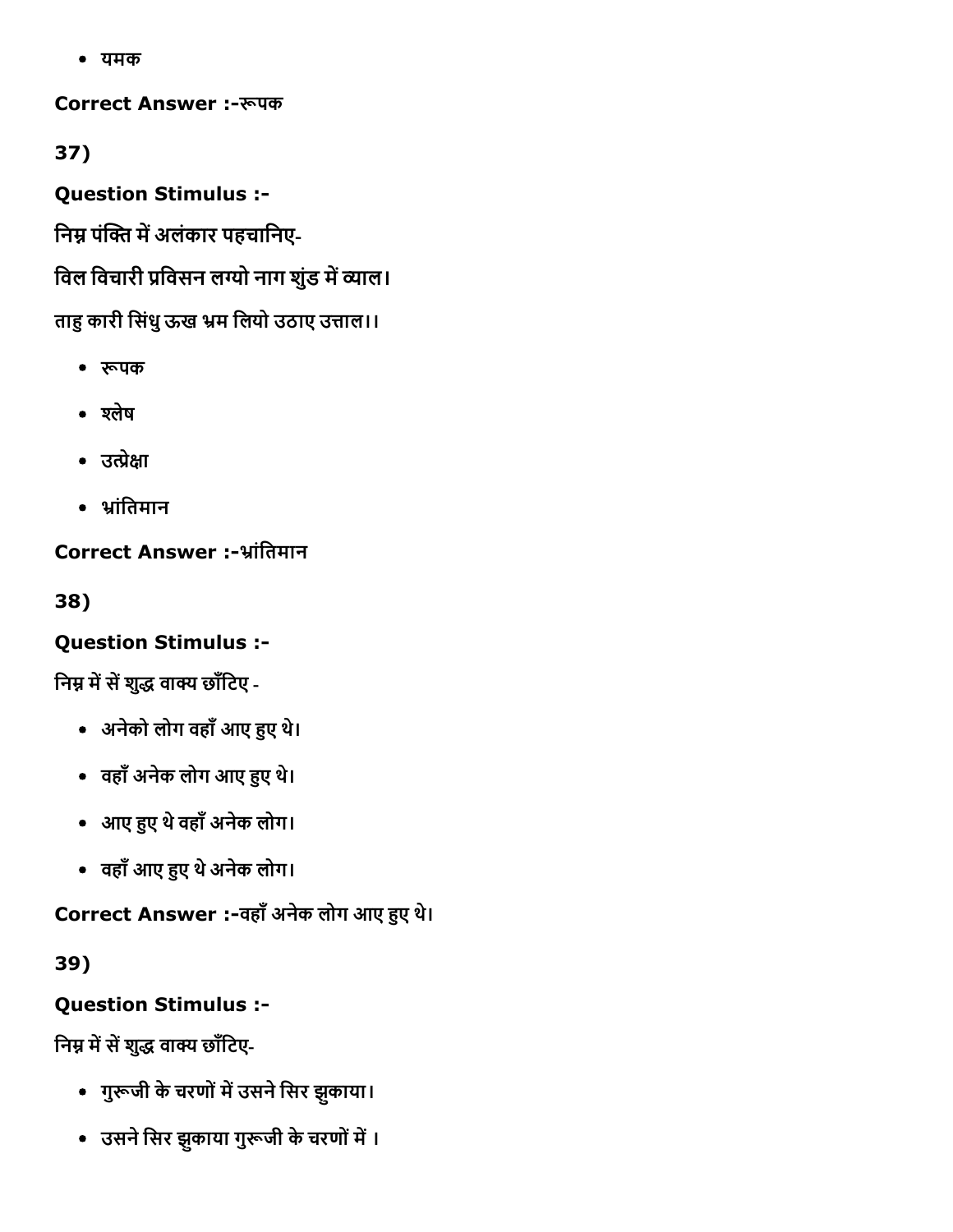- सिर झकाया उसने गुरूजी के चरणों में ।
- उसने गुरूजी के चरणों में सिर झुकाया।

Correct Answer :-उसने गुरूजी के चरणों में सिर झुकाया।

40)

Question Stimulus :

निम्न पंक्ति का संक्षेपण कीजिए-

''सत्य का मार्ग अत्यंत कठिन है, इस पर चलने वाले को कठिनाइयाँ भले ही आये, किंतु वह भटकता नहीं है। जो लोग कठिनता देखकर विचलित हो जाते हैं, वे जल्दी ही अपना मार्ग बदल लेते हैं। मार्ग बदलने का अर्थ है कि वे असत्य कि ओर बढ़ जाते हैं। इस प्रकार वे पथ भ्रष्ट हो जाते हैं।''

- साँच को आँच नहीं
- सब िदन रहत न एक समान
- सच्चा मित्र
- इनमें से कोई नहीं

Correct Answer :-साँच को आँच नहीं

41)

## Question Stimulus :

इनमें से कौन-सा विकल्प बाकी तीनों विकल्पों से पूरी तरह अलग है?

- केतु
- ध्वज
- पताका
- कूट

**Correct Answer :-कूट** 

42)

## Question Stimulus :

अनेकार्थी शब्द 'तिलक' के लिए निम्न में से एक अर्थ नहीं है, उसे चुनिये-

• व्याख्या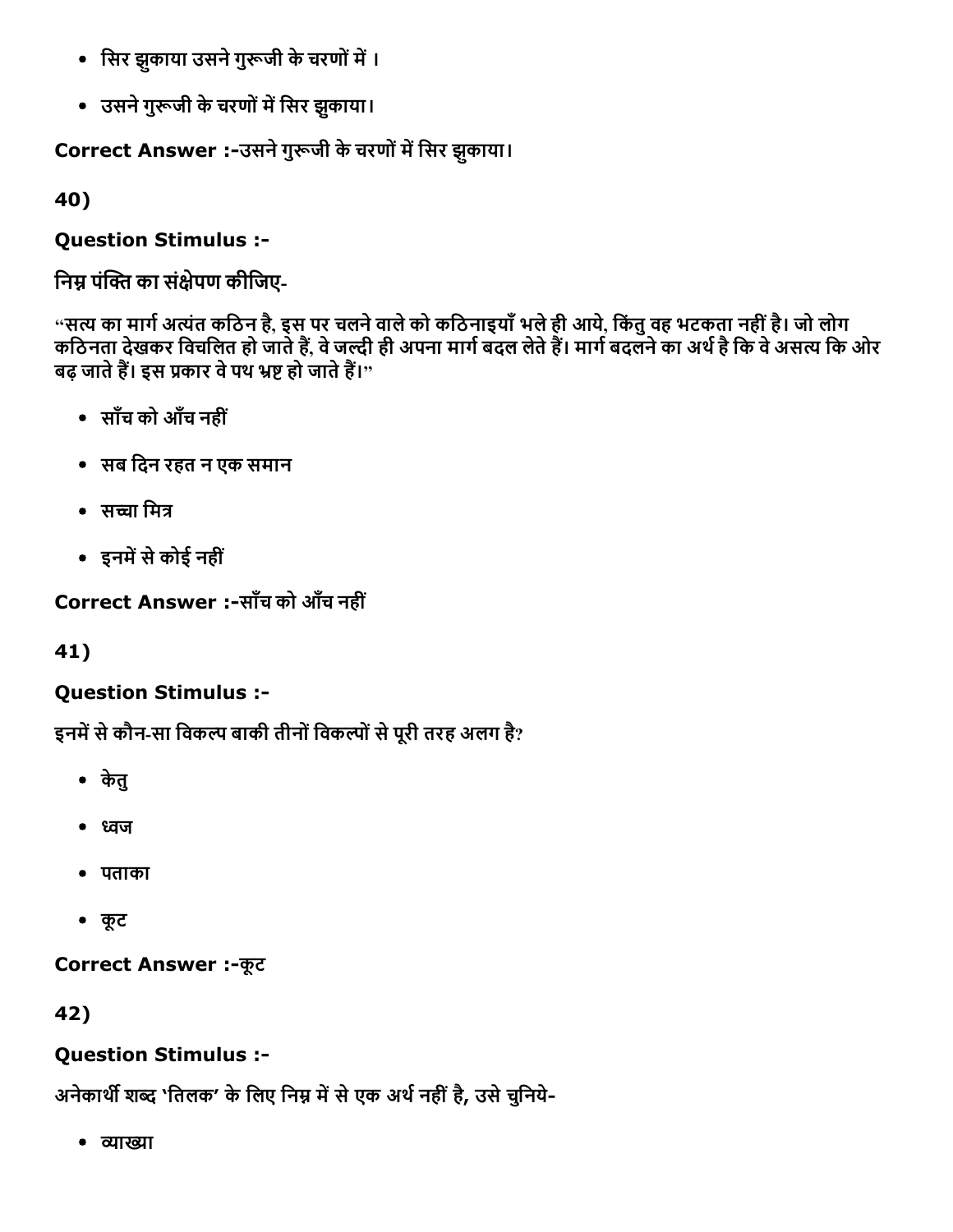- फलदान
- टीप
- टीका

Correct Answer :-टीप

43)

## Question Stimulus :

निम्नलिखित अनुलोम-विलोम युग्मों में से कोई एक युग्म सही नहीं है, चयन कीजिए-

- मिश्रित-अमिश्रित
- मुख्य-गौण
- मित्र-दोस्त
- इनमें से कोई नहीं

## Correct Answer :-मित्र-दोस्त

44)

## Question Stimulus :

निम्नलिखित अनुलोम-विलोम युग्मों में से कोई एक युग्म सही है, चयन कीजिए-

- प्रीति-प्रेम
- प्राप्त-अप्राप्त
- अप्राप्य-दुष्प्राप्य
- इनमें से कोई नहीं

Correct Answer :-प्राप्त-अप्राप्त

45)

## Question Stimulus :

दो समानार्थी शब्दों की पुनरूक्ति के बीच में ................ विराम चिन्ह का प्रयोग होता है-

- अपूर्ण विराम
- लोपसूचक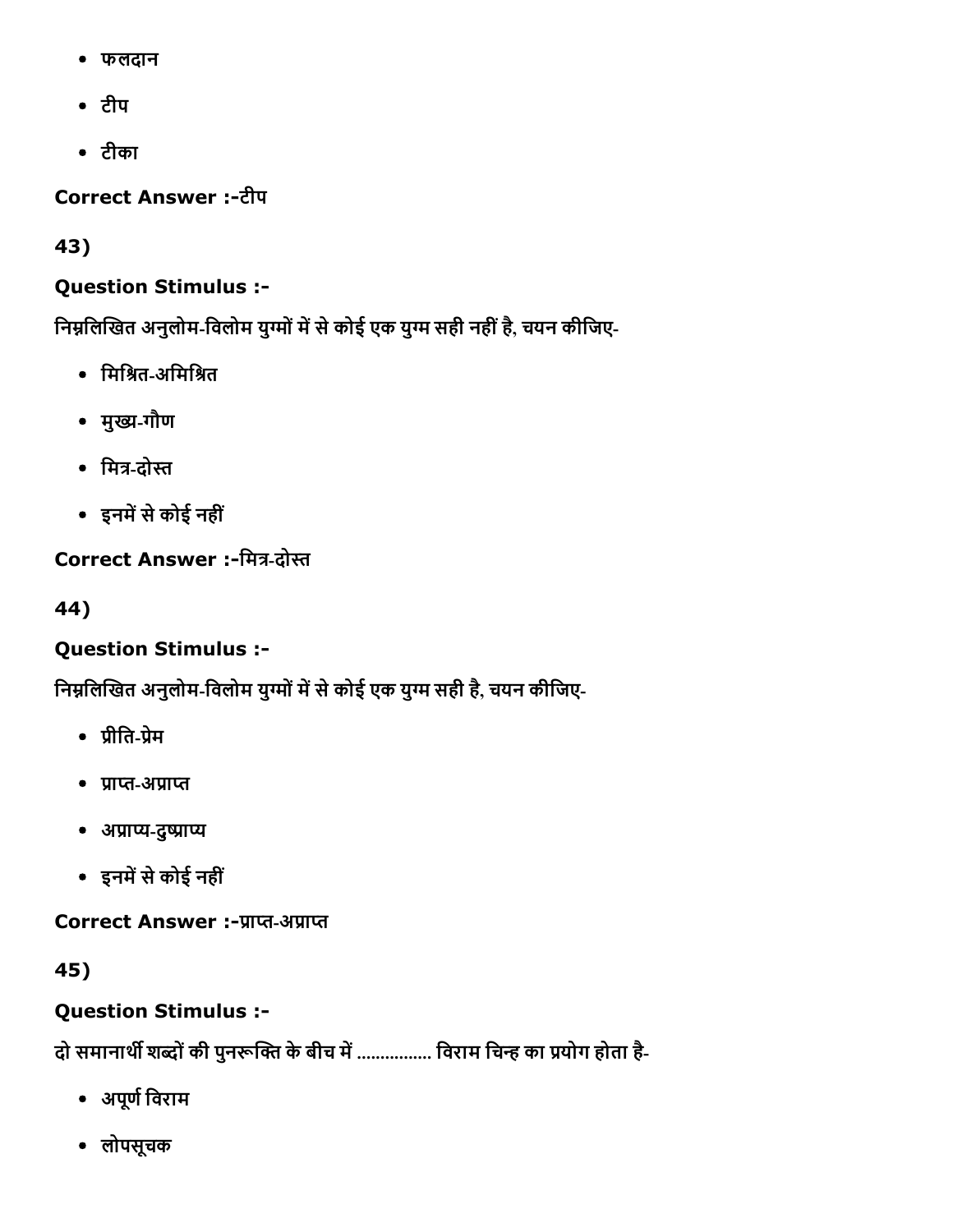- समानता सूचक
- योजक चिन्ह

Correct Answer :-योजक चिन्ह

46)

### Question Stimulus :

हिंदी के प्रमुख महाकाव्य 'पद्मावत' के रचियता कौन है?

- रामधारीिसंह िदनकर
- तुलसीदास
- मलिक मुहम्मद जायसी
- जयशंकर प्रसाद

Correct Answer :-मलिक मुहम्मद जायसी

47)

## Question Stimulus :

करूण रस को 'यमराज' की उपाधि किसने दी?

- भरतमुिन ने
- दण्डी ने
- पंिडतराज ने
- भवभूित ने

Correct Answer :-भवभूति ने

48)

## Question Stimulus :

बिहारी मुख्यतः किस रस के कवि हैं?

- करूण
- $\cdot$  भक्ति
- भयानक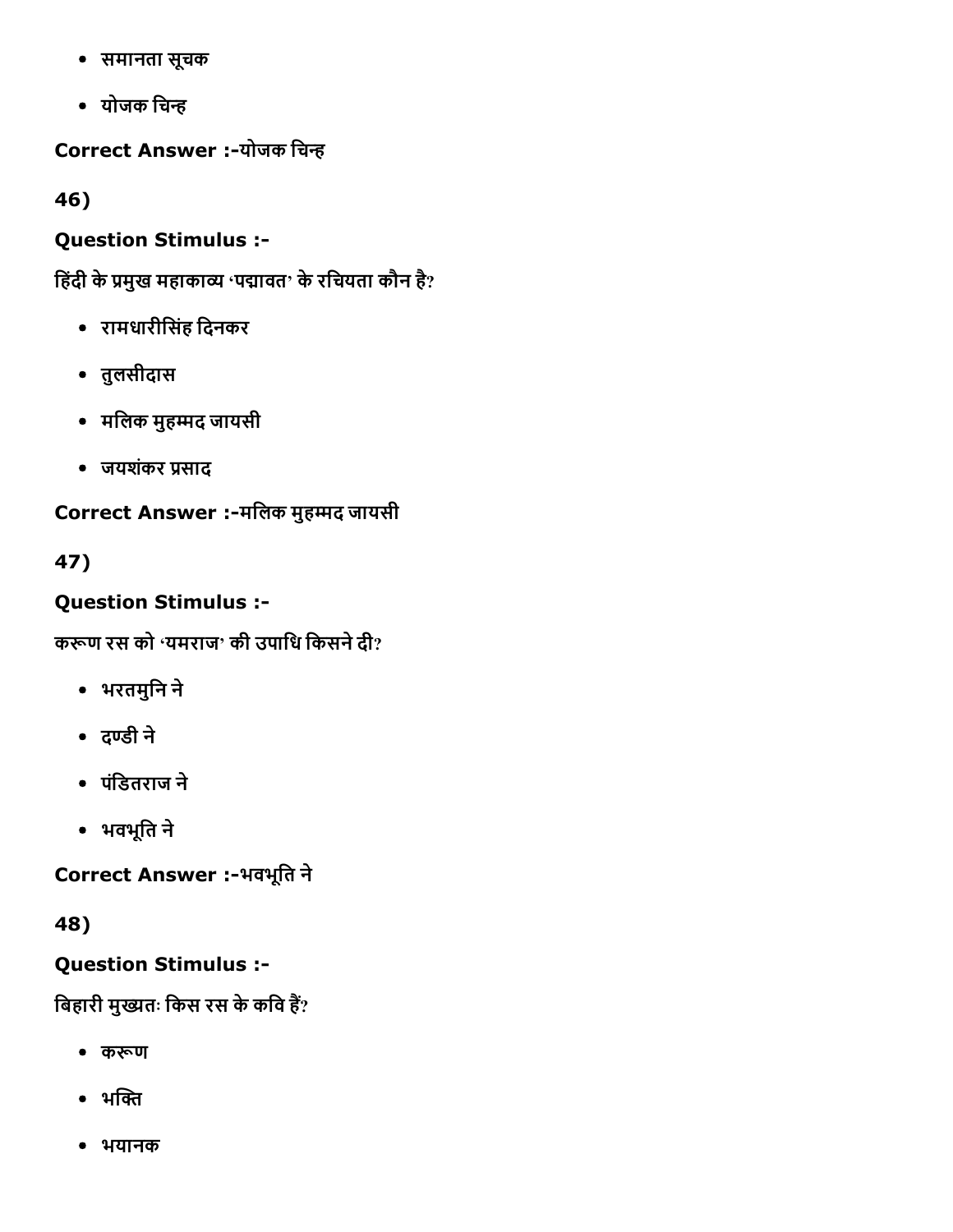वीर

Correct Answer :-भक्ति

49)

Question Stimulus :

 $\cdot$ 'कविप्रिया'' नामक रचना के रचनाकार कौन हैं?

- जयशंकर प्रसाद
- प्रताप नारायण मिश्र
- भारतेंदु हरिशचंद्र
- केशवदास

Correct Answer :-केशवदास

50)

## Question Stimulus :

 $\cdot$ 'पद्माकर'' की रचना निम्न में से कौन-सी है?

- गंगालहरी
- ललित-ललाम
- रसिवलास
- िवरहलीला

Correct Answer :-गंगालहरी

51)

## Question Stimulus :

शुभ चिंतक पत्रिका का संपादन किस शहर से होता है?

- ग्वालियर
- इंदौर
- जबलपुर
- रीवा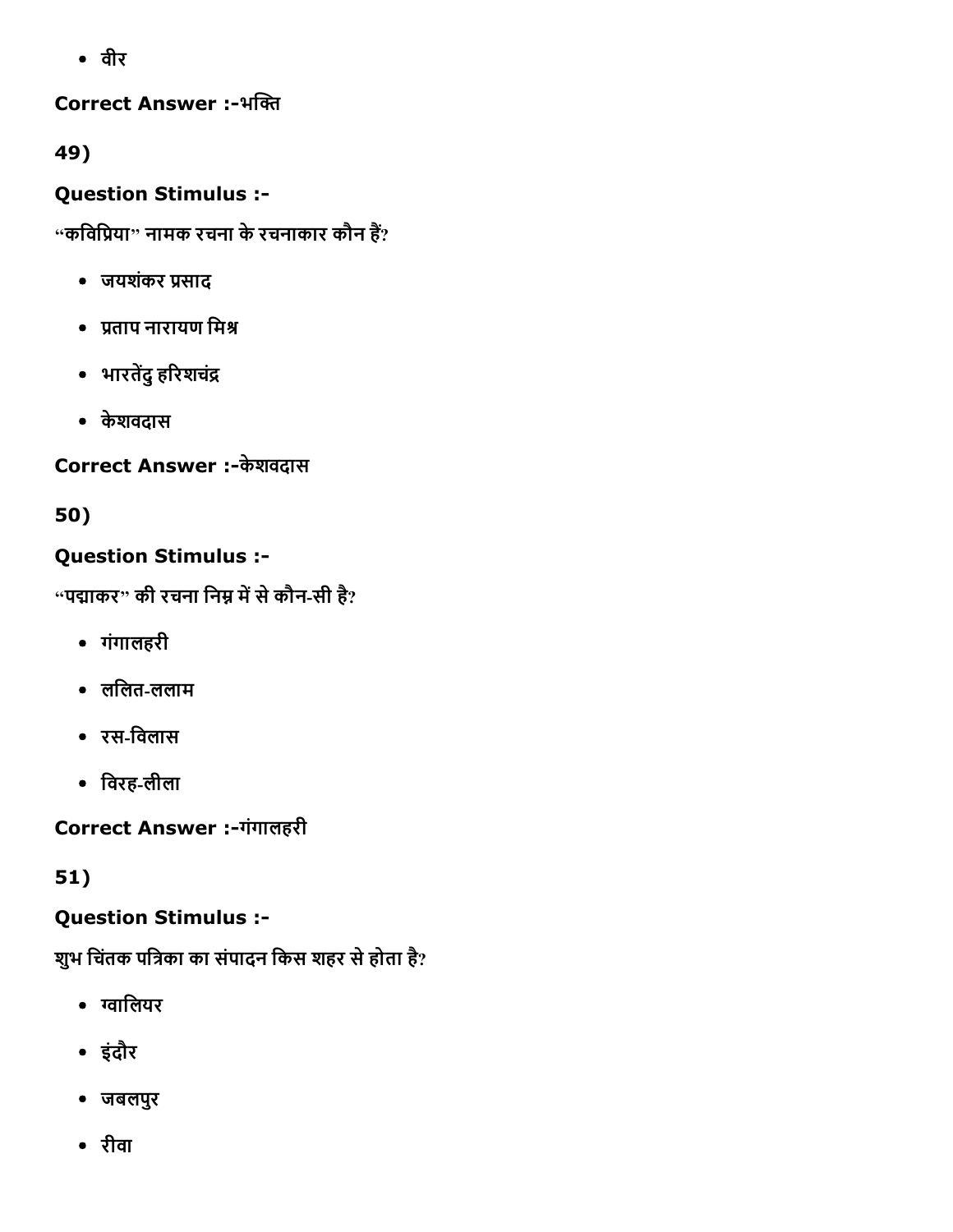Correct Answer :-जबलपुर

52)

Question Stimulus :

निम्न पहेली का सही उत्तर चुनिए-

 $"$ उजर खेत, करिया तांगर। $"$ 

- पाँच अंगुली और हथलेी
- कागज और कलम
- स्याही और दवात
- इनमें से कोई नहीं

Correct Answer :-कागज और कलम

53)

# Question Stimulus :

निम्न पहेली का सही उत्तर चुनिए-

 $\cdot$ 'राती कर समय हें, मोती नियर चमकेल। बेर हर उगेल तेकर मेटाय जायेल।।''

- आकाश
- सूरज
- चदंा
- तारे

**Correct Answer :-तारे** 

54)

# Question Stimulus :

'कोयल' का शुद्ध वर्तनी विश्लेषण होगा-

- क्+ ओ + अ + ल्+ अ
- क्+ ओ + य्+ अ + अ
- क्+ ओ + य्+ अ + ल्+ अ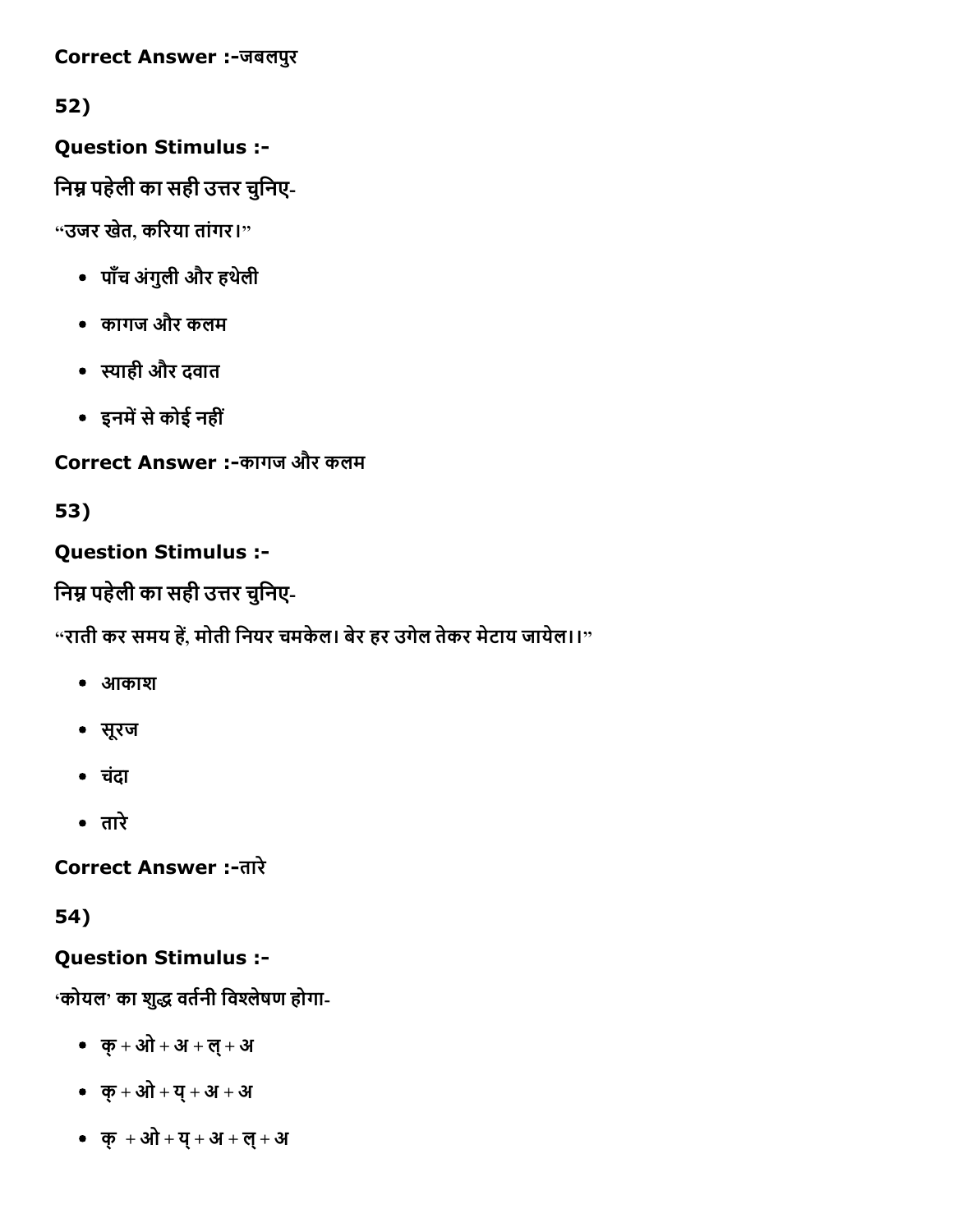क्+ ओ + य्+ ल्+ अ

## Correct Answer :- क् + ओ + य् + अ + ल् + अ

## 55)

## Question Stimulus :

'द् + र् + अ + व् + इ + त् + अ' का शुद्ध वर्तनी संक्षेपण होगा-

- द्रवित
- द्रवीत
- 똄बीत्
- इनमें से कोई नहीं

# Correct Answer :-द्रवित

# 56)

# Question Stimulus :

निम्न में से कोई एक युग्म समोच्चारित नहीं है, चयन कीजिए-

- कोशकोस
- करोड़-क्रोड़
- कर्ण-कान
- कर्म-क्रम

Correct Answer :-कर्ण-कान

# 57)

# Question Stimulus :

निम्न विकल्पों में शब्द-युग्म के अर्थ-भेद में कौन सा गलत है?

- कलपना-कल्पना = दुखी होकर बिलखना-मूर्त विचार
- $\bullet$  कांति-क्लांति = चमक-ख्याति
- गुटका-गुटिया = पुस्तिका-गोली
- गोरा-गोला = सफेद-गोल वस्तु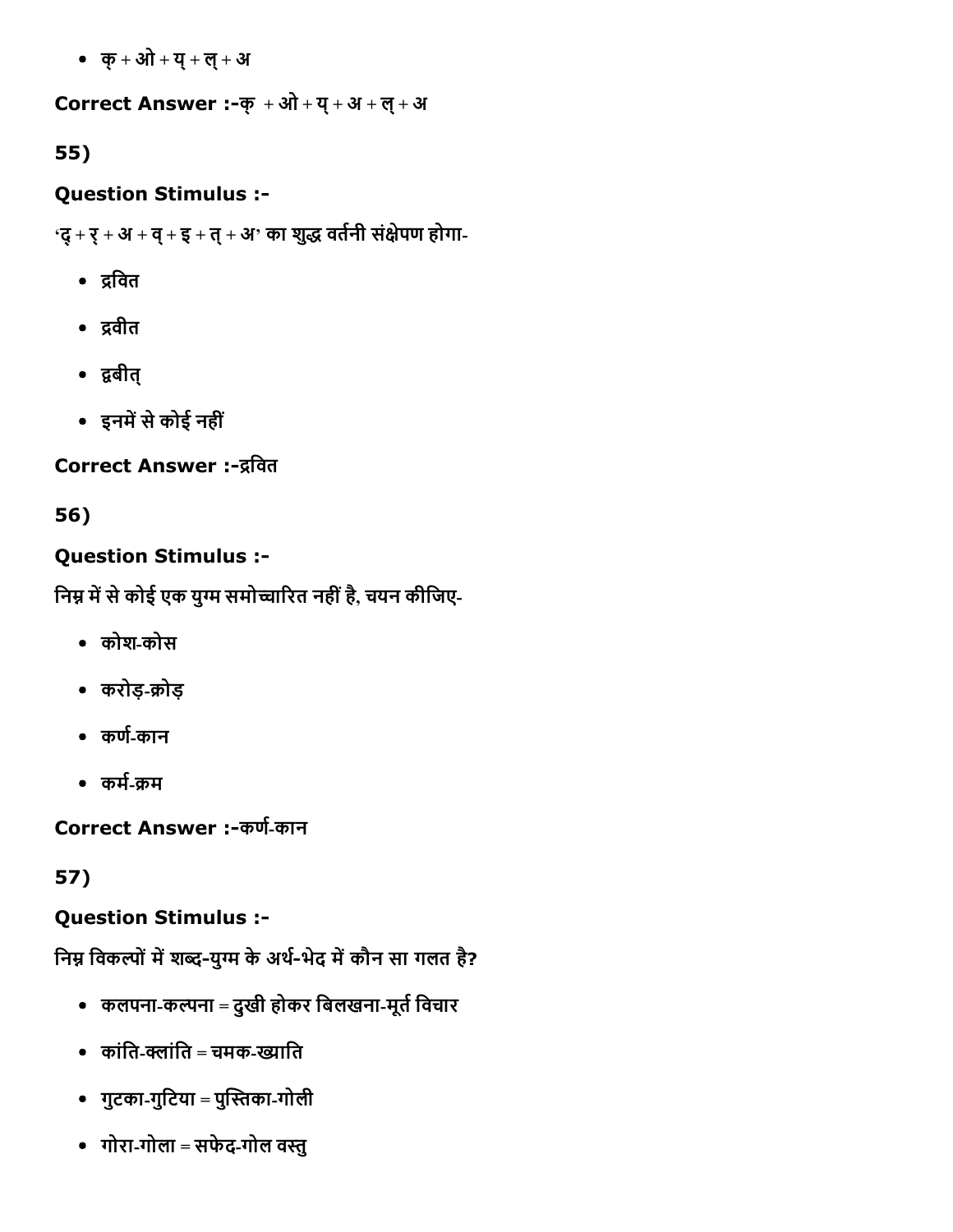Correct Answer :-कांति-क्लांति = चमक-ख्याति

58)

## Question Stimulus :

निम्न में से "पारितोषिक" शब्द के समानार्थी शब्द का चयन कीजिए-

- पुर洄कार
- परोपकार
- प्रवीणता
- चतुरता

Correct Answer :- पुरस्कार

59)

# Question Stimulus :

निम्नलिखित वाक्य में से रेखांकित शब्द के समानार्थी शब्द का चयन कीजिए-

"सूर्योदय से पूर्व दिशा <u>रंजित</u> थी।"

- सुशोिभत
- लालिमायुक्त
- आलोिकत
- मंडित

Correct Answer :-आलोकित

60)

Question Stimulus :

**'नकटा' शब्द का समास विग्रह है**-

- नाक हैिजसकी कटी
- नाक सेकटा
- नाक केिलए कटा
- नाक कटी हैिजसकी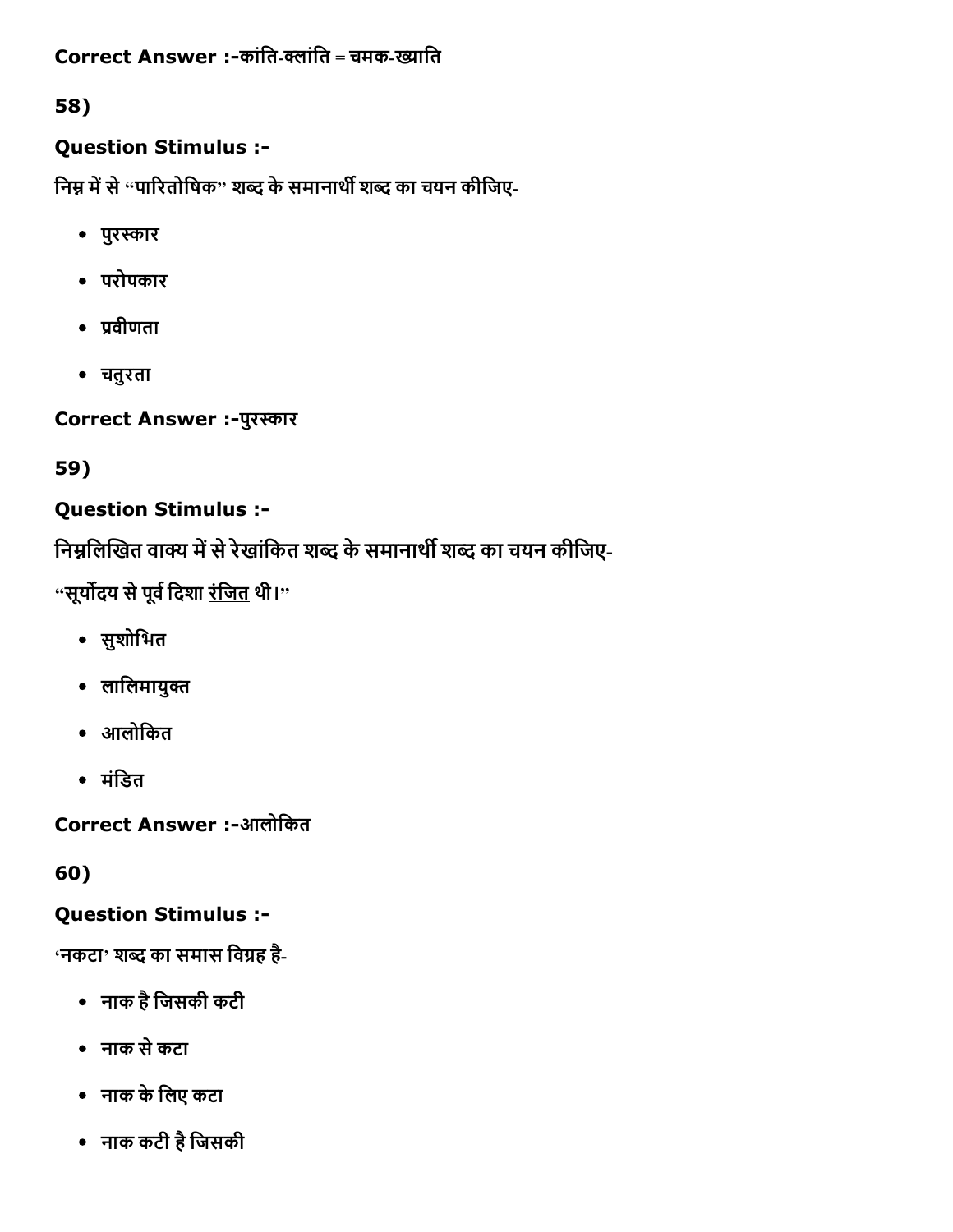Correct Answer :-नाक कटी है जिसकी

61)

## Question Stimulus :

द्विगु समास का उदाहरण नहीं है-

- चौगुना
- चौमासा
- $\bullet$  त्रिफला
- चंद्रमुख

Correct Answer :-चंद्रमुख

62)

# Question Stimulus :

 $\cdot$ षडानन $\cdot$  शब्द का समास विग्रह है –

- छः हैं आनन जिसके
- छः आनन का समाहार
- छः आनन
- इनमें से कोई नहीं

Correct Answer :-छः हैं आनन जिसके

63)

# Question Stimulus :

निम्न वाक्यो में से निश्चयवाचक वाक्य का चयन कीजिए-

- वह कहाँचला गया?
- कृपया दरवाज़ा खोिलए।
- मैंने सब काम कर लिया है।
- उसेएक तार िदया जाए।

Correct Answer :-मैंने सब काम कर लिया है।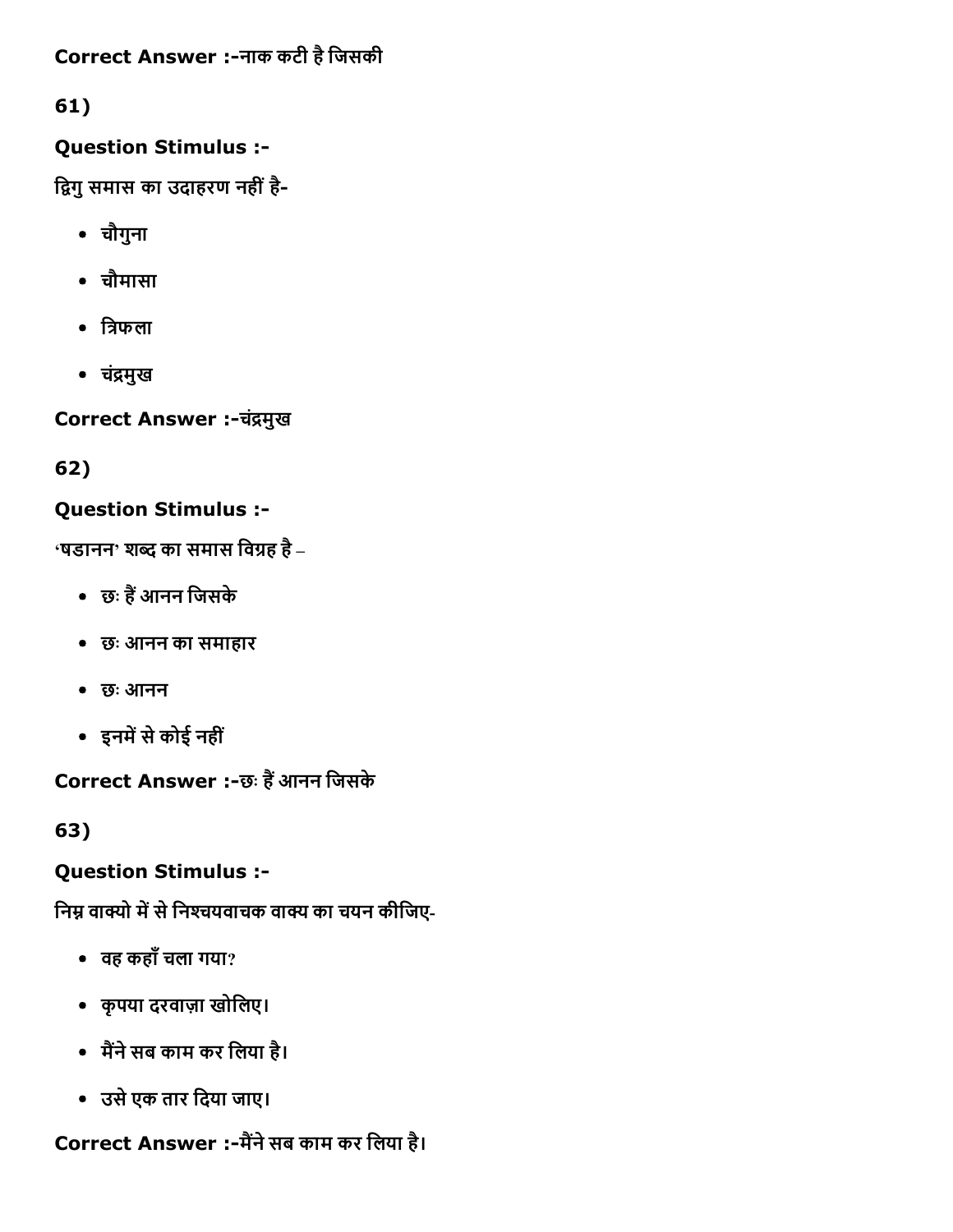# Question Stimulus :

 $\cdot$ फैक्टरी $\cdot$  बंद करा दी गई $\cdot$ 

उपर्युक्त वाक्य में कौन-सा वाच्य है?

- कर्तृ वाच्य
- कर्म वाच्य
- भाव वाच्य
- इनमें से कोई नहीं

Correct Answer :-कर्म वाच्य

65)

# Question Stimulus :

'Agreement' का सही हिन्दी अर्थ है-

- िनिवदा
- संविदा
- बन्दपत्र
- अनुबंधपत्र

Correct Answer :-अनुबंधपत्र

66)

# Question Stimulus :

'Inspection After Execution' का अनुवाद है?

- संपादन केबाद परी偌ण
- निष्पादन के बाद परीक्षण
- िन၏ासन केबाद परी偌ण
- इनमें से कोई नहीं

# Correct Answer :-निष्पादन के बाद परीक्षण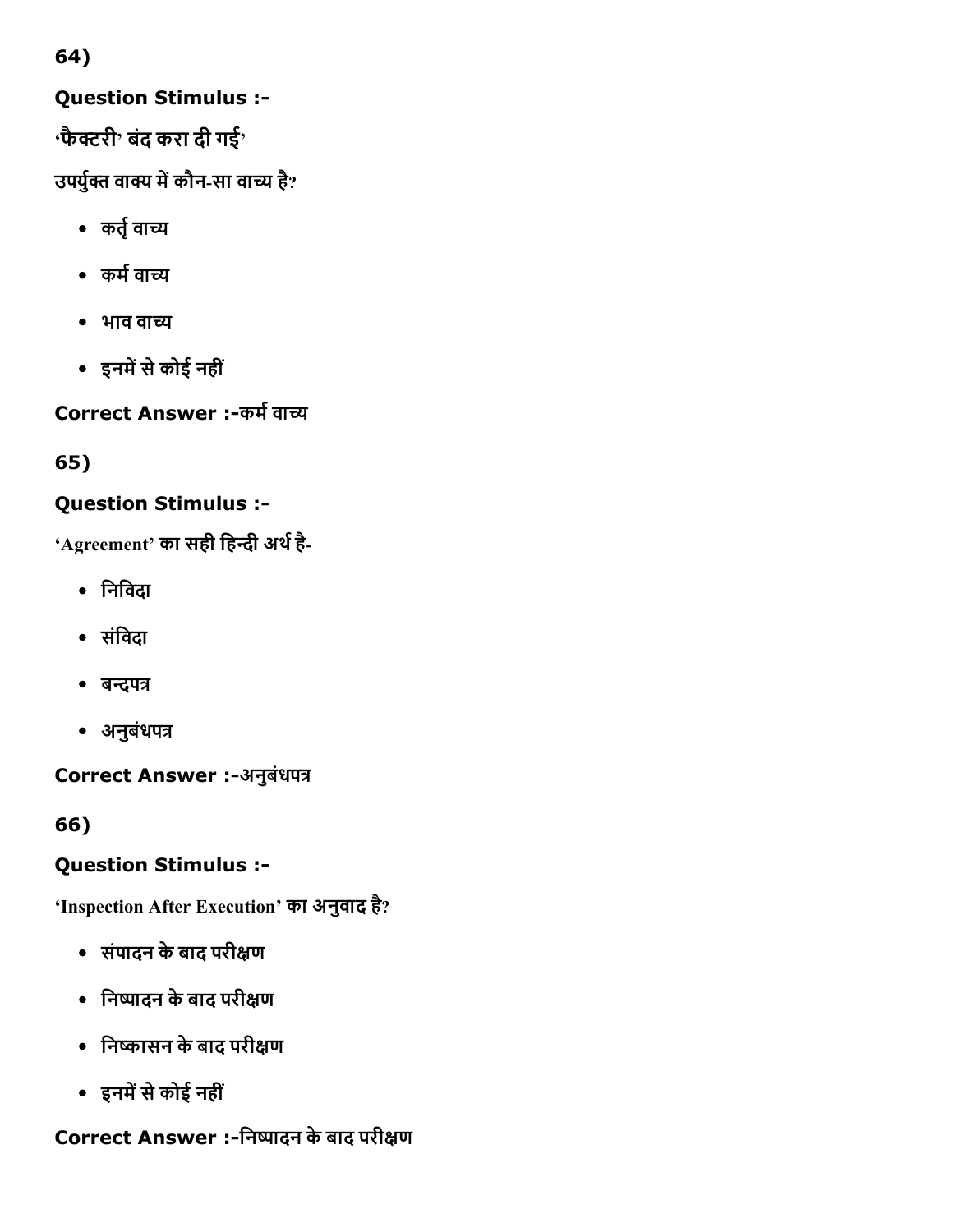# Question Stimulus :

"सौ सयाने एक मत" लोकोक्ति का क्या अर्थ है?

- कुछ भी निश्चय न कर पाना
- 倄ादा चालाक बनना
- अपने विचारों में भिन्नता होना
- बुद्धिमानों के विचार एक से होते हैं

Correct Answer :-बुद्धिमानों के विचार एक से होते हैं

68)

# Question Stimulus :

 $\cdot$ 'नौ दिन चले अढ़ाई कोस'' इस लोकोक्ति का अर्थ है?

- धीमी गित सेचलना
- चलने में कष्ट होना
- बहुत अधिक सुस्त
- इनमें से कोई नहीं

Correct Answer :-बहुत अधिक सुस्त

69)

Question Stimulus :

"ओस चाटने से प्यास नहीं बुझती" लोकोक्ति का सही अर्थ है-

- ओस सेवन से चेहरे में कांति आती है
- अत्यल्प मात्रा में वस्तु लेने से तृप्ति नहीं होती
- ओस सेवन से आँखों की दृष्टि बढ़ती है
- इनमें से कोई नहीं

Correct Answer :-अत्यल्प मात्रा में वस्तु लेने से तृप्ति नहीं होती

70)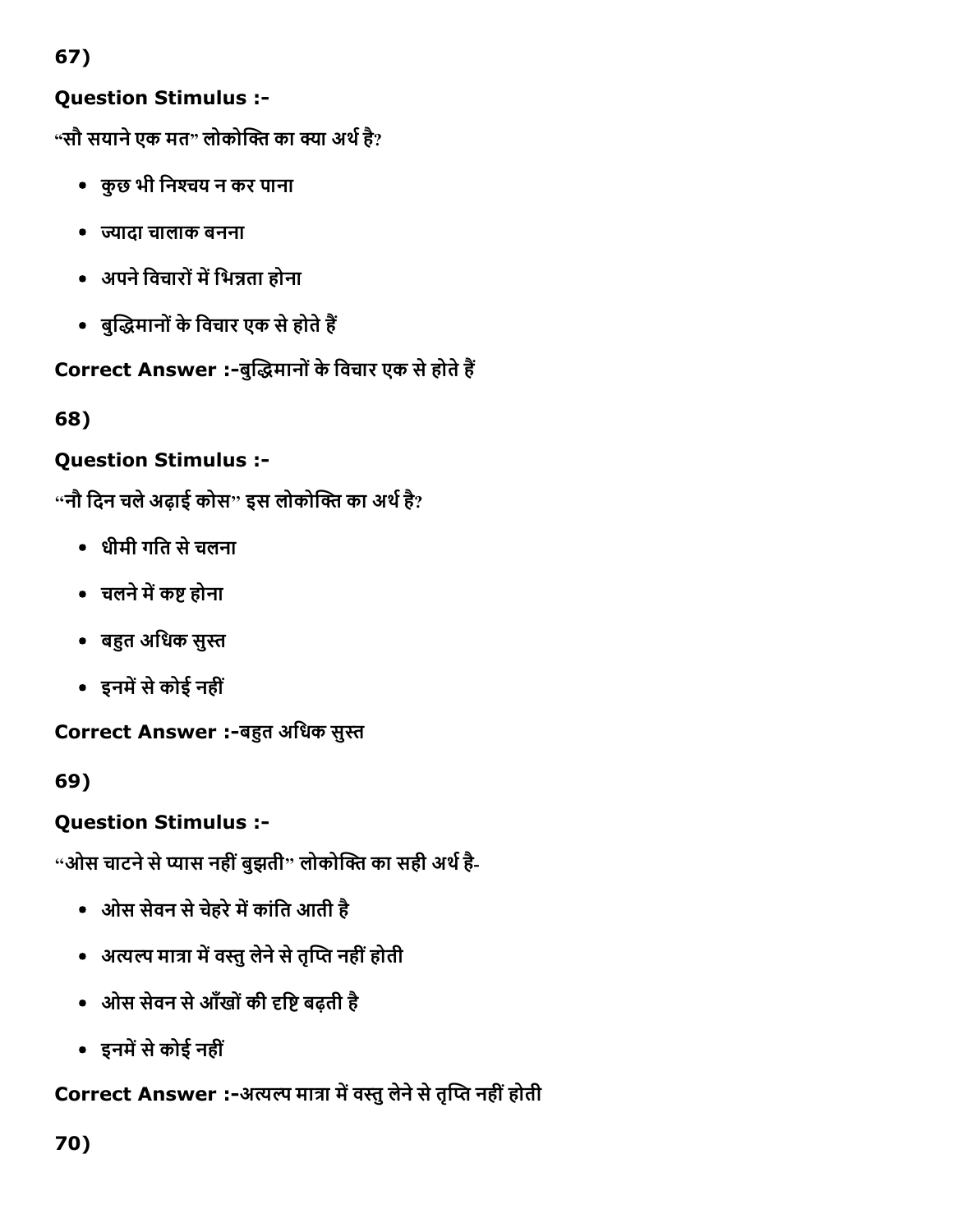हिंदी साहित्य का प्रथम महाकाव्य है-

- मूकमाटी महाका褄
- पृ鸄ीराज रासो
- एकांतवासी
- इनमें से कोई नहीं

Correct Answer :- पृथ्वीराज रासो

#### **Topic:- General Knowledge** 1)

### Question Stimulus :

Which Indian State is on the international boundaries of both Myanmar and Bangladesh? / कौन सा भारतीय राज्य, म्यांमार और बांग्लादेश दोनों की अंतरराष्ट्रीय सीमाओं से लगा हुआ है ?

- Mizoram / मिजोरम
- Nagaland / नागालैंड
- Assam / असम
- West Bengal / पि鐄म बंगाल

Correct Answer :-Mizoram / मिज़ोरम

#### 2)

#### Question Stimulus :

The temperature of a cold storage was set at 5 degrees Celsius when it was empty. After wards it was set at -15 degree Celsius when it was stored up. What is the difference between the two temperatures in Celsius? / एक ठण्डे भंडारण का तापमान 5 डिग्री सेल्सियस पर सेट करा गया जब वह खाली था। बाद में, उसे -15 डिग्री सेल्सियस पर सेट किया गया जब वह भरा हुआ था। दोनों तापमानों के बीच क्या अंतर है?

- $\bullet$  20
- $-10$
- $-20$
- $10$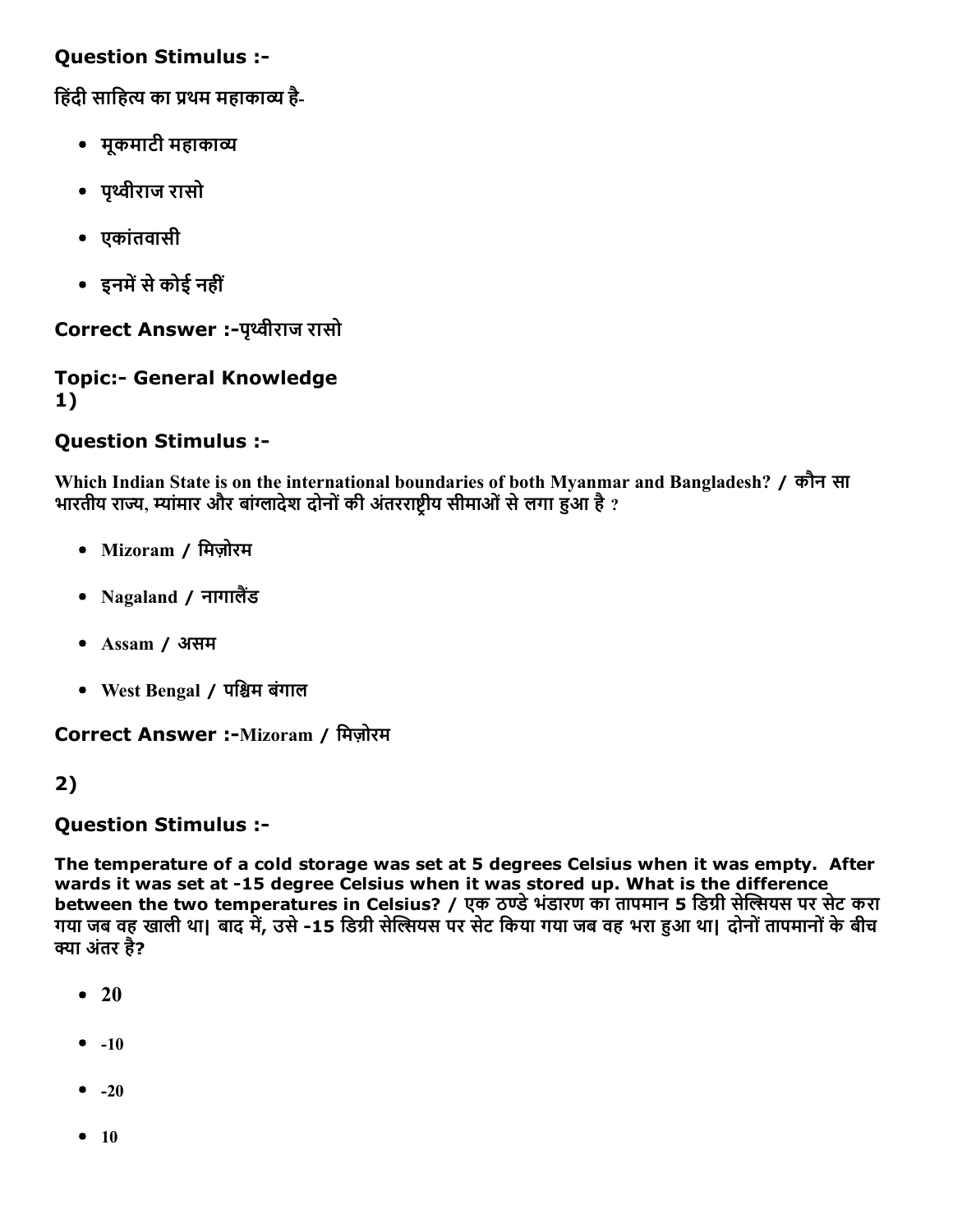#### Question Stimulus :

Match the following and select the correct answer from the codes given below: / निम्न को मिलाएँ और नीचे दिए गए कोडों के आधार पर सही उत्तर का चयन करें:

| List-I       | List-II          |
|--------------|------------------|
| 1. Mizoram   | a. Agartala      |
| 2. Meghalaya | b. Imphal        |
| 3. Manipur   | c. Shillong      |
| 4. Tripura   | d. Aizawl        |
| सुचि-I       | सचि-II           |
| 1. मिजोरम    | a. अगरतला        |
| 2. मेघालय    | <b>b.</b> इम्फाल |
| 3. मणिपुर    | c. शिलांग        |
| 4. त्रिपुरा  | d. आइजोल         |
|              |                  |

- 1-d, 2-c,  $3-b$ ,  $4-a$
- 1-d, 2-c,  $3-a$ ,  $4-b$
- 1-c, 2-d,  $3-b$ ,  $4-a$
- 1-d, 2-b, 3-c, 4-a

Correct Answer :-1-d, 2-c, 3-b, 4-a

#### 4)

#### Question Stimulus :

A ball travelled a ft from the wicket. Due to misfield it travelled c ft towards the wicket and gained another m ft towards the boundary. The situation is represented as\_\_\_\_\_\_\_\_\_\_\_\_\_\_ / एक ग냿礄द नेिवकेट सेa फुट या搄惿ा की| िमसफी圄 केकारण उसनेिवकेट की तरफ c फुट या搄惿ा की और सीमा की तरफ अन्य m फुट तक पहुँच गयी। इस परिस्थिति को एसे व्यक्त करते हैं

- $a c + m$
- $\bullet$  a + c + m
- $a c m$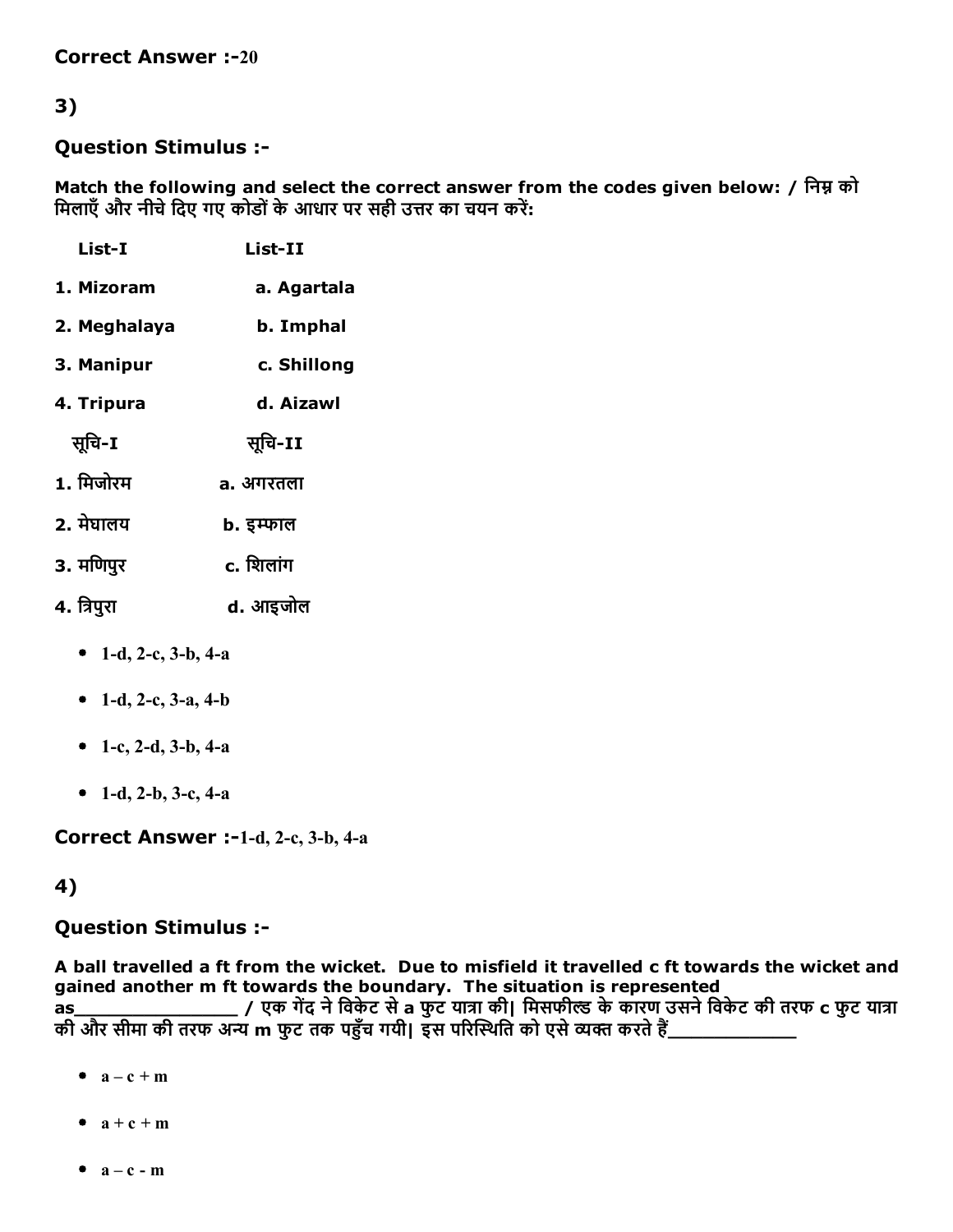$\bullet$  a m - c

Correct Answer :- $a - c + m$ 

## 5)

## Question Stimulus :

Which is the world's largest living bird? / दुनिया का सबसे बड़ा जीवित पक्षी कौन है?

- Eagle / ईगल
- Emu / एमु
- Penguin / पेंगुइन
- Ostrich / शुतुरमुर्ग

## Correct Answer :-Ostrich / शुतुरमुर्ग

# 6)

## Question Stimulus :

A polyhedron has16edges 8 faces. How many vertices does it have? / एक बहुफलक के 16 किनारे 8 फलक हैं। उसके कितने कोण बिंदु हैं?

- $-12$
- $10$
- $16$
- $\bullet$  20

**Correct Answer :-10** 

## 7)

## Question Stimulus :

The moon / चंद्रमा:

- is the natural satellite of earth / पृथ्वी का प्राकृतिक उपग्रह है
- has no atmosphere / पर वायुमंडल नहींहै
- has no liquid water / पर द्रव जल नहीं है
- All of the above / उपरोक्त सभी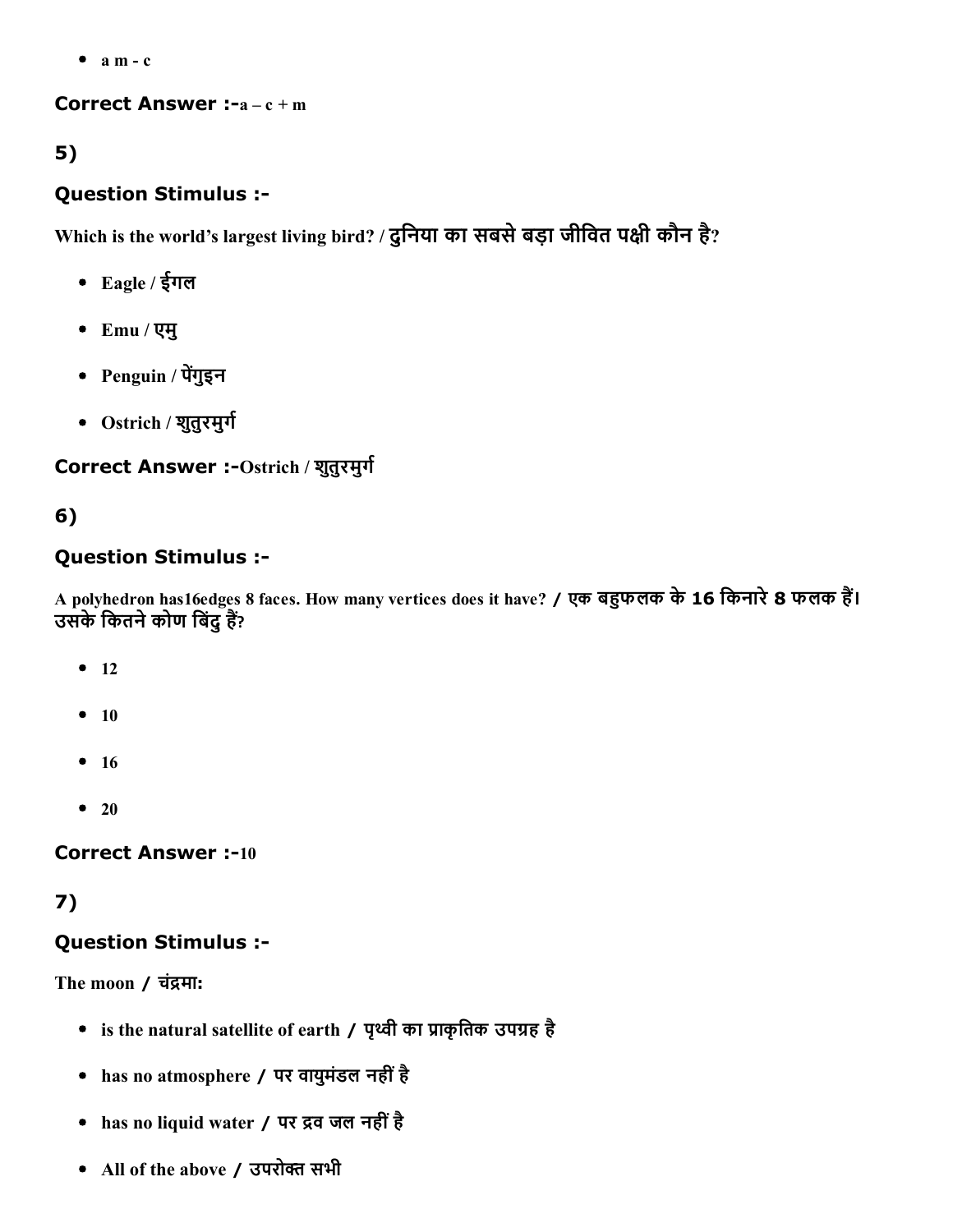## Question Stimulus :

Humidity can be measured by\_\_\_\_\_\_\_\_\_\_\_\_\_\_. / आर्द्रता\_\_\_\_\_\_\_\_\_के द्वारा मापी जा सकती है।

- Hygrometer / हाइग्रोमीटर
- Thermometer / थर्मामीटर
- Sismograph / सीसमोग्राफ़
- Hydrometer / हाइड्रोमीटर

### Correct Answer :-Hygrometer / हाइग्रोमीटर

## 9)

## Question Stimulus :

Which of these nutrients is not present in milk? / इन पोषक तत्वों में से कौन सा दूध में मौजूद नहीं है?

- $\bullet$   $\,$  Calcium / कैल्शियम
- Fat / फैट
- Potassium / पोटैिशयम
- $\bullet$  Vitamin C / विटामिन सी

Correct Answer :-Vitamin C / विटामिन सी

## 10)

## Question Stimulus :

In the given diagram two parallel lines are cut by a transversal, find the measure of angle 4, if angle 7=20 $^0$  / दिये $\,$ गये आरेख में दो समांतर रेखाएं एक अनुप्रस्थ द्वारा काटी गई हैं, कोण 4 का माप निकालिए, यदि कोण 7=20 $^{\rm 0}$ 

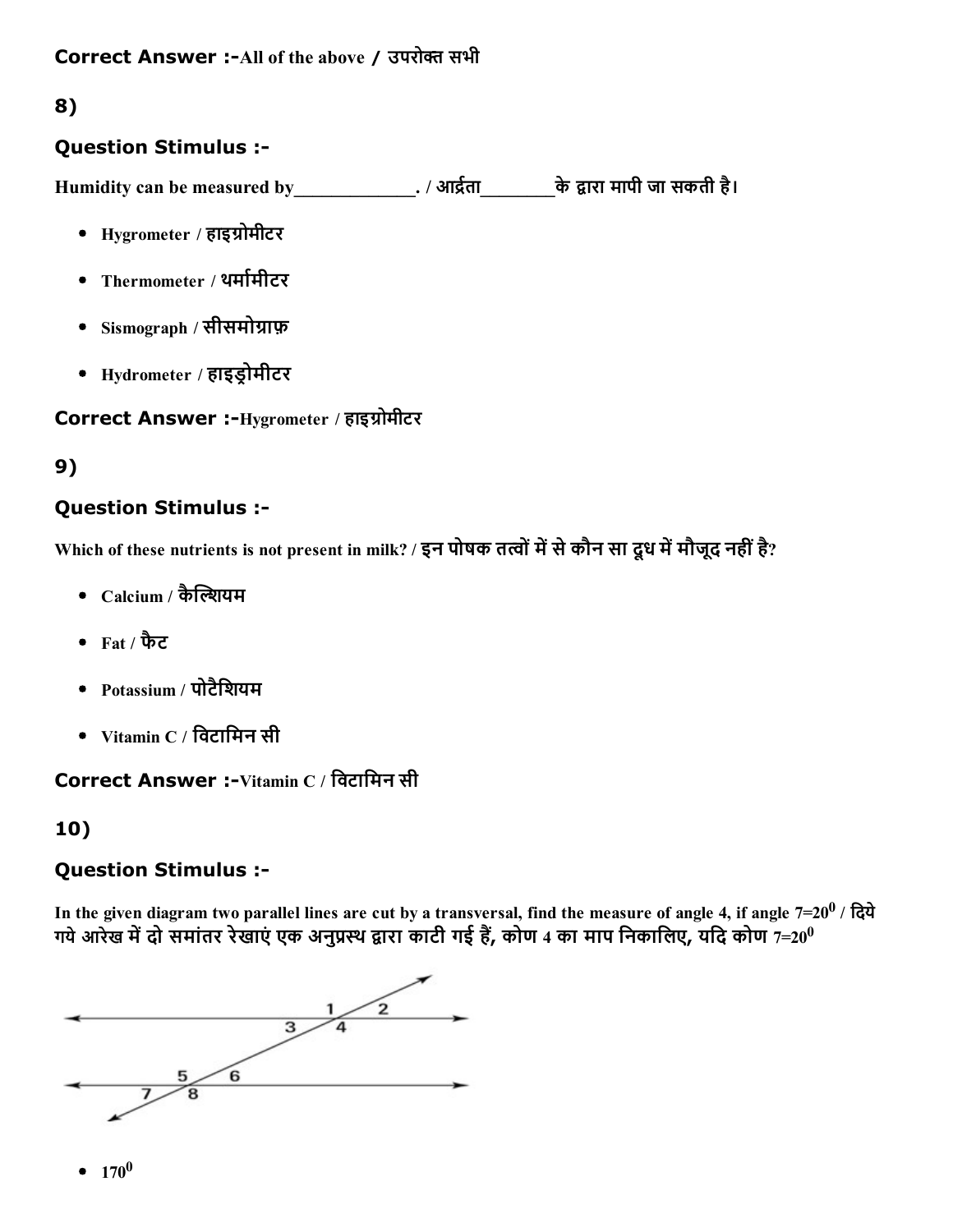- $160^0$
- $20^0$
- $180^0$

Correct Answer :- $160^0$ 

## 11)

### Question Stimulus :

Where is Dwarkadhish Temple (also known as the Jagat Mandir) located / द्वारिकाधीश मंदिर (जिसे जगत मंदिर के नाम से भी जाना जाता है ) कहाँ स्थित है?

- Rajastan / राजस्थान
- Gujarat / गुजरात
- Karnataka / कर्नाटक
- Maharashtra / महाराष्ट्

Correct Answer :-Gujarat / गुजरात

## 12)

#### Question Stimulus :

What is the mean of the first seven whole numbers? / प्रथम 7 पूर्ण संख्याओं का माध्य क्या है?

- $7$
- $\bullet$  21
- $3$
- $4$

**Correct Answer :-3** 

## 13)

#### Question Stimulus :

To which place did Ratan Tata decide to move the Nano Project from Singur? / रतन टाटा ने नैनो परियोजना को सिंगुर से किस जगह पर स्थानांतरित करने का फैसला किया?

Malanpur / मालनपुर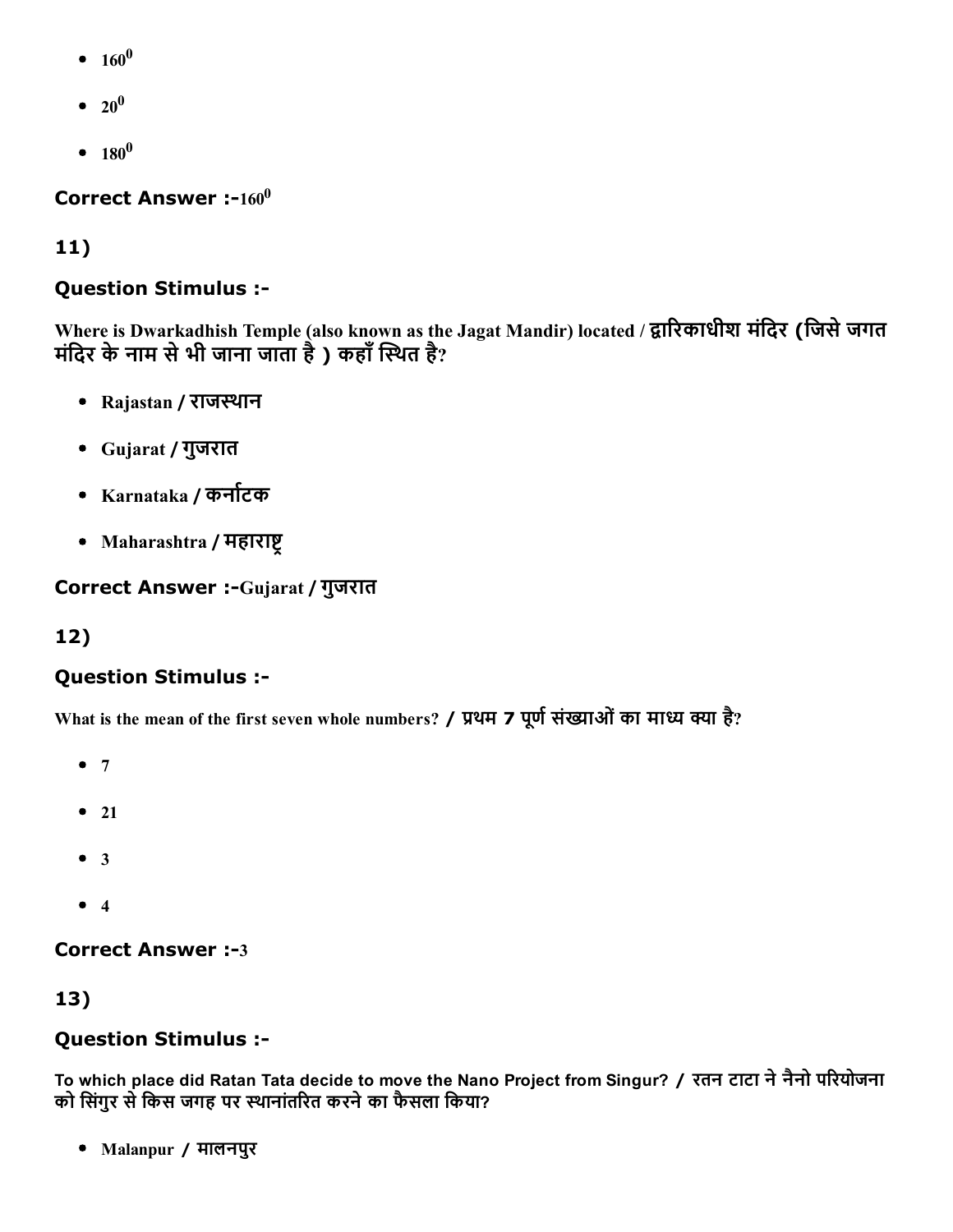- Sanand / सानंद
- Mumbai / मुंबई
- Chennai / चेन्नई

Correct Answer :-Sanand / सानंद

## 14)

### Question Stimulus :

An oven when sold at a profit of 5%, its selling price is Rs.8190. What is its cost price? / एक अवन को जब 5% लाभ पर बेचा गया, तो उसका विक्रय मूल्य है रू 8190। उसकी लागत कीमत क्या है?

- Rs.7500
- Rs.7000
- Rs.7700
- Rs.7800

**Correct Answer :- Rs.7800** 

## 15)

## Question Stimulus :

Ranganathittu Bird sanctuary is loacted in which state of India? / रंगाथिटटु पक्षी विहार भारत के किस राज्य में स्थित है?

- Tamil Nadu / तिमल नाडु
- Telengana / तेलंगाना
- Karnataka / कर्नाटक
- Andhra Pradesh / ऑध्र प्रदेश

## Correct Answer :-Karnataka / कर्नाटक

## 16)

## Question Stimulus :

The graph depicts a four point star. The coordinates of the four points are \_\_\_\_\_\_\_\_\_\_\_\_/ ाफ चार िबंदुका चांद दिखाता है। चार बिंदुओं के निर्देशांक हैं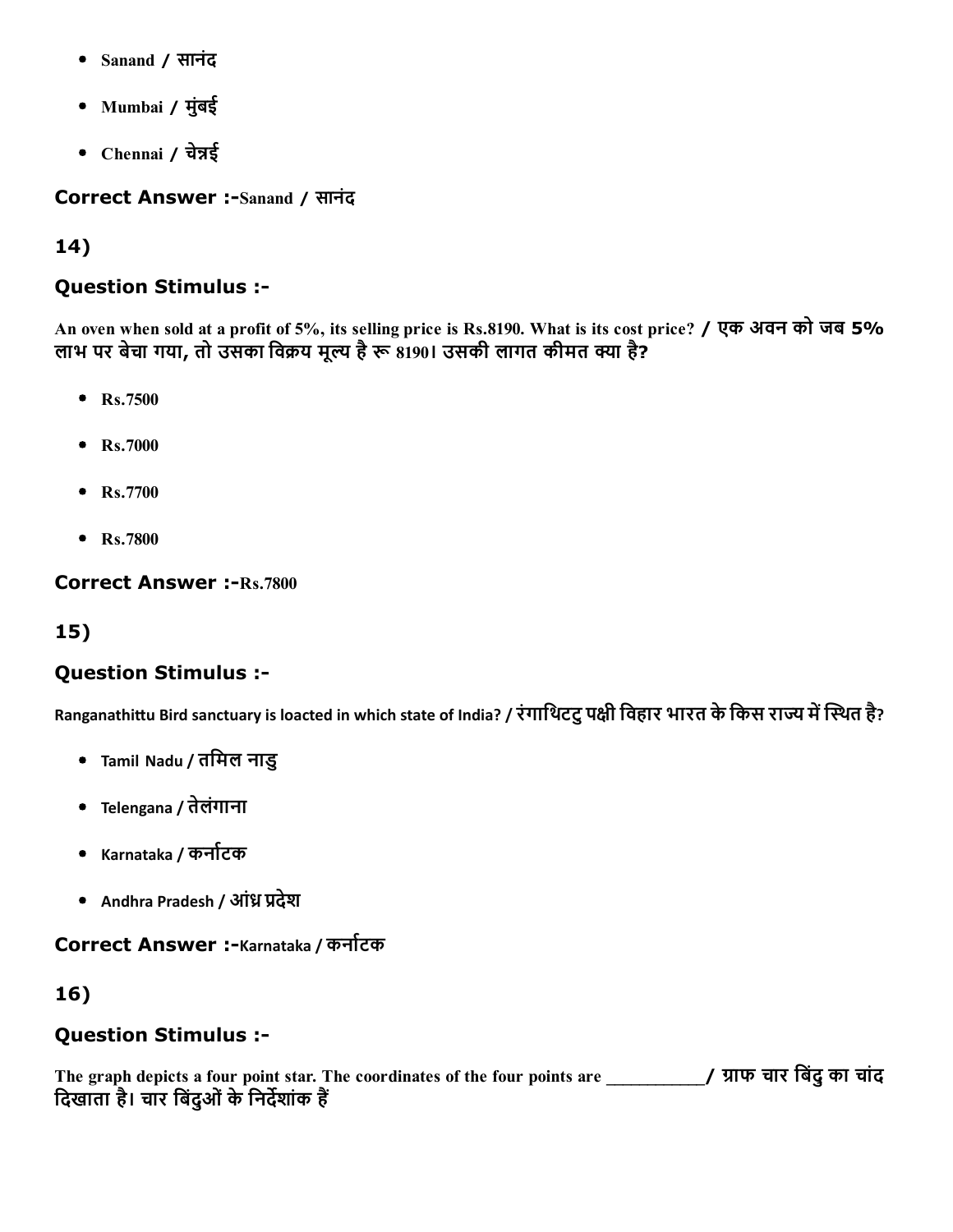

- A(0, -6), B(6, 0), C(6, -6) and D(-6, 0) / A(0, -6), B(6, 0), C(6, -6) और D(-6, 0)
- A(0, 0), B(6, 0), C(0, -6) and D(-6, 0) / A(0, 0), B(6, 0), C(0, -6) और D(-6, 0)
- A(0, 6), B(6, 0), C(0, -6) and D(-6, 0) / A(0, 6), B(6, 0), C(0, -6) और D(-6, 0)
- A(0, 4), B(6, 0), C(0, -4) and D(-6, 0) / A(0, 4), B(6, 0), C(0, -4) और D(-6, 0)

Correct Answer :-A(0, 6), B(6, 0), C(0, -6) and D(-6, 0) / A(0, 6), B(6, 0), C(0, -6) और D(-6, 0)

#### 17)

#### Question Stimulus :

In which state, Kakrapar nuclear power plant located? / काकरापार नाभिकीय शक्ति संयंत्र, किस राज्य में स्थित है?

- Gujarat / गुजरात
- Karnataka / कर्नाटक
- $_{\rm{Ga}/\bar{\rm{d}}}$ गोवा
- Tamil Nadu / तिमल नाडु

#### Correct Answer :- Gujarat / गुजरात

#### 18)

#### Question Stimulus :

Manu has a plot in the shape of a trapezium. The distance between the two parallel sides are 30ft and the non parallel sides are 90ft and70 ft., Find its area? / मनुकेपास समलंब के आकार का एक प्लाट है। दो समांतर भुजाओं के बीच दूरी 30 फीट है और असमांतर भुजाएं 90 फीट और 70 फीट हैं, इसका क्षेत्रफल निकालिये?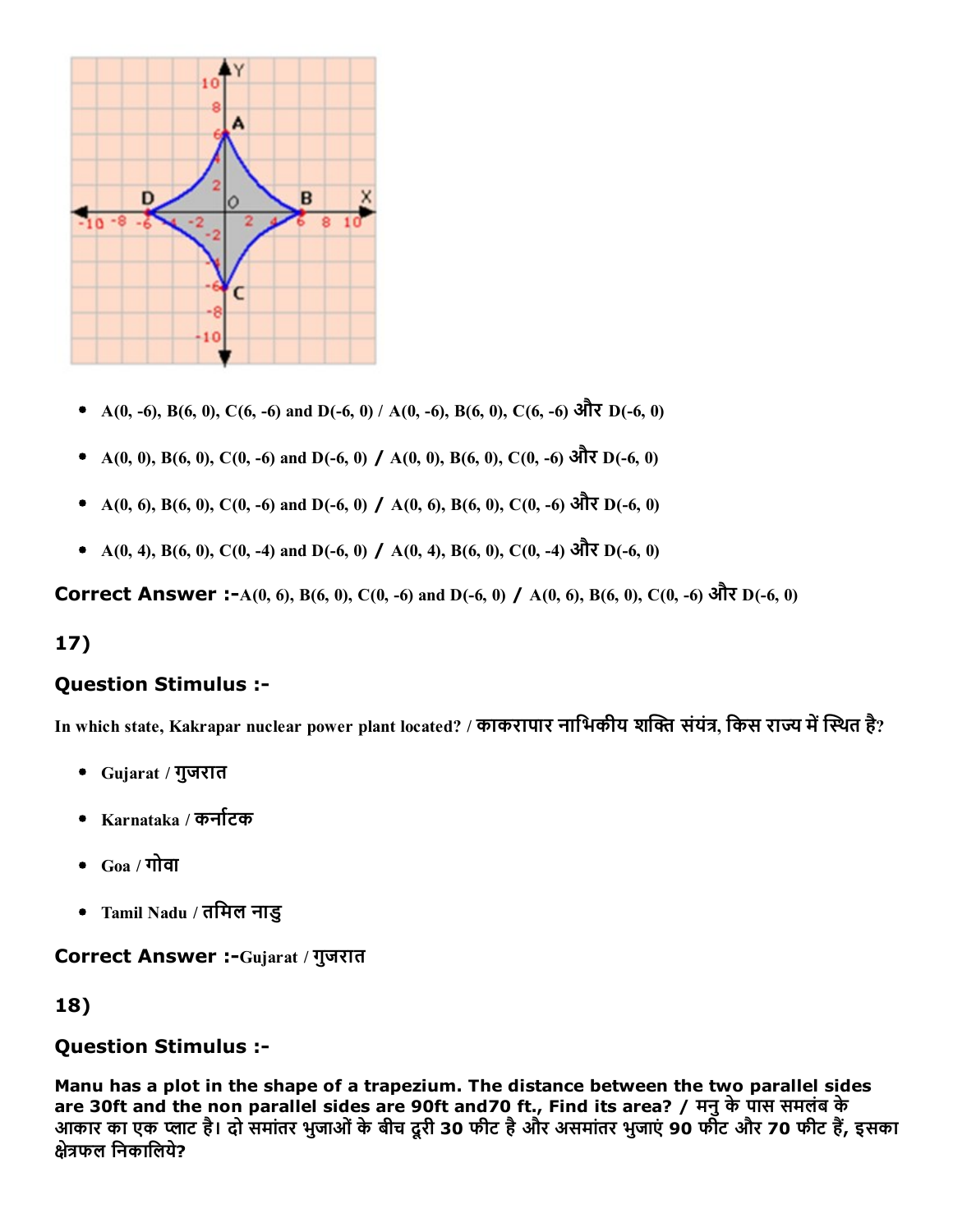- $4800$  ft $^2$  /  $4800$  फुट $^2$
- $1900 \text{ ft}^2$  / 1900 फुट<sup>2</sup>
- $240~{\rm ft}^2$  / 240 फुट $^2$
- $2400 \; \mathrm{ft^2}$  / 2400 फुट $^2$

```
Correct Answer :-2400 ft<sup>2</sup> / 2400 फुट<sup>2</sup>
```
### Question Stimulus :

Where would you view the Ice Lingam? / आप बर्फ़ से बना लिंगम कहाँ देखेंगे?

- Amarnath / अमरनाथ
- Kedarnath / केदारनाथ
- Rameshwaram / रामेश्वरम
- Mahakaleshwaram / महाकालेश्वरम

Correct Answer :- Amarnath / अमरनाथ

#### 20)

## Question Stimulus :

The eastern coastal plains are also called / पूर्वी तटीय मैदानों को यह भी कहा जाता है:

- Coramandal coast / कोरोमंडल तट
- Utkal coast / उ礄ल तट
- Konkan coast / कोकंण तट
- Andhra coast / आंध्र तट

Correct Answer :-Coramandal coast / कोरोमंडल तट

## 21)

## Question Stimulus :

A cylindrical water pipe has radius of 18 cm. The volume of the pipe can be calculated using \_\_\_\_\_\_\_\_\_\_\_\_\_\_\_\_\_\_\_\_\_. / बेलनाकार पानी केपाइप की ि搄惿倄ा 18 सेमी है। पाइप का आयतन\_\_\_\_\_\_\_\_\_\_\_\_ का 猄냿योग करकेिनकाला जा सकता है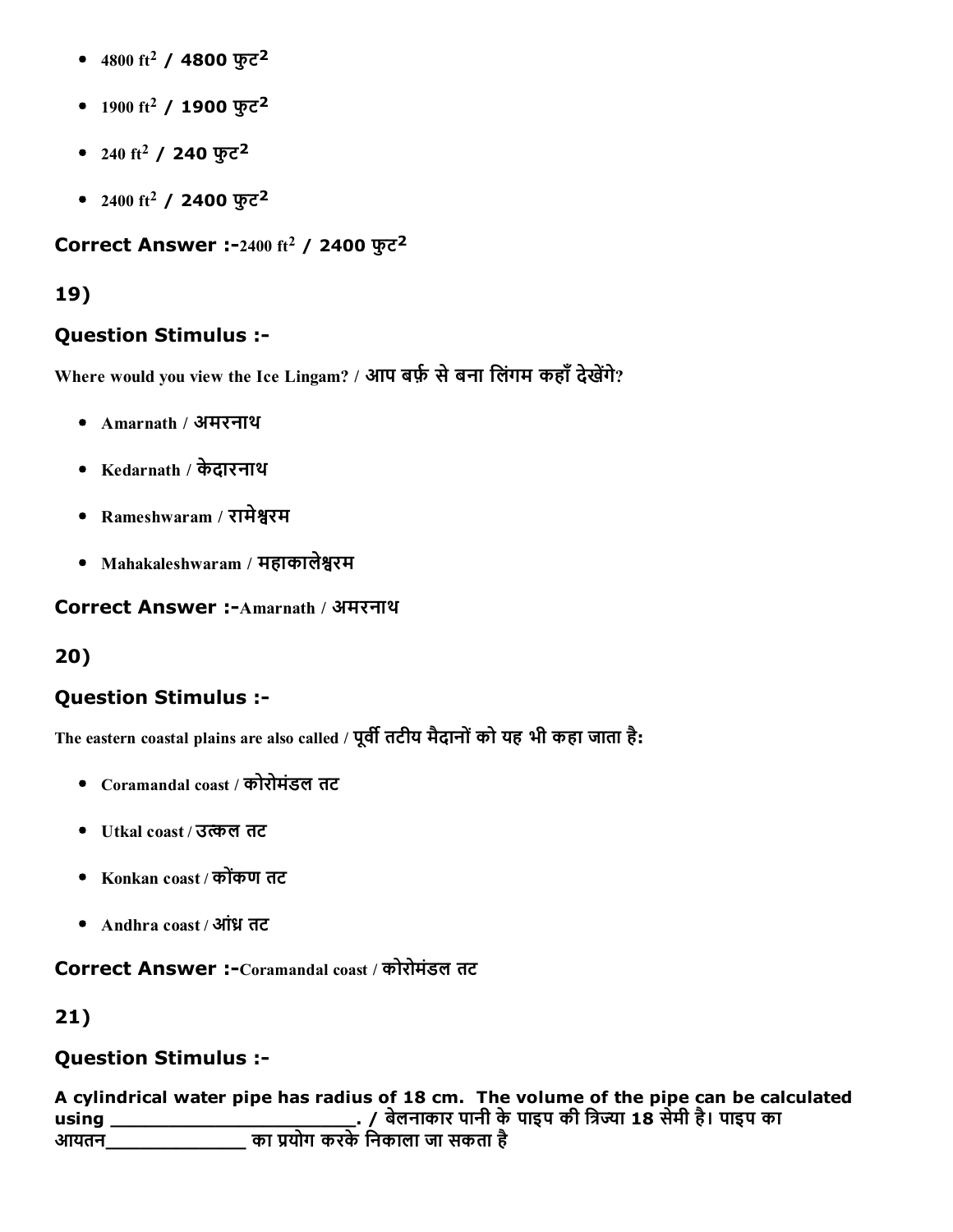- $\bullet$  2 x  $\pi$  x 18 x h
- $2 x \pi x 18 x 18$
- $\bullet$  2 x  $\pi$  x (h + r)
- $\bullet$   $\pi$  x d x h

Correct Answer :- $2 x \pi x 18 x h$ 

## 22)

## Question Stimulus :

Where is India Gate located? / इंडिया गेट कहाँ स्थित है?

- Mumbai / मुंबई
- Kolkata / कोलकाता
- New Delhi / नई दिल्ली
- Gwalior / ⬄ािलयर

Correct Answer :-New Delhi / नई दिल्ली

## 23)

## Question Stimulus :

A project can be completed by Sumit in 12 days and the same can be completed by Amit in 8 days. How long it will take if both of them work together? / एक परियोजना सुमित द्वारा 12 दिनों में पूरी की जा सकती है और वही अमित द्वारा 8 दिनों में पूरी की जा सकती है। यदि वे दोनों साथ कार्य करें तो कितना समय लगेगा?

- 20 days / 20 िदन
- 12 days / 12 िदन
- 4. 8 days / 4. 8 िदन
- 10 days / 10 िदन

Correct Answer :-4. 8 days / 4.8 दिन

## 24)

## Question Stimulus :

Which of the following is a landlocked country? / निम्न में से कौन सा देश जमीनबंद है?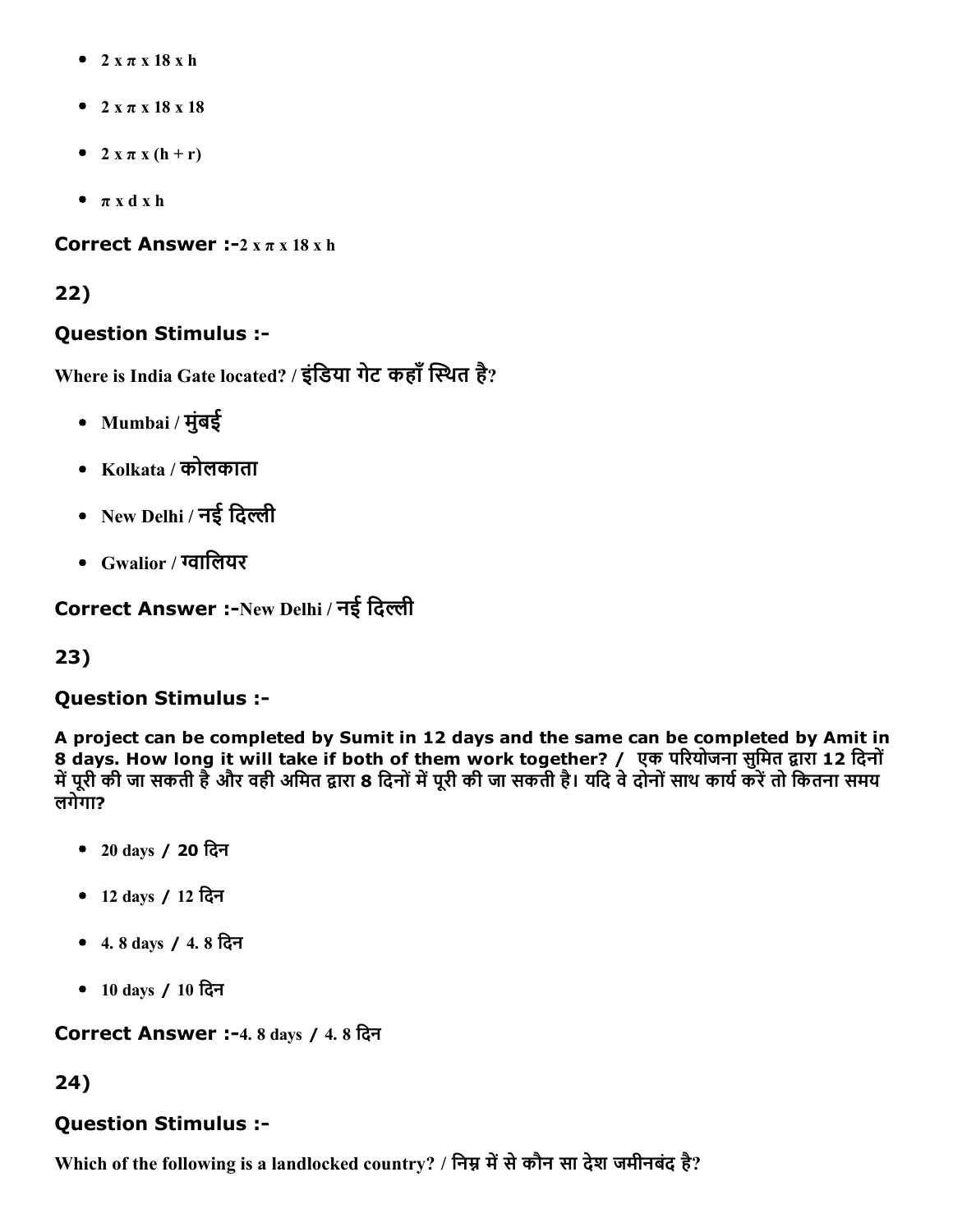- India / भारत
- Bangladesh / बांग्लादेश
- Afghanistan / अफ़्गानिस्थान
- $Sri$  Lanka / श्रीलंका

Correct Answer :-Afghanistan / अफ़्गानिस्थान

### 25)

#### Question Stimulus :

Audible range for human ears / मानव कानों के लिए श्रव्य परास है

- $0 20$  Hz / 0 20 हर्टज़
- Above 20,000 Hz / 20,000 हर्टज़ के ऊपर
- 20 -- 20000 Hz / 20 -- 20000 हर्टज़
- 20,000 50,000 Hz / 20,000 50,000 हर्टज़

Correct Answer :-20 -- 20000 Hz / 20 -- 20000 हर्टज़

## 26)

#### Question Stimulus :

Identify the INCORRECT statement w.r.t the Mendeleev's periodic table. / मेंडलीव की आवर्त सारणी के संदर्भ से असत्य कथन को पहचानिये।

- Elements were arranged in the increasing order of Atomic Mass. / तत्व परमाणु-संहति के बढ़ते क्रम में व्यवस्थित किये गये थे।
- Hydrogen was placed at the top of the first group. / हाइड़ोजन प्रथम ग्रुप के शिखर पर रखा गया था।
- Elements with similar chemical properties were kept in the same group / समान रासायनिक गुणों के तत्व समान ग्रुप में रखे गये थे
- Inert gases were kept in the zero group of the periodic table. / अक्रिय गैसें आवर्त सारणी के शून्य ग्रुप में रखी गई थी।

Correct Answer :-Inert gases were kept in the zero group of the periodic table. / अक्रिय गैसें आवर्त सारणी के शून्य ग्रुप में रखी गई थी।

## 27)

## Question Stimulus :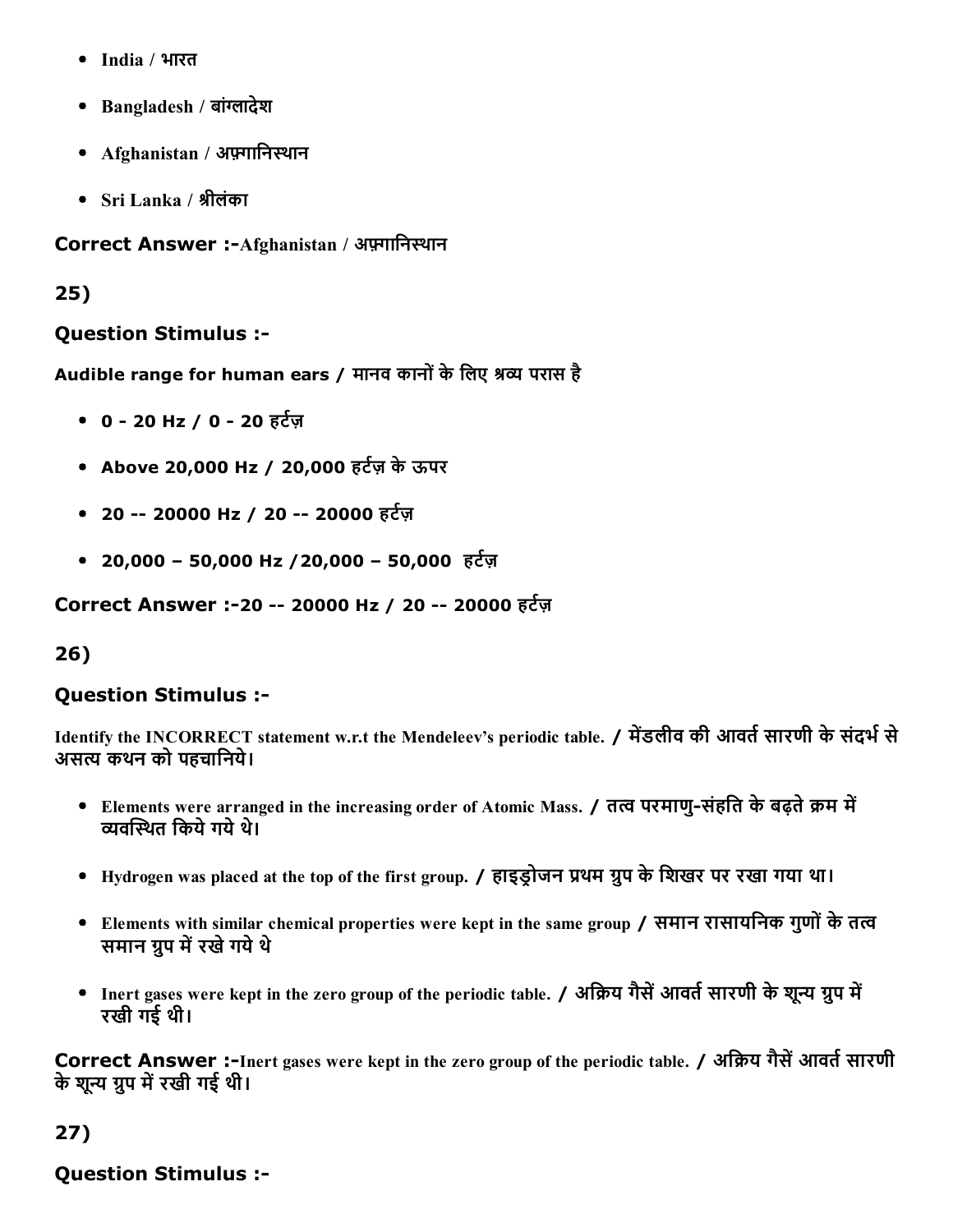Which of the following countries consumes more fish than any other country in the world? / निम्नलिखित में से वह कौन सा देश है जो विश्व में किसी भी अन्य देश की तुलना में अधिक मछली की खपत करता है?

- Japan / जापान
- Great Britain / ग्रेट ब्रिटेन
- France / फ्रांस
- China / चीन

Correct Answer :-China / चीन

28)

#### Question Stimulus :

Which candidate did the Republican party of US formally nominate in 2016 for presidential elections? / 2016 के राष्ट्रपति चुनाव के लिए यू.एस के रिपब्लिकन दल ने औपचारिक रूप से किस उम्मीदवार को नामित किया था?

- Mike Pence / माइक पेंस
- Paul Ryan / पॉल रयान
- Donald Trump / डोनाल्ड टम्प
- All of the above / उपरोक्त सभी

Correct Answer :-Donald Trump / डोनाल्ड ट्म्प

#### 29)

#### Question Stimulus :

Which of the following is an example of motion with uniform speed but non uniform velocity? / निम्न में से एकसमान चाल लेिकन असमान वेग का उदाहरण कौन सा है?

- Motion of a stone thrown vertically upwards / सीधे ऊपर की दिशा में फेंके गये पतथर की गति
- Motion of a stone thrown horizontally / क्षैतिज फेंके गये पत्थर की दगति
- Uniform circular motion / एकसमान वृत्तीय गति  $\bullet$
- Motion of a train starting from station A and stopping at station B / रेलगाड़ी की गति जो स्टेशन A से आरंभ होती है और स्टेशन в पर रुकती है

Correct Answer :-Uniform circular motion / एकसमान वृत्तीय गति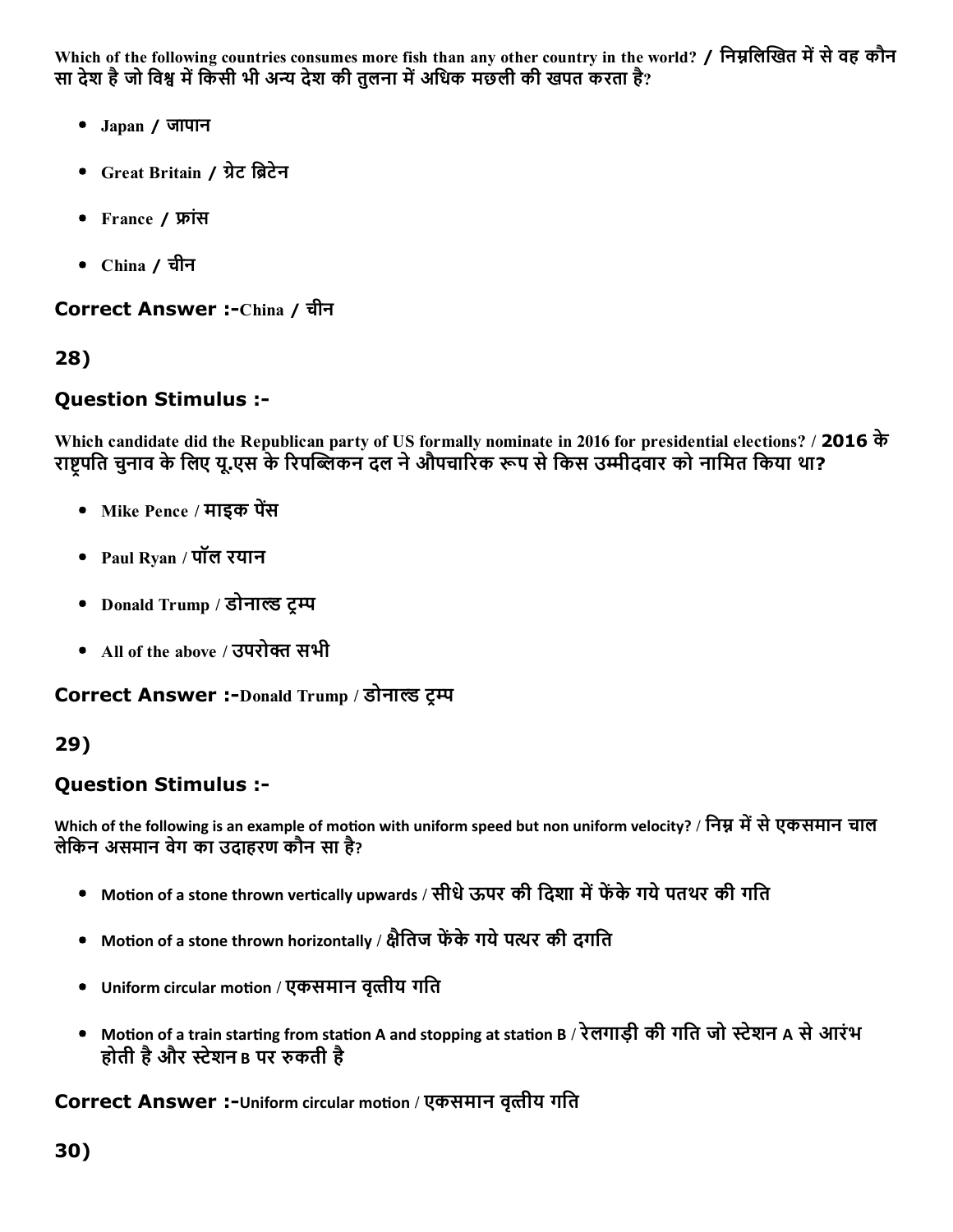Which of the following team has won the Ranji Cricket Trophy for 2014-15 in the month of February 2015? / निम्न में से कौन सी टीम ने 2015 फरवरी के महीने में 2014-15 के लिए रणजी क्रिकेट टाफी जीती थी?

- Gujarat / गुजरात
- Saurashtra / सौराष्ट
- $\bullet$  Karnataka / कर्नाटक
- Maharashtra / महाराष्ट

Correct Answer :-Karnataka / कर्नाटक

31)

### Question Stimulus :

Which of the following Music Directors won an Oscar award in the year 2008? / इन संगीतकारों में से 2008 वर्ष का ऑस्कर पुरस्कार किसने प्राप्त किया?

- A. R. Rahman / ए.आर. रहमान
- Ilayaraja / इलयराजा
- $R.D. Barman / 3I7.51. aif7$
- Shankar Ehsaan Loy / शकंर एहसान लोई

Correct Answer :- A. R. Rahman / ए.आर. रहमान

## 32)

#### Question Stimulus :

Who won the Dubai Tennis Championship 2015? / 2015 दुबई टेनिस चैम्पियंशिप को किसने जीता?

- Rafael Nadal / रफ़इल नाडल
- Roger Federer / रोगेर फ़ेडरर
- Novak Djokovic / नोवक जोकोिवक
- Andy Murray / एंडी मुर्रे

#### Correct Answer :- Roger Federer / रोगेर फ़ेडरर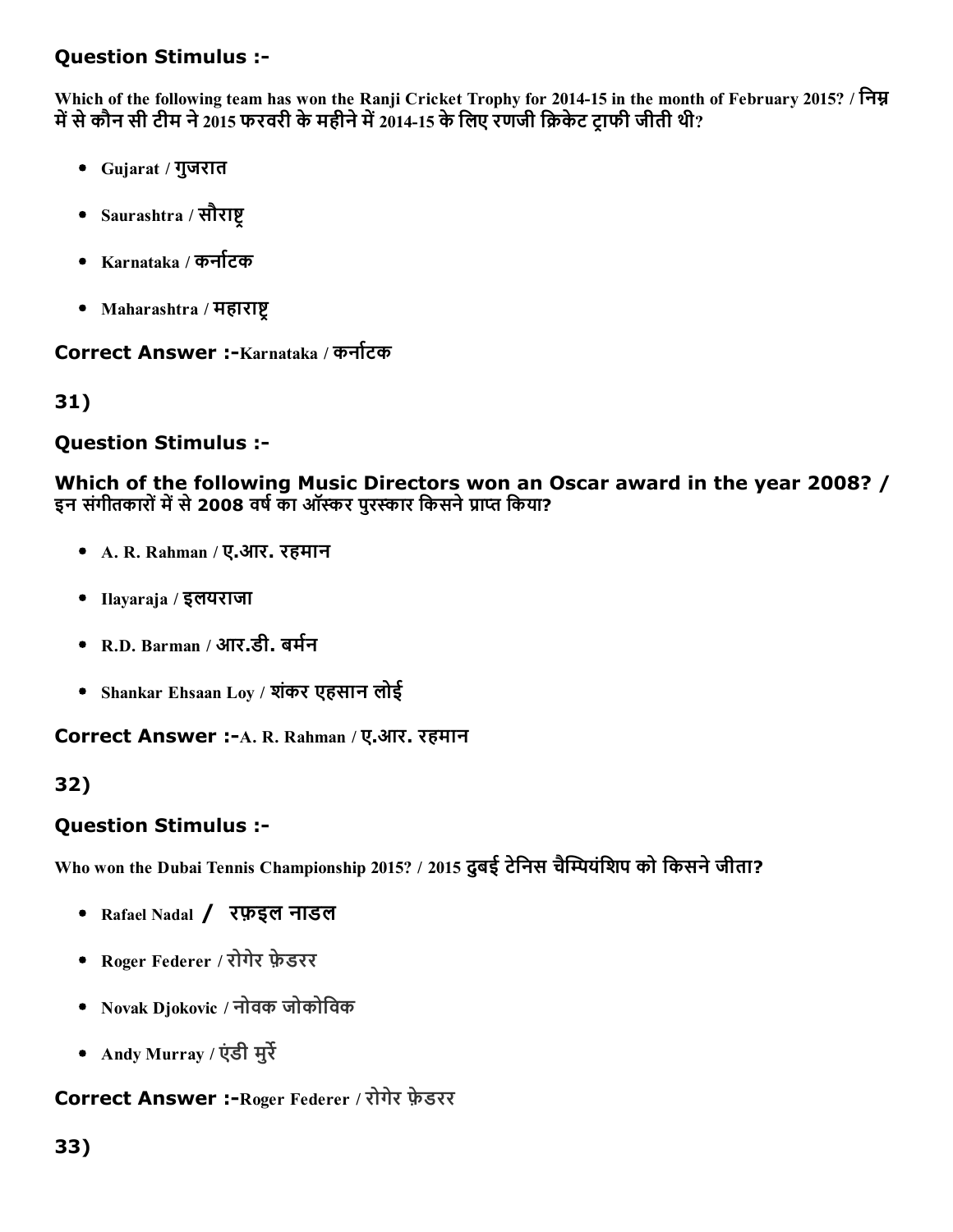Which petroleum product is used for road surfacing? / कौन सा पैट्रोलियम उत्पाद सड़क की सतह के लिए उपयोग िकया जाता है?

- Coal tar / तारकोल
- Bitumen / िबटूमेन
- Concrete / कंक्रीट
- Petro chemicals / शलैरासायिनक

#### Correct Answer :-Bitumen / बिट्रमेन

34)

#### Question Stimulus :

IIFA-2016 was held in which of the following countries / IIFA-2016 किस देश में आयोजित किया गया

- Australia / ऑस्ट्रेलिया
- Japan / जापान
- Spain / स्पेन
- America / अमेरिका

Correct Answer :-Spain / स्पेन

35)

#### Question Stimulus :

Metal Carbonates on reaction with dil. acid release / धातु कार्बोनेट तुनकृत अम्लों के साथ अभिक्रिया पर \_\_\_\_\_\_\_\_\_\_\_ निर्मुक्त करते हैं।

- Carbon dioxide / कार्बन डाइऑक्साइड
- Carbon monoxide / कार्बन मोनोऑक्साइड
- Metal oxide / धातु ऑक्साइड
- Metal hydride / धातु हाइड्राइड

Correct Answer :-Carbon dioxide / कार्बन डाइऑक्साइड

#### 36)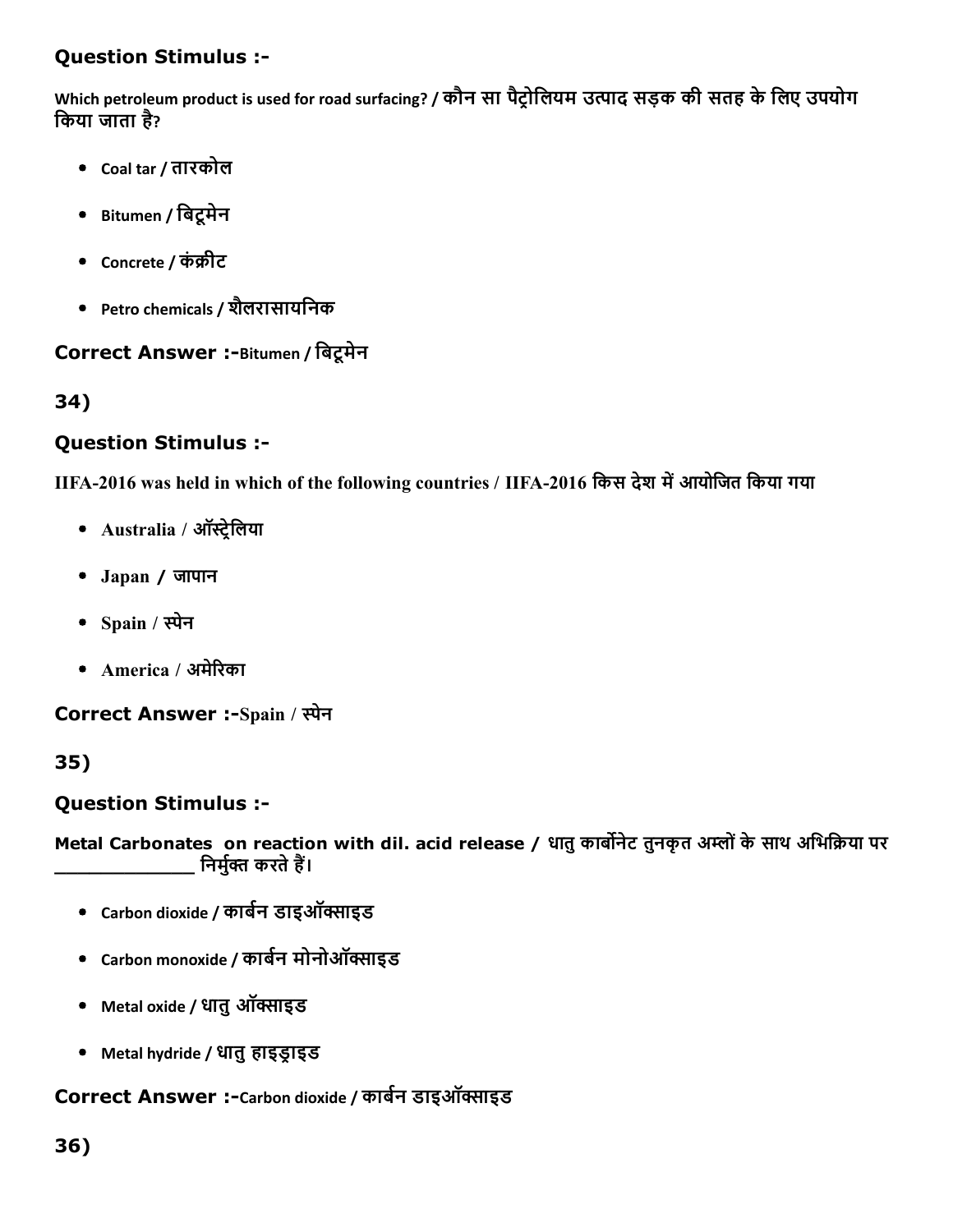Who among the following represented India in Gymnastics at Rio Olympics 2016? / निम्न में से किसने रिओ ओलम्पिक 2016 में जिमनास्टिक में भारत का प्रतिनिधित्व किया?

- Saina Nehwal / सािनया नेहवाल
- Dipa Karmakar / दीपा करमाकर
- Deepika Kumari / दीिपका कुमारी
- Karnam Malleswari / कर्नम मालेश्वरी

#### Correct Answer :-Dipa Karmakar / दीपा करमाकर

37)

### Question Stimulus :

Sohan is suffering from acidity of the stomach. He can get relief by taking / सोहन पेट की अम्लता से परेशान है। उसे निम्न में से क्या लेने से राहत मिल सकती है?

- Magnesium Hydroxide / मैग्नीशियम हाइड्रॉक्साइड
- Citric Acid / साइट्रिक अम्ल
- $\bullet$  Calcium Hydroxide / कैल्शियम हाइडॉक्साइड
- Acetic Acid / एसिटिक अम्ल

Correct Answer :-Magnesium Hydroxide / मैग्नीशियम हाइड़ॉक्साइड

#### 38)

#### Question Stimulus :

Who among the following tennis stars was the youngest to become World No.1? / निम्न में से कौन सा टेनिस स्टार विश्व का सबसे कम उम्र का वर्ल्ड नंबर वन था?

- Steffi Graf / स्टेफी ग्राफ
- $\bullet$  Serena Williams / सेरेना विलियम्स
- Martina Hingis / मार्टिना हिंगिस
- Maria Sharapova / मारिया शारापोवा

# Correct Answer :-Martina Hingis / मार्टिना हिंगिस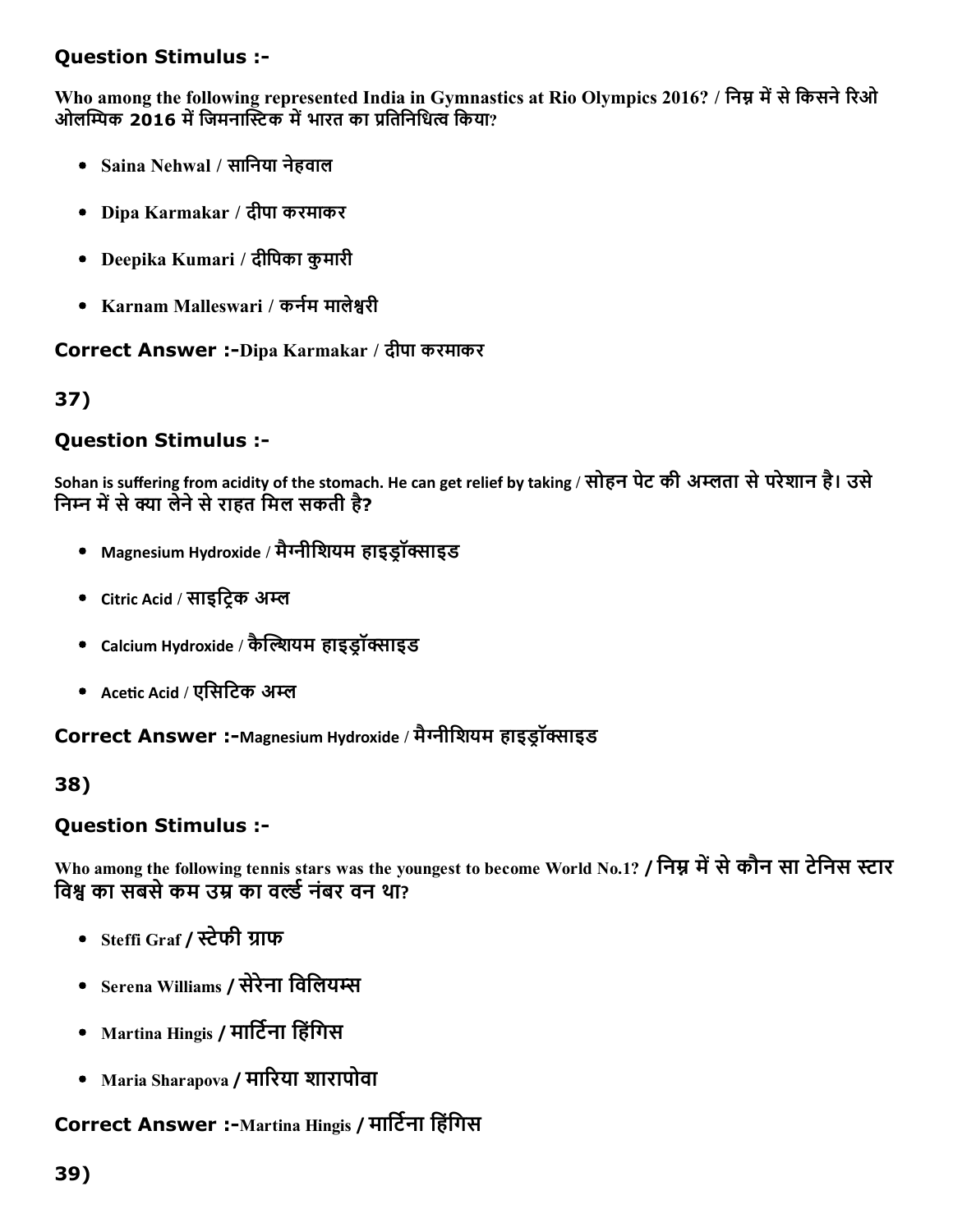Who became the first woman member of the Indian Olympic Association? / कौन इंडियन ओलंपिक एसोसियेशन की पहली महिला सदस्य बनीं?

- Saina Nehwal / साइना नेहवाल
- Nita Ambani / नीता अंबानी
- Kiran Mazumdar Shaw / िकरन माजूमदार शॉ
- Priyanka Chopra / प्रियंका चोपड़ा

Correct Answer :-Nita Ambani / नीता अंबानी

40)

### Question Stimulus :

Which of the following states is NOT on the border of Andhra Pradesh? / निम्न में से कौन सा राज्य आन्ध्र प्रदेश की सीमा पर नहीं है?

- Telangana / तेलंगाना
- Kerala / केरल
- Karnataka / कर्नाटक
- Tamil Nadu / तिमल नाडु

Correct Answer :-Kerala / केरल

## 41)

## Question Stimulus :

Identify the summary equation of fermentation in the muscles? / पेशियों में किण्वन के संक्षिप्त समीकरण को पहचानिये?

- Glucose +Oxygen  $\rightarrow$  Ethanol + carbon dioxide / ग्लूकोज़+ऑक्सीजन  $\rightarrow$  डथानॉल + कार्बन डाइऑक्साइड
- $\bullet$  Glucose +  $\rm Oxygen \rightarrow$  carbon dioxide +water / ग्लूकोज़+ऑक्सीजन $\rm \rightarrow$  कार्बन डाइऑक्साइड + जल
- ∙ Glucose <sup>→</sup> lactic acid / ग्लूकोज़ <sup>→ लैक्टिक अम्ल</sup>
- ∙ Glucose<sup>→</sup> Ethanol +water / ग्लूकोज़<sup>→ इथानॉल+ जल</sup>

Correct Answer :-Glucose → lactic acid / ग्लूकोज़ → लैक्टिक अम्ल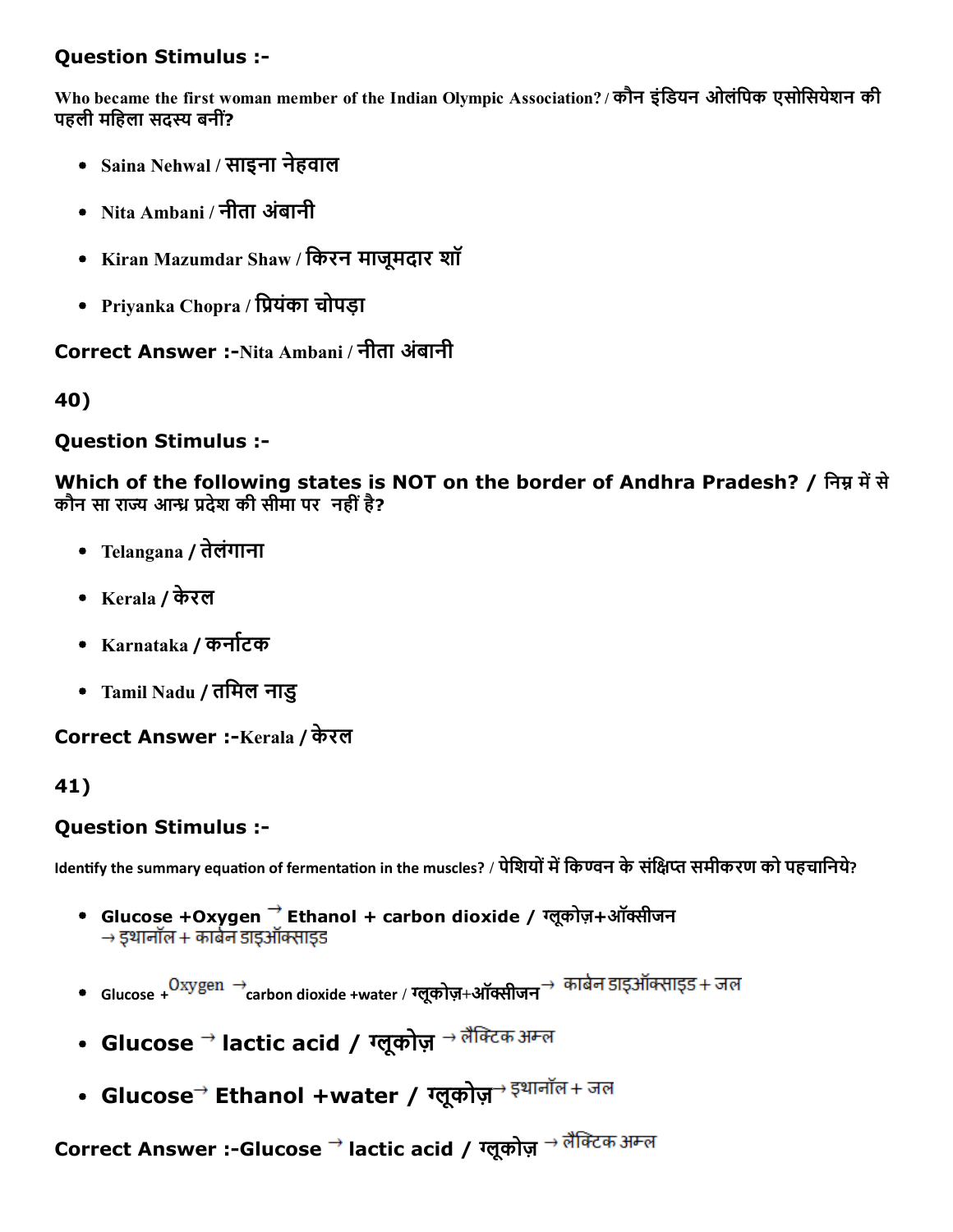## Question Stimulus :

In which country was the first Wikileaks Party established? / किस देश में पहली विकीलीक्स पार्टी की स्थापना हुई ?

- United Kingdom / यूनाईटेड िकंगडम
- Pakistan / पाकिस्तान
- Australia / ऑस्ट्रेलिया
- China / चीन

```
Correct Answer :-Australia / ऑस्ट्रेलिया
```
43)

## Question Stimulus :

Who headed the 7<sup>th</sup> Pay Commission? / 7<sup>वे</sup> वेतन आयोग का अध्यक्ष कौन था?

- Justice P Sathasivam / जस्टिस पी सतशिवम
- Justice AP Shah / जस्टिस ए पी शाह
- Justice AK Mathur / जस्टिस ए के माथुर
- Justice N Kumar / जस्टिस एन कुमार

Correct Answer :-Justice N Kumar / जस्टिस एन कुमार

44)

## Question Stimulus :

Which of these bear zygomorphic flowers? / निम्न में से ज़ाइगोमॉर्फिक फूल किनमें होते हैं?

- Mustard / सरसों
- $\bullet$  Hibiscus / हिबिस्कस
- Datura / डटुरा
- Pea / मटर

## Correct Answer :-Pea / मटर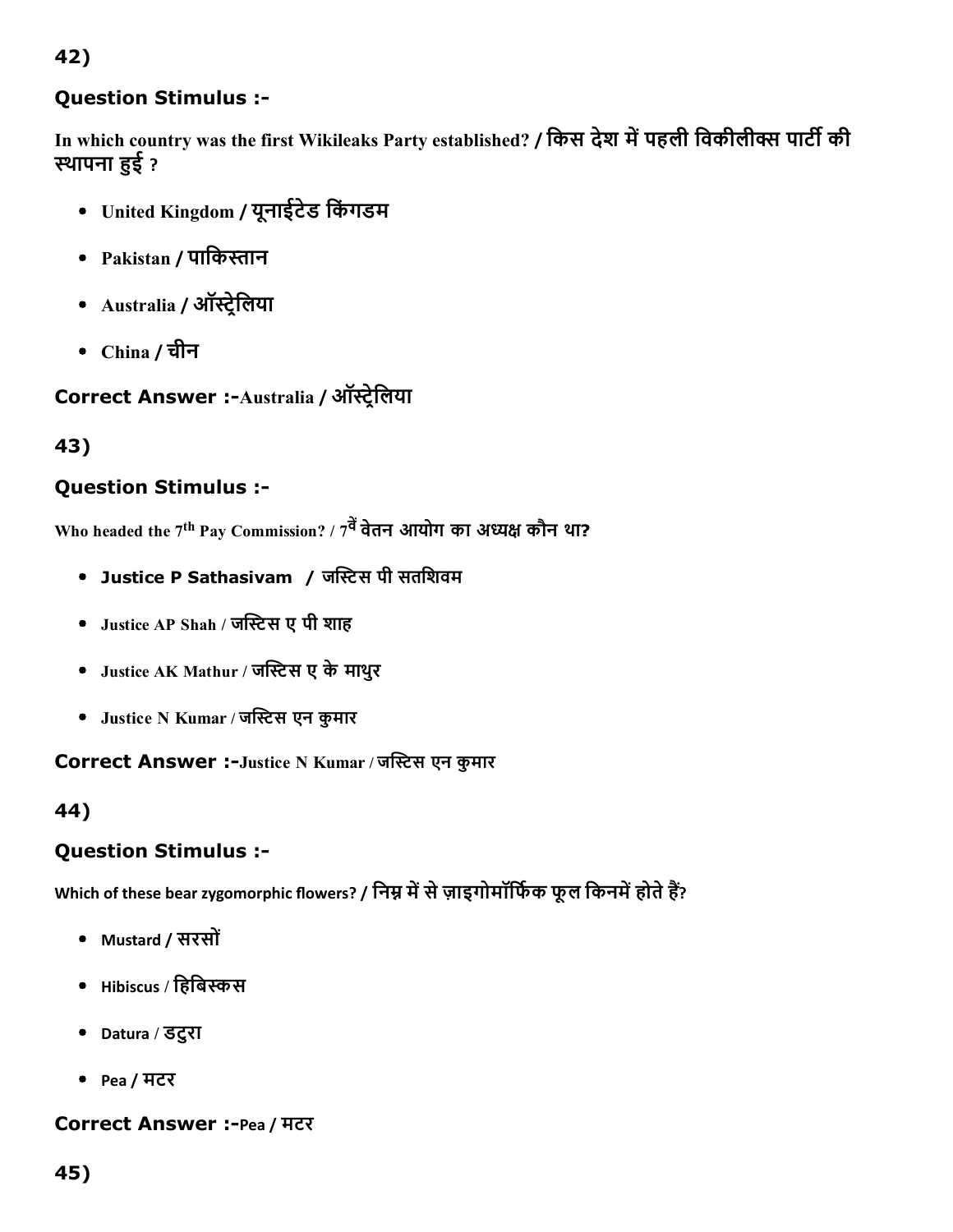"Don't be Evil" is the informal slogan of which company/ "डोंट बी ईविल" ये किस कंपनी का अनौपचारिक स्लोगन है?

- Yahoo / याह
- Google / गूगल
- Facebook / फेसबुक
- Rediff / रेिडफ़

## Correct Answer :-Google / गूगल

46)

## Question Stimulus :

Sugars produced by photosynthesis are used in making / प्रकाश संश्लेषण द्वारा उत्पन्न शर्करा निम्न के निर्माण में प्रयुक्त होती है

- Glycogen and starch / ⨄ाइकोजन और मंड
- Starch and cellulose / मंड और सेलुलोस
- Chitin and glycogen / काइटिन और ग्लाइकोजन
- Cellulose and glycogen / सेलुलोस और ग्लाइकोजन

Correct Answer :-Starch and cellulose / मंड और सेलुलोस

# 47)

## Question Stimulus :

When is World Red Cross Day celebrated? / विश्व रेडक्रॉस दिवस कब मनाया जाता है?

- $6^{\rm th}$  May / 6 मई
- 8<sup>th</sup> June / 6 जून
- $6^{\text{th}}$  June / 6 जून
- 8<sup>th</sup> May / 8 मई

Correct Answer :-8<sup>th</sup> May / 8 मई

## 48)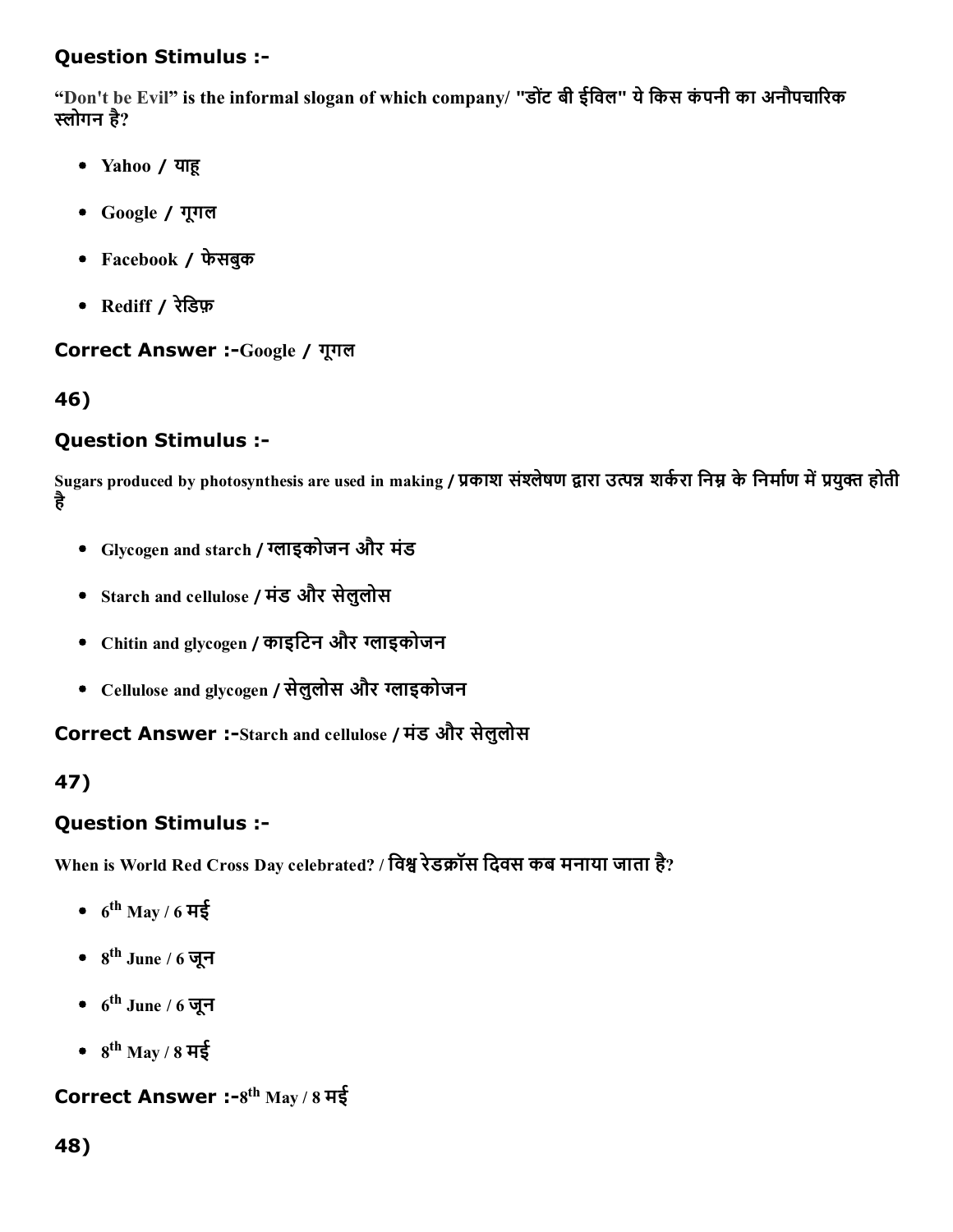Where is the headquarters of Infosys located? / इनफ़ोसिस का मुख्यालय कहाँ स्थित है?

- $\bullet$  Kolkata / कोलकाता
- Bangalore / बैंगलोर
- Mumbai / मुंबई
- Mysore / मैसूर

Correct Answer :-Bangalore / बैंगलोर

#### 49)

### Question Stimulus :

The main components of Gastric juice are------------- / जठर रस के मुख्य अवयव हैं --------------

- Hydrochloric acid ,Pepsin, Renin / हाइडोक्लोरिक अम्ल, पेप्सिन, रेनिन
- Amylase, Mucous, Lysozyme / एमिलेज, श्लेष्मा, लाइसोजाइम
- Trypsin, Chymotrypsin, Lipase / क्लोम रस, काइमोटिप्सिन, लाइपेस
- Nucleases, Enterokinase, Dipeptidases / न्यूक्लिासिज, एन्टेरोकाइनेस, डाइपेप्टीडेस

Correct Answer :-Hydrochloric acid ,Pepsin, Renin / हाइड़ोक्लोरिक अम्ल, पेप्सिन, रेनिन

#### 50)

#### Question Stimulus :

Rock cut temples in the Bagh caves were built during the period of \_\_\_\_\_\_. / बाघ गुफाओं में चट्टानों को काटकर रॉक कट मंदिरों का निर्माण \_\_\_\_\_ द्वारा किया गया था।

- Satavahanas / सतवाहन
- Sungas / संघास
- Guptas / गुप्त
- Marathas / मराठा

Correct Answer :-Guptas / गुप्त

## 51)

## Question Stimulus :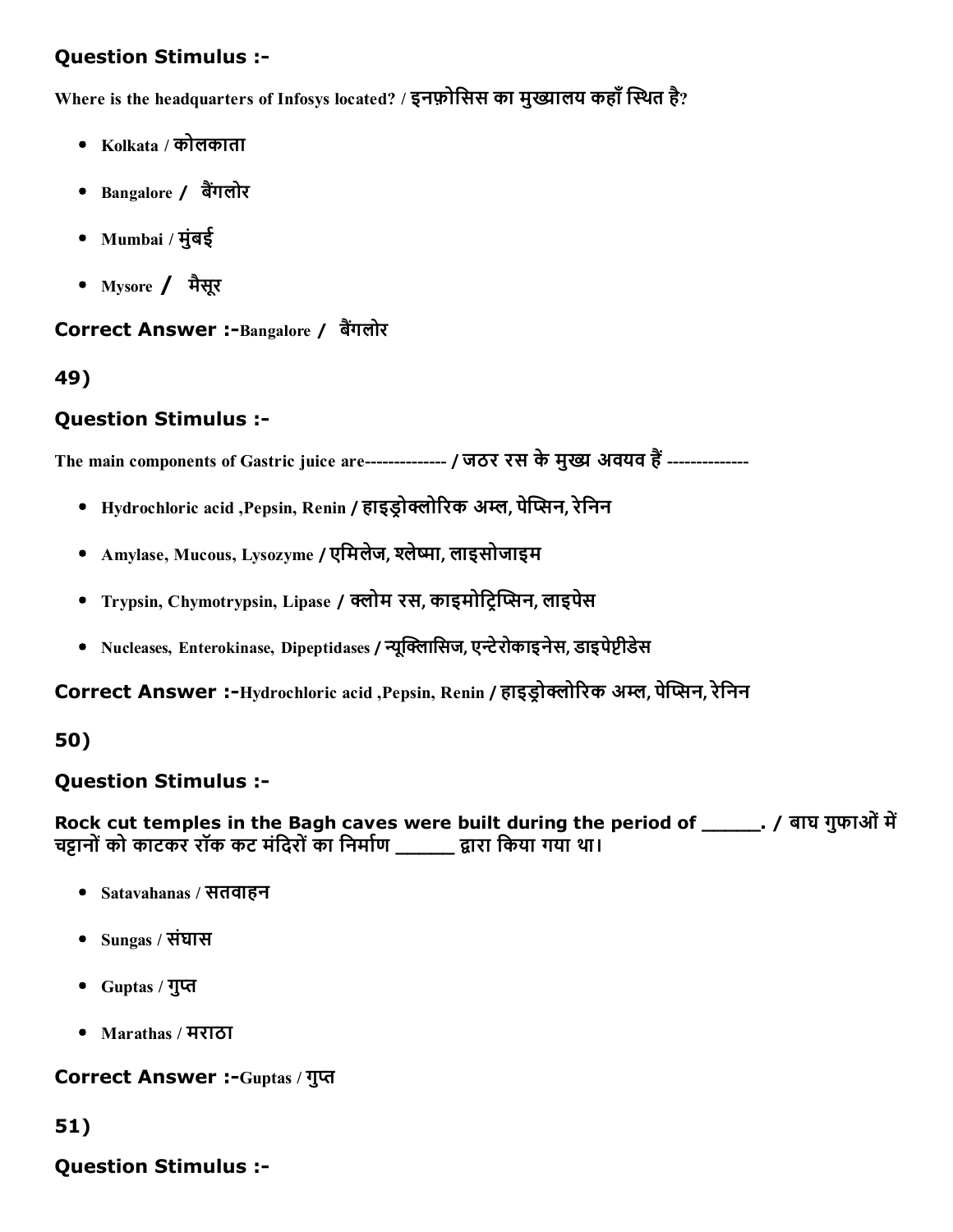Minimum Alternate Tax is a policy component of \_\_\_\_\_\_\_\_\_\_\_\_\_\_\_\_\_\_\_\_\_ / ᄄूनतम वैक甄냿椄क कर\_\_\_\_\_\_\_\_\_\_\_\_\_\_\_\_\_\_\_का नीितघटक है।

- Monetary policy / मुद्रा नीति
- Credit policy / उधार(साख) नीित
- Trade policy / कारोबार नीित
- Fiscal policy / वित्त नीति

## Correct Answer :-Fiscal policy / वित्त नीति

## 52)

### Question Stimulus :

The Pehsari Dam is located in / पहसरी बांध यहाँ स्थित है

- Bhopal / भोपाल
- Indore / इंदौर
- $\bullet$  Gwalior / ग्वालियर
- Ujjain / उज्जैन

Correct Answer :- Gwalior / ग्वालियर

## 53)

## Question Stimulus :

The average of 6 numbers is 8 and the average of 8 numbers is 6. What is the average of both together? / 6 संख्याओं का औसत 8 है और 8 संख्याओं का औसत 6 है। दोनों का साथ में कितना औसत होगा?

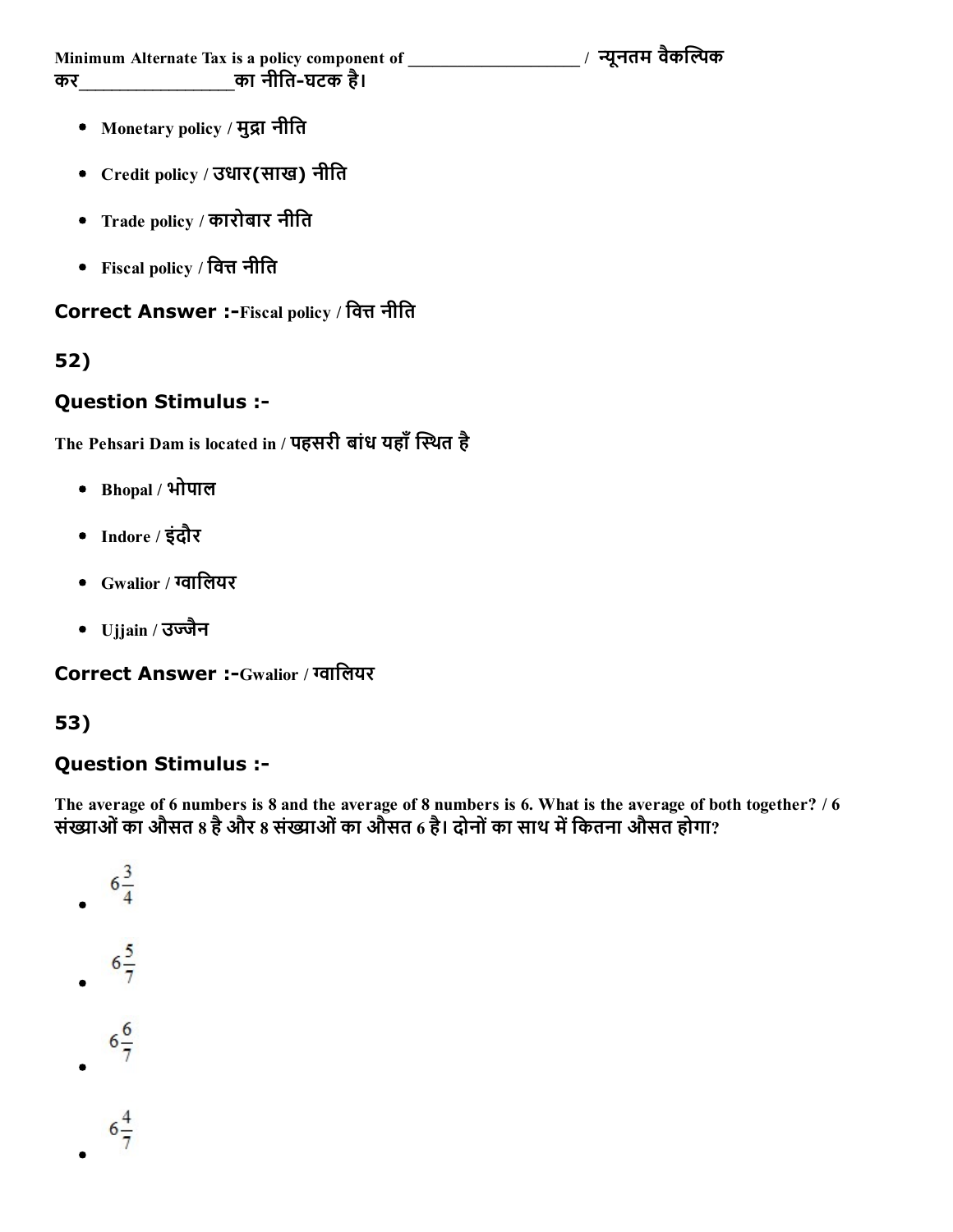

### Question Stimulus :

Potential site for Cheetah reintroduction in Madhya Pradesh is the / मध्य प्रदेश में चीते से पुन: परिचित कराने हेतु संभावित स्थान है।

- Nauradehi Sanctuary / नौरादेही सेंचुरी
- Kanha Sanctuary / कान्हा सेंचुरी
- Bhind Sanctuary / भिण्ड अभयारण्य
- Shivpur Sanctuary / शिवपुर सेंचुरी

Correct Answer :-Nauradehi Sanctuary / नौरादेही सेंचुरी

## 55)

Question Stimulus :

Rs.7810 is divided amongst Subitha, Batitha and Nabitha such that Subitha: Babitha is 1:2 and Babitha: Nabitha is 3:1. What is the share of Nabitha? / 7810 रूपए की राशि को सुबिता, बबिता एवं नबिता के बीच इस प्रकार बांटा गया कि सुबिता: बबिता का अनुपात 1:2 है एवं बबिता:नबिता का अनुपात 3:1 है। नबिता का हिस्सा कितना है?

- Rs 1500
- Rs 1300
- Rs 1400
- Rs 1420

**Correct Answer :- Rs 1420** 

56)

#### Question Stimulus :

The Indian national anthem was composed by / भारतीय राष्ट्रीय गान इनके द्वारा रचा गया था:

- Bankim Chandra Chatterjee / बंकिम चन्द्र चटर्जी
- Rabindranath Tagore / रबिन्द्रनाथ टैगोर
- Iqbal / इकबाल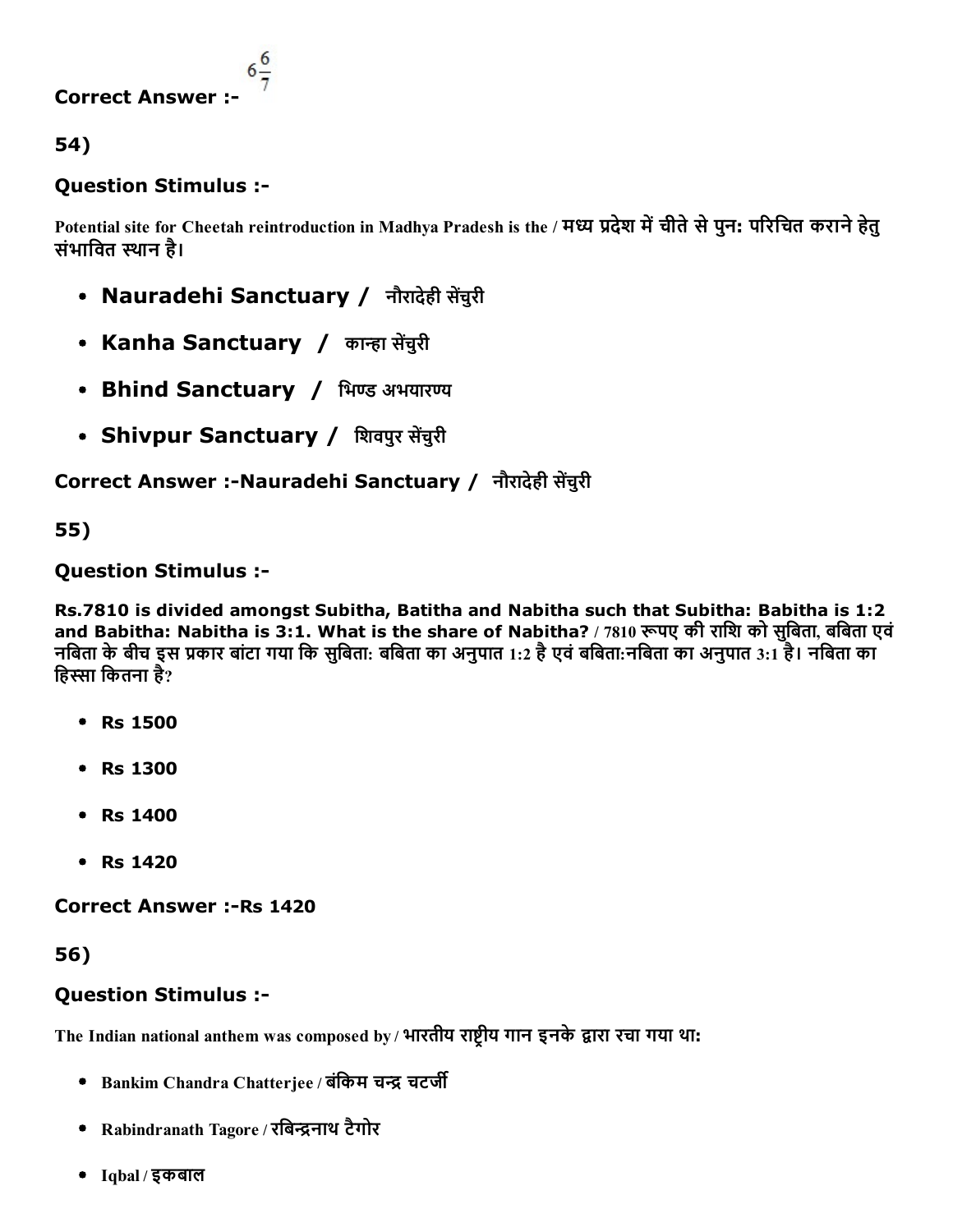• Jai Shankar Prasad / जय शंकर प्रसाद

## Correct Answer :-Rabindranath Tagore / रबिन्द्रनाथ टैगोर

# 57)

## Question Stimulus :

4/5<sup>th</sup> of 30 is / 30 का 4/5<sup>वॉ</sup> है:

- 38
- $32$
- $24$
- $28$

#### **Correct Answer :-24**

## 58)

## Question Stimulus :

Which Indian artist has won a prize at the 2016 UN Poster for Peace contest? / किस भारतीय कलाकार ने 2016 में यूएन पोस्टर द्वारा आयोजित पीस कॉन्टेस्ट में पुरुस्कार जीता?

- Swati Kale / स्वाति काले
- Anjali Chandrashekar / अंजलि चंद्रशेखर
- Deepa Vedpathak / दीपा वेदपाठक
- Chaitali Mukherjee / चतैाली मुखज眄

Correct Answer :-Anjali Chandrashekar / अंजलि चंद्रशेखर

#### 59)

## Question Stimulus :

One of the oldest dams in Madhya Pradesh is / मध्य प्रदेश के सबसे पुराने बांधों में से एक है

- Pagara Dam / पगारा बांध
- Indira Sagar / इंिदरा सागर
- Sardar Sarovar / सरदार सरोवर
- Rihand Dam / रिहंद बांध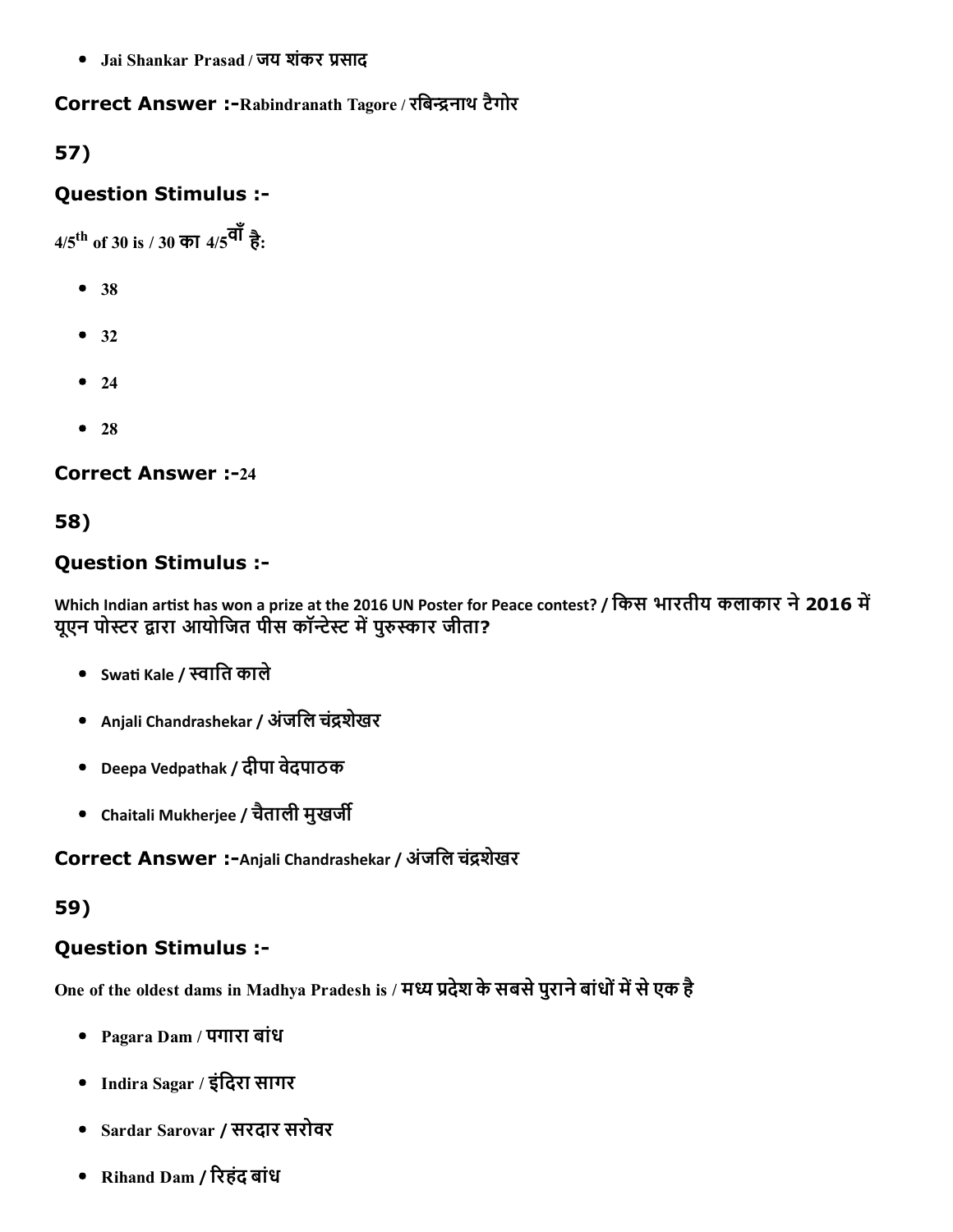## Question Stimulus :

 $R$ emainder when you divide 916 by 23 is / जब आप 916 को 23 से विभाजित करते हैं तो शेष:

- $15$
- $19$
- $14$
- $10$

**Correct Answer :-19** 

61)

## Question Stimulus :

First woman of Indian origin who stayed for the longest time in space is \_\_\_/ भारतीय मूल की पहली महिला जो सबसे लंबे समय तक अंतरिक्ष में रुकी थीं।

- Sunita William / सुनीता िविलयम
- Kalpana Chawla / कल्पना चावला
- Marsha Ivis / मार्शा आईविस
- Chiaki Mukai / िचआकी मुकाई

## Correct Answer :-Sunita William / सुनीता विलियम

## 62)

## Question Stimulus :

The present ages of three persons are in proportions 2 : 3 : 5. Ten years ago, the sum of their ages was 30. Find their present ages./ वर्तमान में तीन व्यक्तियों की आयु 2 : 3 : 5 के अनुपात में है। दस वर्ष पहले, उनकी आयु का योग 30 था। वर्तमान में उनकी आयु ज्ञात करें।

- $\bullet$  3, 6, 9
- 6, 9, 15
- 12, 18, 30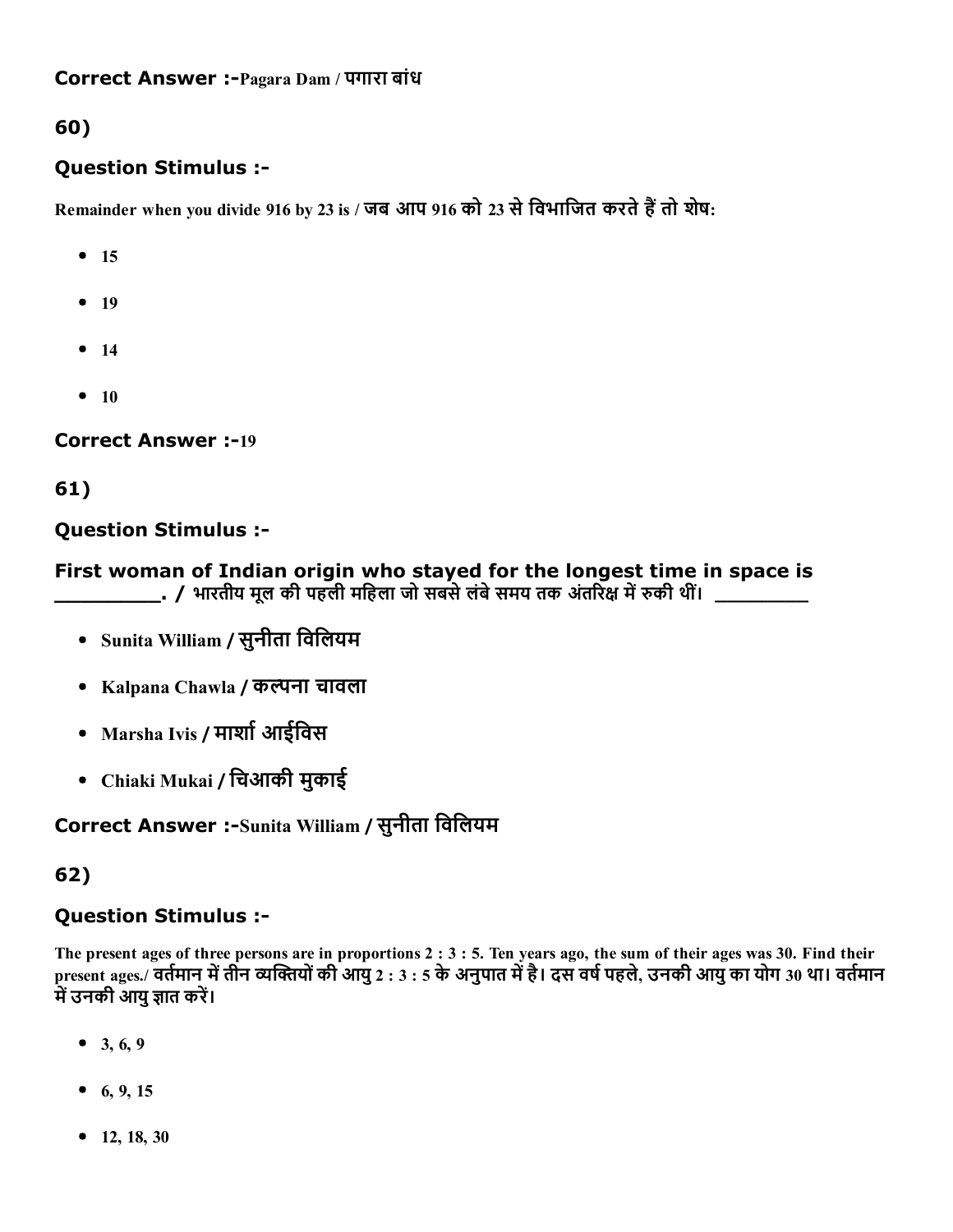$\bullet$  15, 30, 45

#### **Correct Answer :-12, 18, 30**

## 63)

## Question Stimulus :

Who co-developed the Morse Code with Samuel Morse? / सेम्युल मोर्स के साथ मोर्स कोड किसने सह-विकसित िकया?

- A Graham Bell / ए ग्राहमबेल
- T A Edison / टी ए एडीसन
- Joseph Henry / जोसेफ हेनरी
- Issac Newton / आइज़क न्यूटन

## Correct Answer :-Joseph Henry / जोसेफ हेनरी

## 64)

## Question Stimulus :

Who was the longest serving President in the history of the United States of America? / संयुक्त राज्य अमेरिका के इतिहास में सबसे लंबे समय तक सेवारत राष्ट्रपति कौन थे?

- Abraham Lincoln / अब्राहम लिंकन
- George Washington / जॉर्ज वाशिंग्टन
- Bill Clinton / बिल क्लिंटन
- Franklin Delano Roosevelt / फ्रेंकलिन डेलानो रूज़वेल्ट

Correct Answer :-Franklin Delano Roosevelt / फ्रेंकलिन डेलानो रूज़वेल्ट

## 65)

## Question Stimulus :

The ratio between the present ages of A and B is 5:3 respectively. The ratio between A's age 4 years ago and B's age 4 years hence is 1:1. What is the ratio between A's age 4 years hence and B's age 4 years ago? / वर्तमान में A और B की आयु का अनुपात क्रमश: 5:3 है। 4 साल पहले A की आयुऔर 4 साल बाद B की आयुकेबीच का अनुपात 1:1 है। 4 साल बाद A की आयुऔर 4 साल पहलेB की आयुका अनुपात क्या होगा?

1:3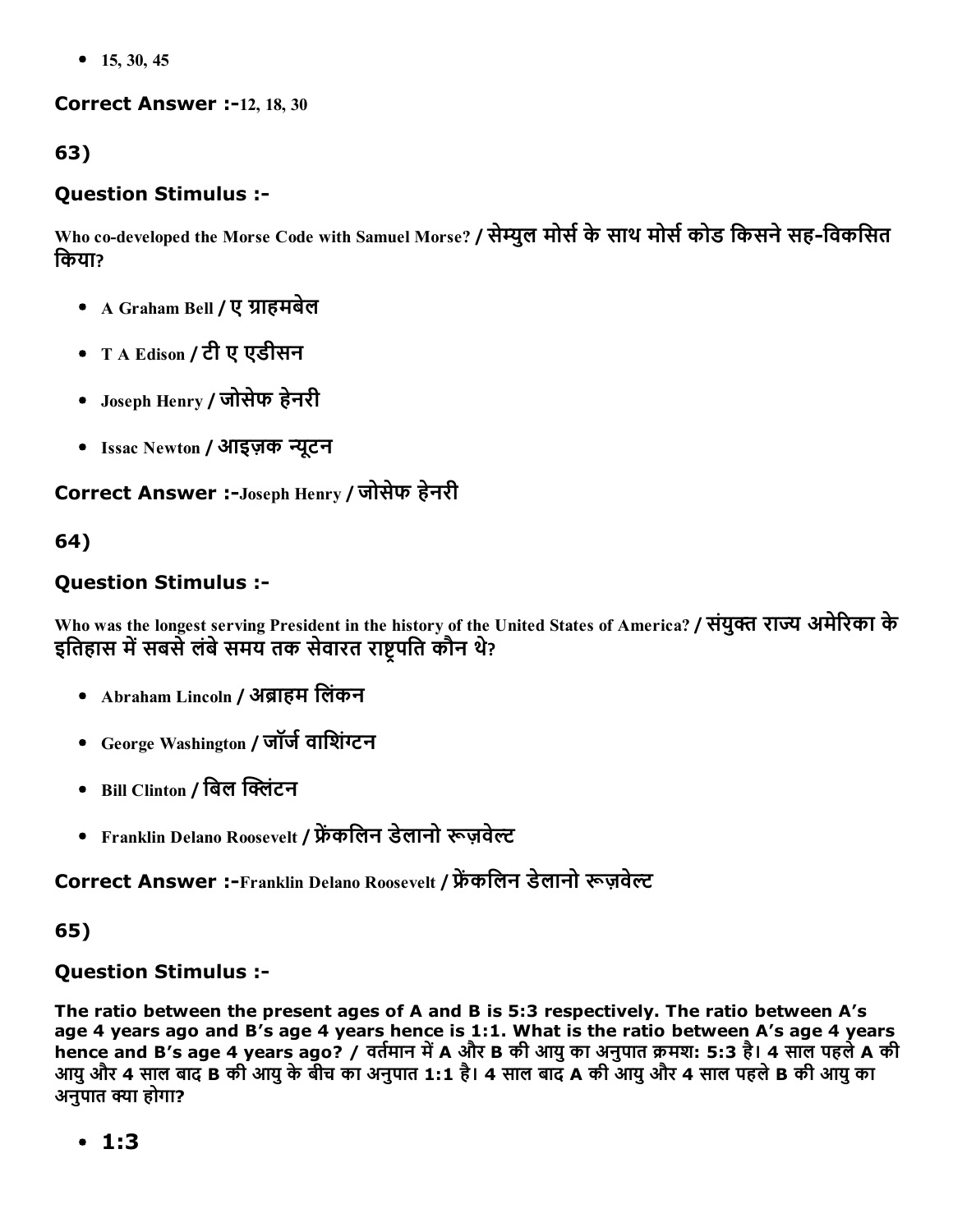- 2:1
- 3:1
- $-4:1$

**Correct Answer :-3:1** 

66)

## Question Stimulus :

Which city is called the Tea City of India? / िकस शहर को भारत का 'टी िसटी' कहा जाता है?

- Dibrugarh / डिब्रूगढ़
- Gandhinagar / गांधीनगर
- Jaipur / जयपुर
- Bangalore / बैंगलोर

## Correct Answer :-Dibrugarh / डिब्रगढ

67)

## Question Stimulus :

Find the cost price of a dressing table, if, on selling it for Rs. 1,235, the trader gains Rs. 347. / एक डेसिंग टेबल का लागत मूल्य ज्ञात करें, यदि उसे 1,235 रूपए में बेचने पर व्यापारी को 347 रूपए का लाभ होता है।

- Rs. 788
- Rs. 888
- Rs. 877
- none of the above / उपरोक्त कोई नहीं

**Correct Answer :- Rs. 888** 

68)

## Question Stimulus :

Who wrote the biography of Sonia Gandhi "The Red Sari"? / सोिनया गाँधी की जीवनी 'द रेड साड़ी' किसने लिखी है ?

• Swaraj Party / स्वराज पार्टी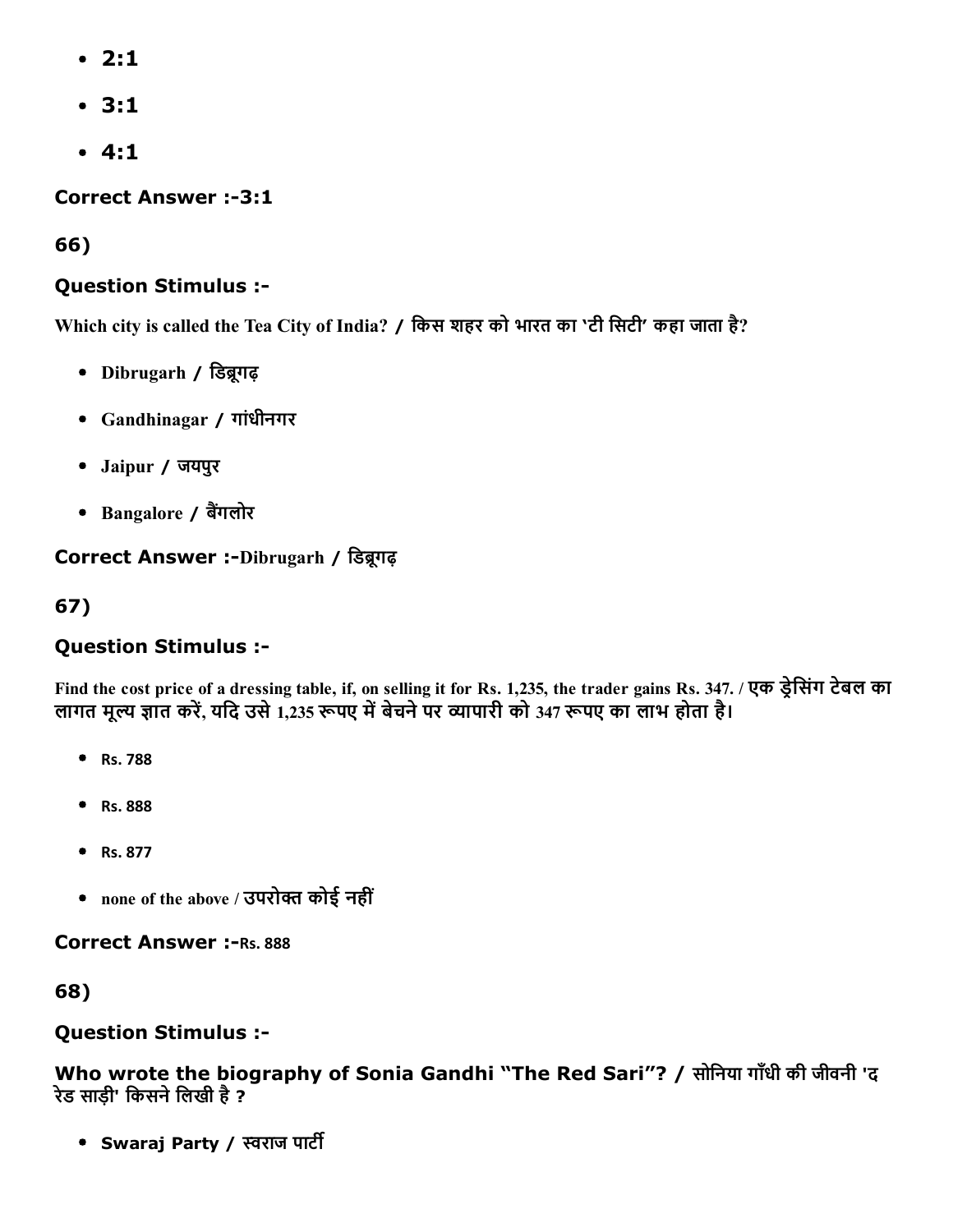- Tariq Ali / तारिक अली
- Roderick / रोडरिक
- Javier Moro / जैिवएर मोरो

Correct Answer :Javier Moro / जैिवएर मोरो

69)

### Question Stimulus :

Fill in the missing alphabets / लुप्त अक्षर भरिए

ba\_bbb\_bb\_abb

- $\bullet$  a, b, a
- $\bullet$  b, a, b
- $\bullet$  b, a, a
- $\bullet$  a, b, b

**Correct Answer :-b, a, b** 

## 70)

#### Question Stimulus :

Which among the following is at the apex of the tree tier system of Panchayati Raj? / निम्न में से कौन पंचायती राज की तीन स्तरीय प्रणाली के शीर्ष पर है?

- Rajya Sabha / राज्य सभा
- Lok Sabha / लोक सभा
- Taluk Parishad / तालुक परिषद
- Zilla Parishad / जिला परिषद

## Correct Answer :- Zilla Parishad / जिला परिषद

71)

## Question Stimulus :

20% of 1000 is / 1000 का 20% है:

 $• 400$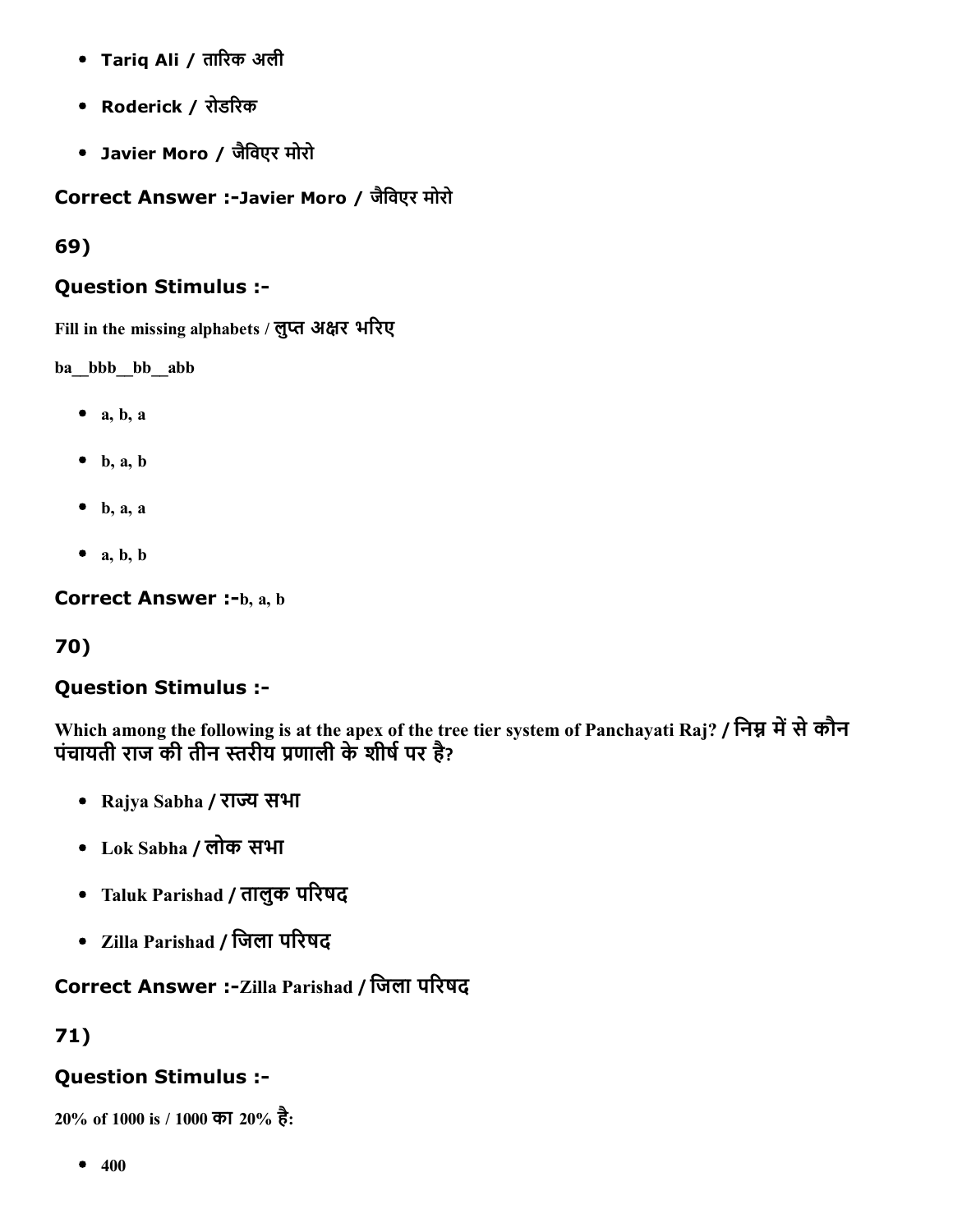- 300
- $\bullet$  200
- $2000$

**Correct Answer :-200** 

## 72)

## Question Stimulus :

Who among the following was NOT a Prime Minister of India? / निम्नलिखित में से कौन भारत के प्रधानमंत्री नहीं थे?

- Shankar Dayal Sharma / शंकर दयाल शर्मा
- Charan Singh / चरण िसंह
- V. P. Singh / वी. पी. िसंह
- H. D. Deve Gowda / एच. डी. देवेगौड़ा

Correct Answer :-Shankar Dayal Sharma / शंकर दयाल शर्मा

73)

## Question Stimulus :

Which one of the following four addresses is NOT EXACTLY the same as the

one given below? / निम्न चार पतों में से कौन सा नीचे दिये गये पते के एकदम

समान नहीं है?

Painting and Pressure Washing

7816 Asheville Hwy Spartanburg, SC 29303

(864) 205-3016

#### (i) Painting and Pressure Washing

7816 Asheville Hwy Spartanburg, SC 29303

(864) 205-3016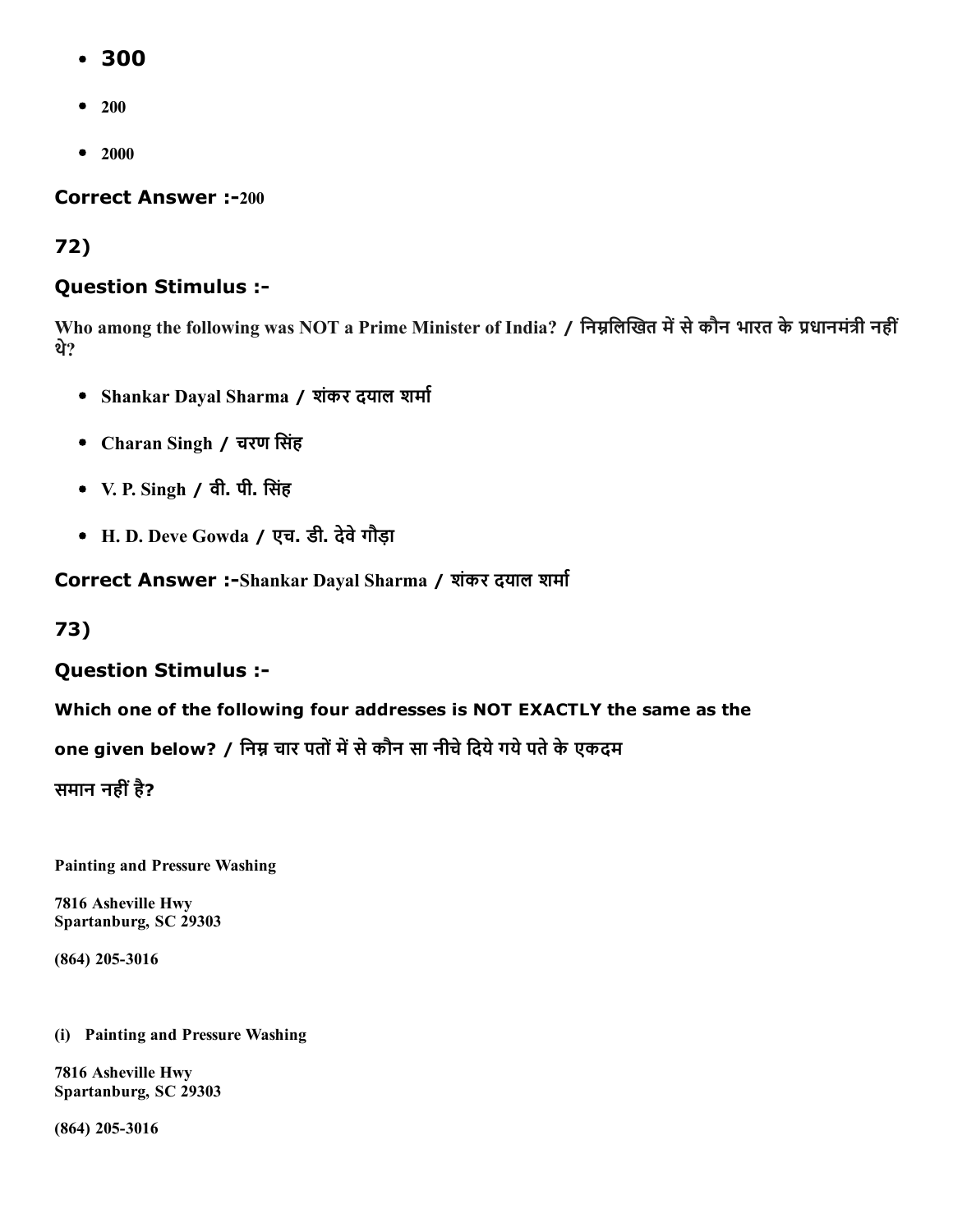(ii) Painting and Pressure Washing

7816 Asheville Hwy Spartanburg, SC 29303

(864) 205-3016

(iii) Painting and Pressure Washing

7816 Asheville Hwy Spartanburg, SC 29303

(864) 205-3016

#### (iv) Painting and Pressure Washing

7816 Ashevile Hwy Spartanbarg, SC 29303

(864) 205-3016

- i
- $\bullet$  ii
- $\bullet$  iii
- $\bullet$  iv

#### **Correct Answer :- iv**

74)

#### Question Stimulus :

The Chairman of the Union Public Service Commission is appointed by? / संघ लोक सेवा आयोग के अध्यक्ष का चयन किसके द्वारा किया जाता है?

- Vice-President of India / भारत के उपराष्ट्रपति
- President of India / भारत के राष्ट्रपति
- Prime Minister of India / भारत के प्रधानमंत्री
- Ministers of union cabinet / केंद्रीय कैबिनेट मंत्री

Correct Answer :-President of India / भारत के राष्ट्रपति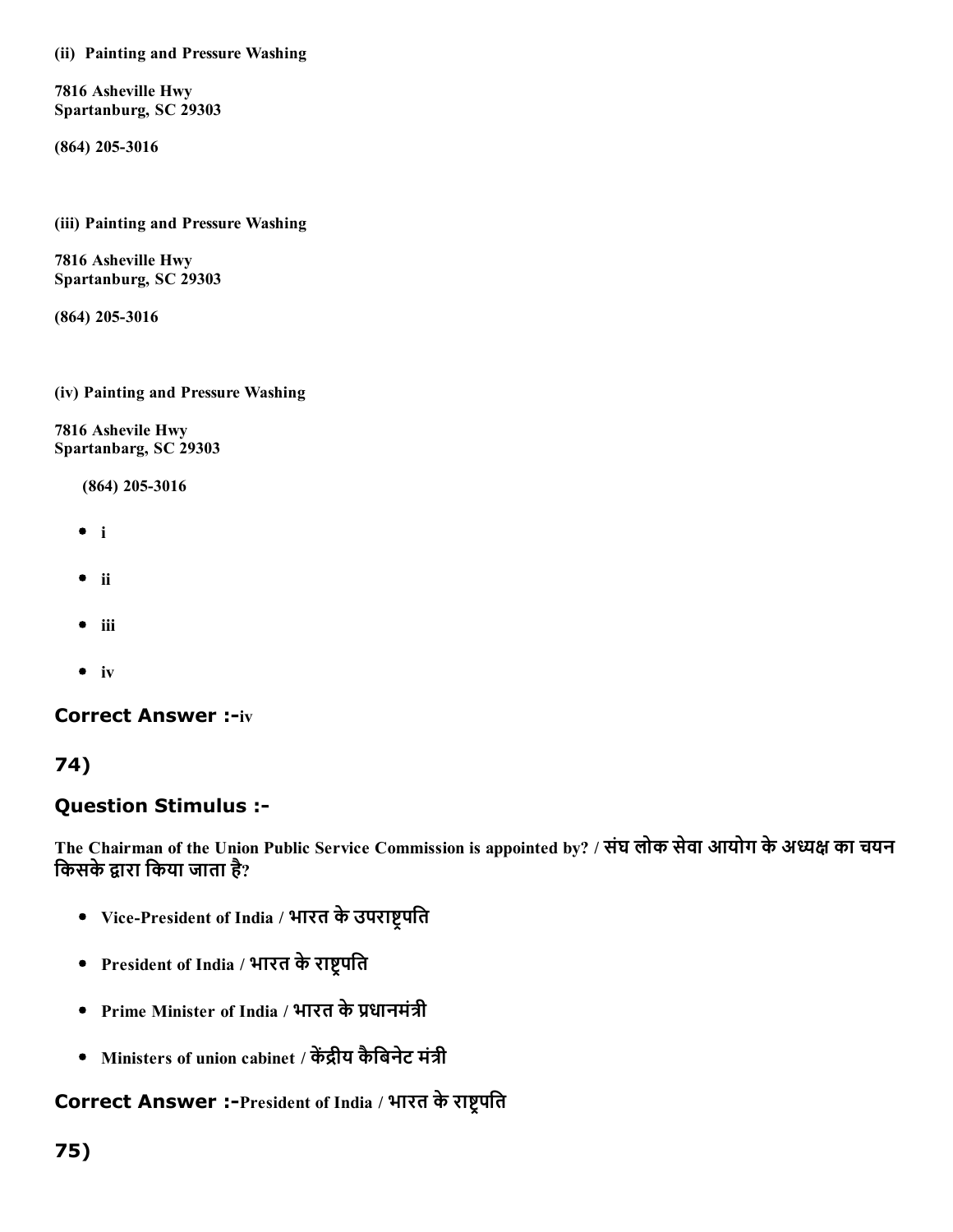Which state government in India has launched PEHAL programme for raising education standards? / भारत के किस राज्य सरकार ने शिक्षा स्तर को ऊपर उठाने के लिए "पहल" कार्यक्रम का शभारंभ किया है?

- Madhya Pradesh / मध्य प्रदेश
- Himachal Pradesh / हिमाचल प्रदेश
- West Bengal / पि鐄म बंगाल
- Arunachal Pradesh / अरुणाचल प्रदेश

### Correct Answer :-Himachal Pradesh / हिमाचल प्रदेश

#### 76)

#### Question Stimulus :

What was the value of the first banknote issued in Independent India in 1949? / 1949 में, स्वतंत्र भारत द्वारा जारी पहले नोट का मूल्य क्या था?

- 1
- $\bullet$  2
- 500
- 1000

**Correct Answer :-1** 

## 77)

### Question Stimulus :

Which one of the following four addresses is NOT EXACTLY same as the other three? / निम्न चार पतों में से कौन सा एक बाकी तीन केएकदम समान नहींहै?

U.K Consulate General

Palais De Nations

154, rue de Lausanne

CH – 1211 Geneva 21

**SWITZERLAND** 

i. U.K Consulate General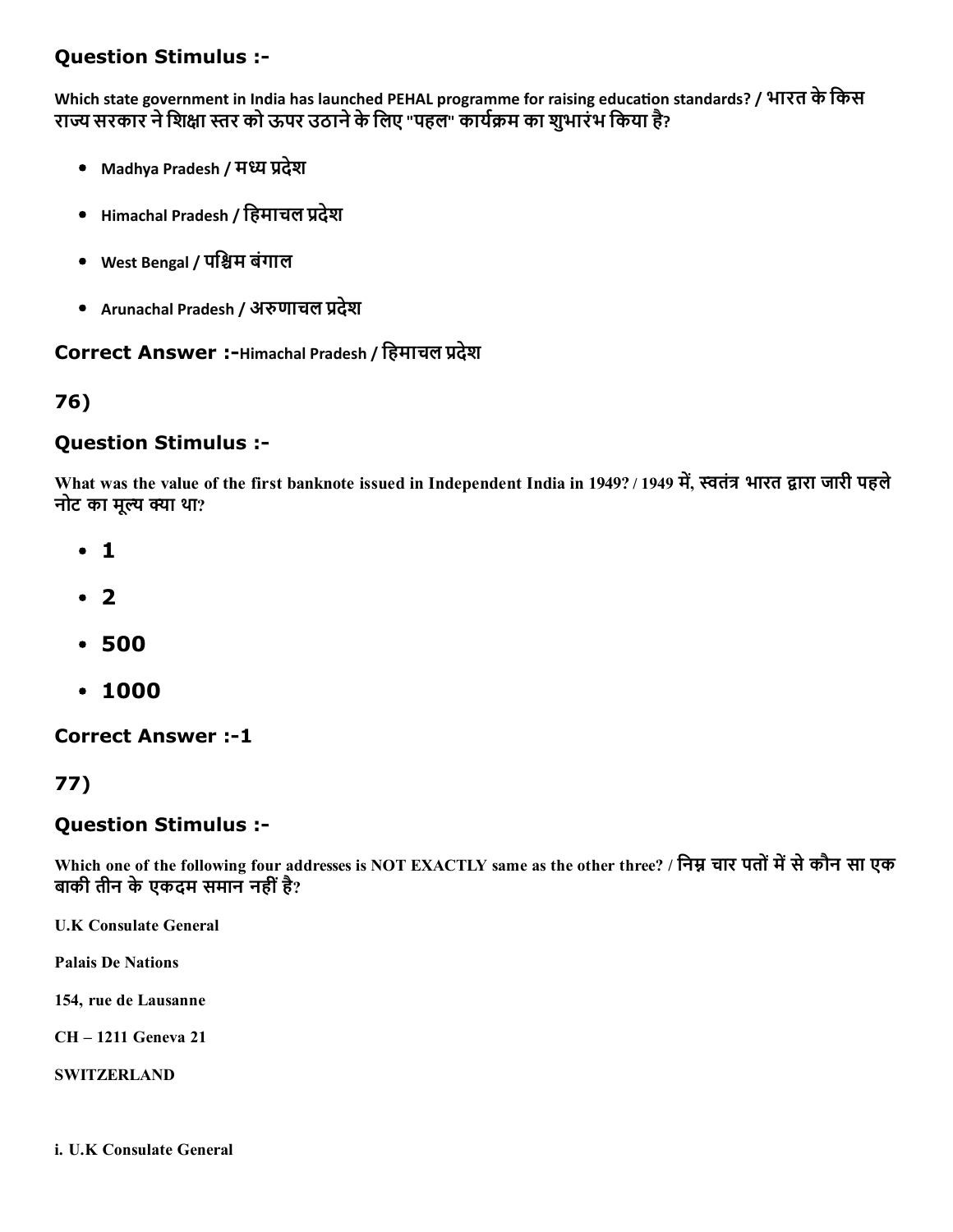Palais De Nations

154, rue de Lausanne

CH – 1211 Geneva 21

**SWITZERLAND** 

ii. U.K Consulate General

Palais De Nations

154, rue de Lausanen

CH – 1211 Geneva 21

**SWITZERLAND** 

iii. U.K Consulate General

Palais De Nations

154, rue de Lausanne

CH – 1211 Geneva 21

**SWITZERLAND** 

iv. U.K Consulate General

Palais De Nations

154, rue de Lausanne

CH – 1211 Geneva 21

**SWITZERLAND** 

- i
- ii
- iii
- iv

**Correct Answer :- ii** 

78)

Question Stimulus :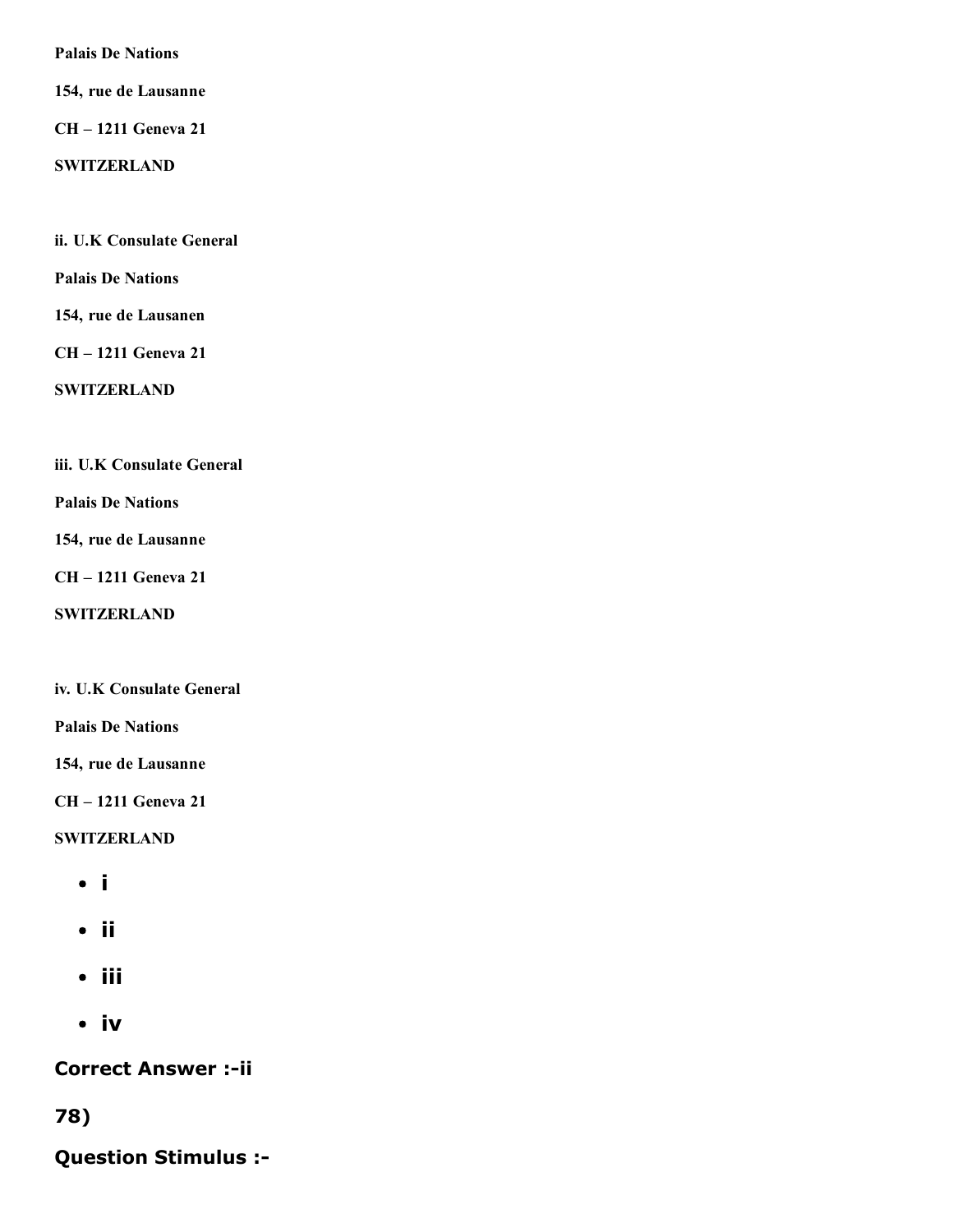On 29th March 1857, Mangal Pandey attacked the British officers. Where this incident did take place? / 29 मार्च 1857 में, मंगल पाण्डे ने ब्रिटिश अफसरों पर हमला किया था, यह घटना कहाँ घटित हुई थी?

- Nagpur / नागपुर
- Barrackpore / बैरकपुर
- Chottanagpur / छोटानागपुर
- Chandpore / चांदपुर

## Correct Answer :-Barrackpore / बैरकपुर

## 79)

## Question Stimulus :

The speed of a train is 54 kmph excluding its halting time. If we include its halts, and the speed be 45 kmph, then for how many minutes does the train stop per hour? / एक रेलगाड़ी की, विश्राम समय को अलग कर के, गति 54 किमी प्रतिघंटा है। यदि हम उसके विश्रामों को शामिल करे लें, और यदि गति 45 किमी प्रतिघंटा हो तो रेलगाड़ी प्रत्येक घंटें में कितने मिनट के लिए रूकती है?

- 5 min / 5 िमनट
- 9 min / 9 िमनट
- 10 min / 10 िमनट
- 11 min / 11 मिनट

Correct Answer :-10 min / 10 मिनट

## 80)

## Question Stimulus :

Who was the last ruler of the Lodi dynasty? / लोधी वंश का अंतिम शासक कौन था

- Bahlol Lodi / बहलूल लोदी
- Muhammad Shah / मुहम्मद शाह
- Firuz Shah Tughlaq / िफरोज़ शाह तुगलक
- Ibrahim Lodi / इब्राहिम लोदी

## Correct Answer :-Ibrahim Lodi / इब्राहिम लोदी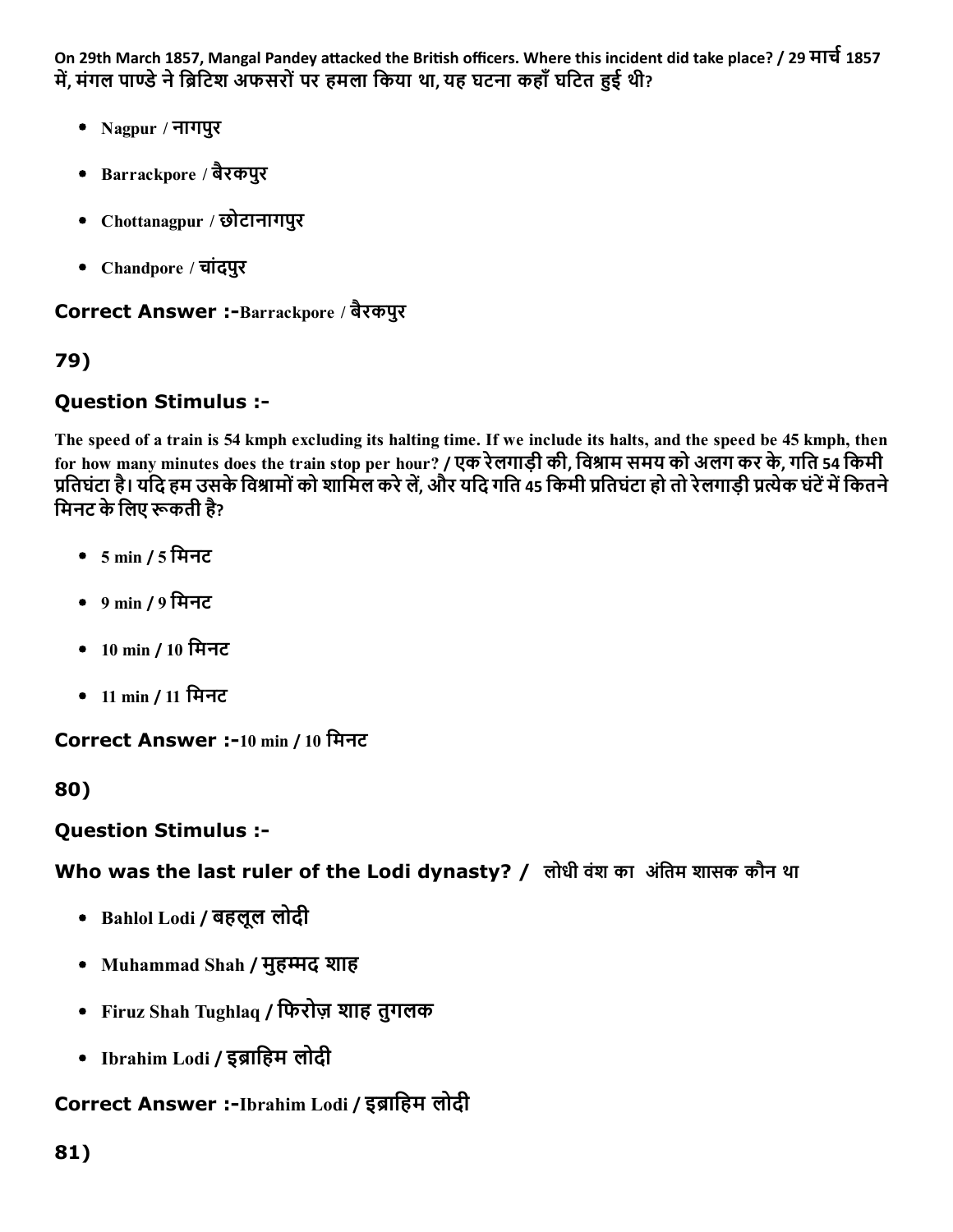## Question Stimulus :

Prem bought 13 books for Rs.130. He sold the books at the rate of Rs.9. How much loss will be in the transaction? / प्रेम ने रूपये 130 में 13 पुस्तकें खरीदी। उसने पुस्तकों को रूपये 9 की दर से बेच दिया। इस सौदे में उसे कितना नुकसान होगा?

- $14$
- $-13$
- $30$
- $15$

#### **Correct Answer :-13**

### 82)

### Question Stimulus :

Where is the headquarters of Northern Railways located? / निम्न में से कौन से शहर में उत्तर रेल्वे का मुख्यालय स्थित है

- Agra / आग्रा
- Jaipur / जयपुर
- Delhi / दिल्ली
- Punjab / पंजाब

#### Correct Answer :-Delhi / दिल्ली

83)

### Question Stimulus :

Find the next term in the series 1,0,3,8,\_\_\_\_\_\_\_\_\_\_\_\_ / 鐄裿ंखला म냿礄अगला पद 䘄ात कीिजए 1,0,3,8,\_\_\_\_\_\_\_\_\_\_\_

- $-13$
- $-12$
- $15$
- $-17$

### **Correct Answer :-15**

84)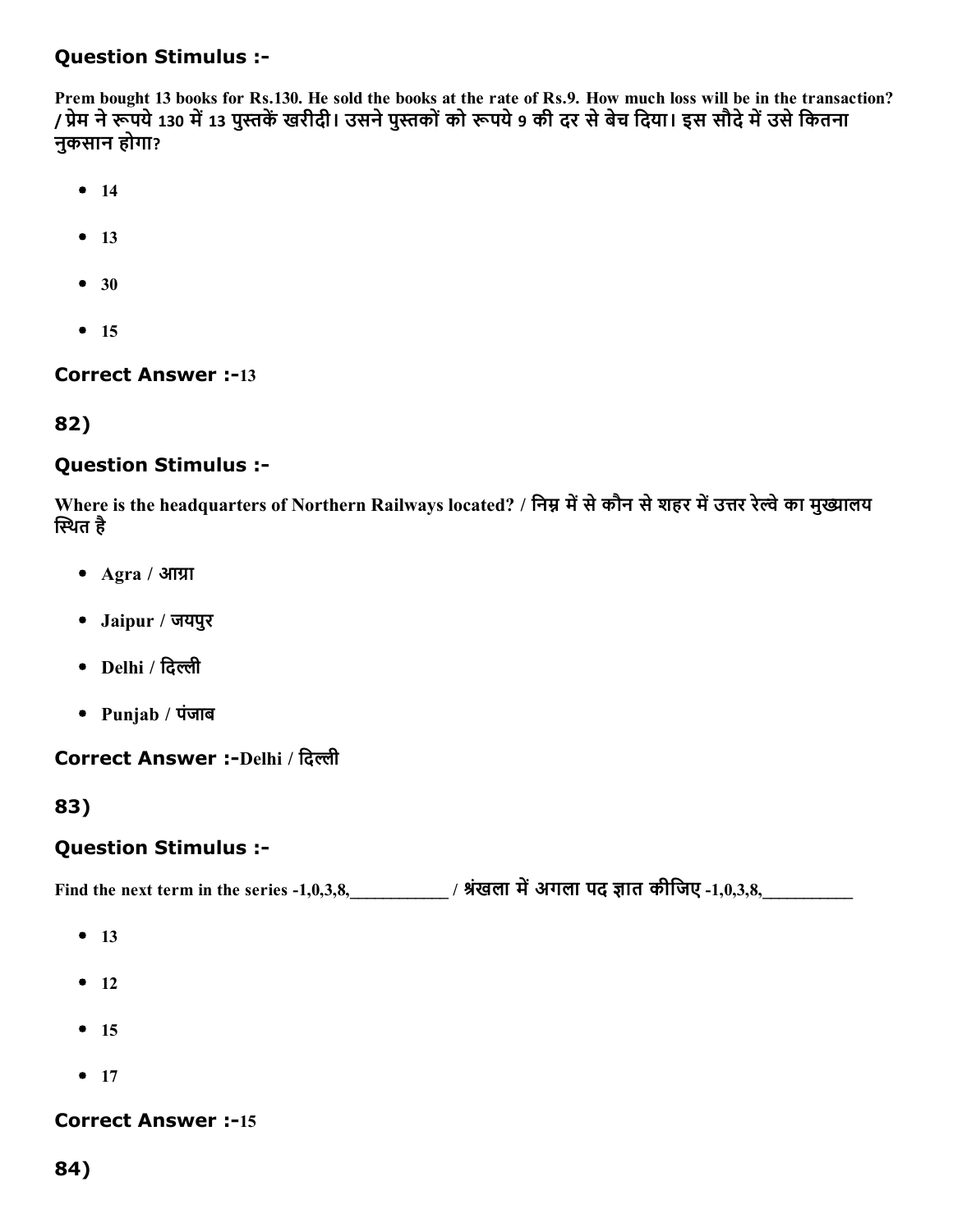# Question Stimulus :

Which among the following is Young Fold Mountains of India? / निम्नलिखित में से किसे भारत का 'यंग फोल्ड पर्वत' कहा जाता है?

- Kangchenjunga / कंचनजंघा
- Nilgiris / नीलिगरी
- Himalayas / िहमालय
- None of these / इनमें से कोई नहीं

### Correct Answer :-Himalayas / हिमालय

### 85)

### Question Stimulus :

Find the next term in the series. / श्रंखला में अगला पद ज्ञात कीजिए

8, 4, 12 ?

- $18$
- $8$
- $9$
- $15$

Correct Answer :-9

### 86)

### Question Stimulus :

In a certain language 'fil wil til'means 'tell them now' and 'wil skel feil' means 'now and then'. Then in that language the word `wil' is used for: / किसी खास भाषा में `fil wil til' का मतलब है 'tell them now' और 'wil skel feil' का मतलब है 'now and then'। तो उस भाषा में शब्द 'wil' इसके लिए प्रयोग होता है:

- $\bullet$ now
- tell
- them
- then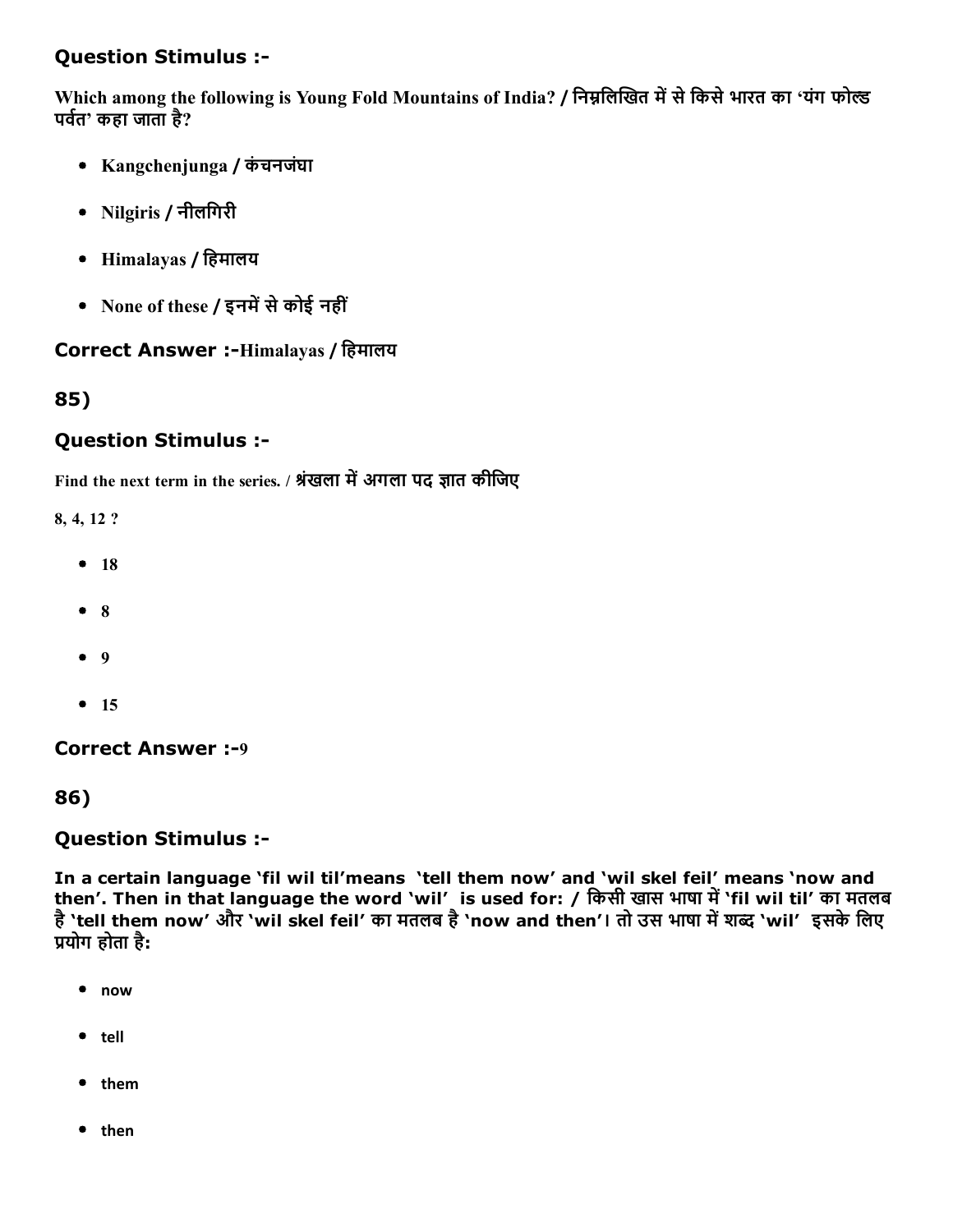**Correct Answer :-now** 

### 87)

### Question Stimulus :

Select the option that is true about the Statements and Conclusions given: / वह विकल्प चुनिये जो दिये गये कथनों और निष्कर्षों के बारे में सही है:

Statements: / कथन:

All pens are mobiles. / सभी कलम मोबाइल हैं। Some mobiles are keys. / कुछ मोबाइल चाबियाँ हैं। Some bottles are mobiles. / कुछ बोतलें मोबाइल हैं।

Conclusions: / निष्कर्ष:

i. Some mobiles are pens. / कुछ मोबाइल कलम हैं।

ii. Some bottles are keys. / कुछ बोतलें चाबियाँ हैं।

- If only conclusion I follows / यदि केवल निष्कर्ष I निकलता है
- If only conclusion II follows / यदि केवल निष्कर्ष II निकलता है
- If both conclusion I and II follows / यदि निष्कर्ष I और II दोनों निकलते हैं
- If none of the conclusion I and II follows / यदि निष्कर्ष I और II में से कोई नहीं निकलता है

Correct Answer :-If only conclusion I follows / यदि केवल निष्कर्ष I निकलता है

### 88)

# Question Stimulus :

In the sequence shown below, which figure comes next? / नीचे दिखाये गये क्रम में अगली आकृति कौन सी होगी?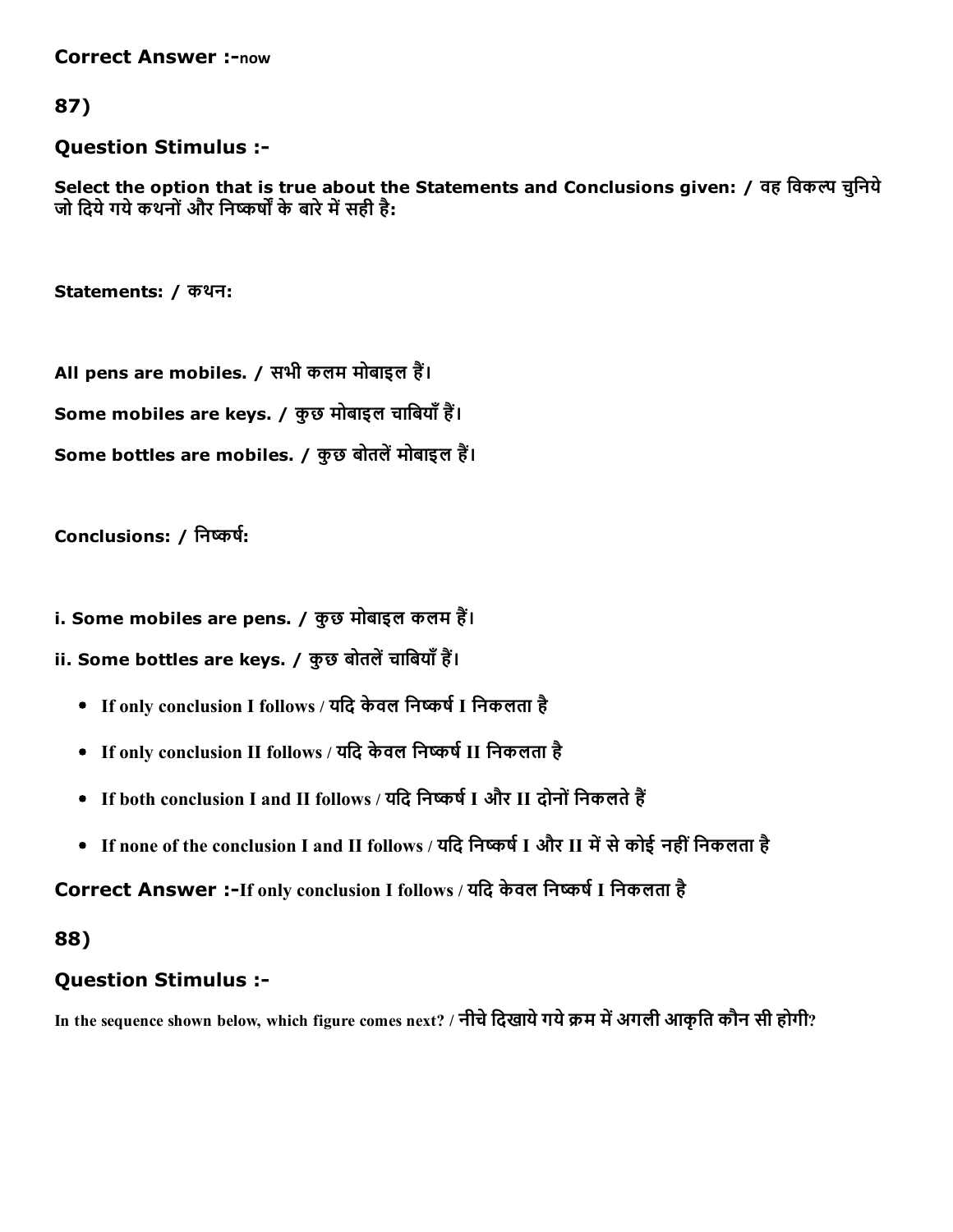

89)

**Question Stimulus :-**

Select the option that is true about the Statements and Conclusions given: / वह विकल्प चुनिये<br>जो दिये गये कथनों और निष्कर्षों के बारे में सही है:

Statements: / कथन:

All books are crackers. / सभी पुस्तकें पठाखें हैं।

Some crackers are nuts / कुछ पठाखें अखरोट हैं।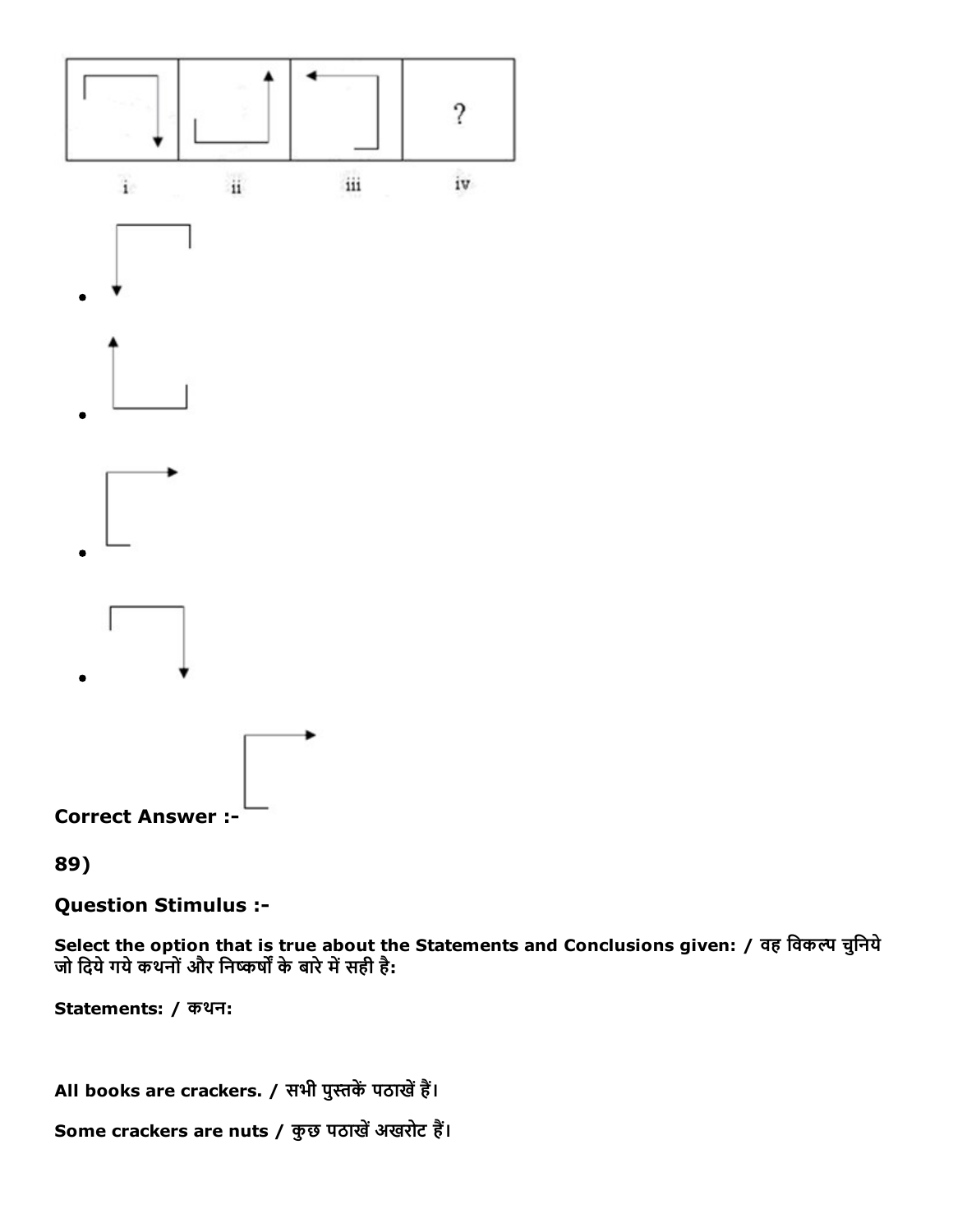i.All nuts are books. / सभी अखरोट पुस्तकें हैं।

ii.Some crackers are books. / कुछ पठाखें पुस्तकें हैं।

- If only conclusion I follows / यदि केवल निष्कर्ष I निकलता है
- If only conclusion II follows / यदि केवल निष्कर्ष II निकलता है
- If both conclusion I and II follows / यदि निष्कर्ष I और II दोनों निकलते हैं
- If none of the conclusion I and II follows / यदि निष्कर्ष I और II में से कोई नहीं निकलता है

Correct Answer :-If only conclusion II follows / यदि केवल निष्कर्ष II निकलता है

90)

# Question Stimulus :

Jacob, who has no brothers or sisters, says, 'John's mother is the wife of my father's son.' How is John related to Jacob? जैकॉब. जिसके कोई भाई या बहन नहीं हैं, कहता है, 'जोन की माता मेरे पिता के बेटे की पत्नी है।' जोन जैकॉब से कैसे संबंधित है?

- Son / बेटा
- Grandson / पोता
- Son‐in‐law / दामाद
- Nephew / भतीजा

Correct Answer :-Son / बेटा

# 91)

### Question Stimulus :

Select the option that is true about the Statements and Conclusions given: / वह विकल्प चुनिये जो दिये गये कथनों और निष्कर्षों के बारे में सही है:

Statements: / कथन:

All flowers are pink. / सभी फूल गुलाबी हैं।

All pinks are paper. / सभी गुलाबी कागज़ हैं।

Conclusions: / निष्कर्ष: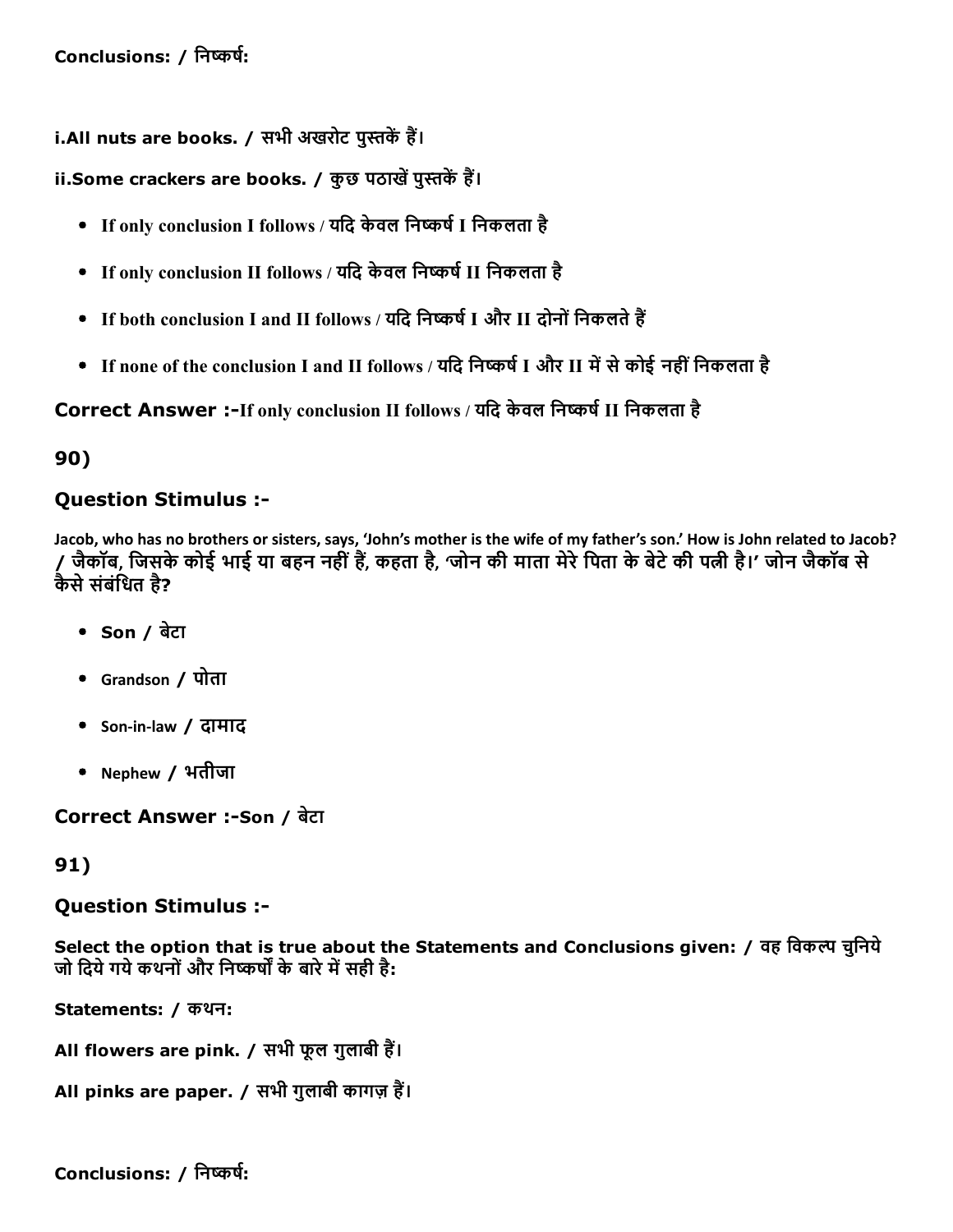i. Some papers are flower. / कुछ कागज़ फूल हैं।

ii. Some pinks are flowers. / कुछ गुलाबी फूल हैं।

- If only conclusion I follows / यदि केवल निष्कर्ष I निकलता है
- If only conclusion II follows / यदि केवल निष्कर्ष II निकलता है
- If both conclusion I and II follows / यदि निष्कर्ष I और II दोनों निकलते हैं
- If none of the conclusion I and II follows / यदि निष्कर्ष I और II में से कोई नहीं निकलता है

Correct Answer :-If both conclusion I and II follows / यदि निष्कर्ष I और II दोनों निकलते हैं

92)

Question Stimulus :

- M  $#$  N means that M is the brother of N / M  $#$  N का मतलब है कि M, N का भाई है
- M X N means that M is married to N / M X N का मतलब है कि M, N से शादी-शुदा है
- M \$ N means that M is the mother of N / M \$ N का मतलब है कि M, N की माता है
- $M = N$  means that M is the sister of N / M = N का मतलब है कि M, N की बहन है
- M > N means that M is the father of N / M > N का मतलब है कि M, N के पिता हैं

If the relationship R and M is represented as R  $# S X T$   $\qquad P = Q > M$ , then, which of the following is always TRUE? / यदि R और M के बीच का संबंध R  $# S X T$   $\frac{1}{5} P = Q > M$  से दर्शाया गया है, तो, निम्र में से कौन सा हमेशा सत्य होगा?

- R is the maternal uncle of P. / R, P के मामा हैं।
- T is the grandfather of M. / T, M के दादा हैं।
- S is the father of Q. / S, Q के पिता हैं।
- M is the grandson of both S and T. / M, S और T दोनोंका पोता है।

Correct Answer :-S is the father of Q. / S, Q के पिता हैं।

93)

Question Stimulus :

Select the statement, which is the logical equivalent to the statement given below: / वह कथन चुनिये जो तर्क की दृश्टि से दिये गये कथन के समान है:

If the shirt is white, then you have washed it with detergent. / यिद कमीज़ सफेद है, तो तुमनेउसे डिटर्जेंट से धोया है।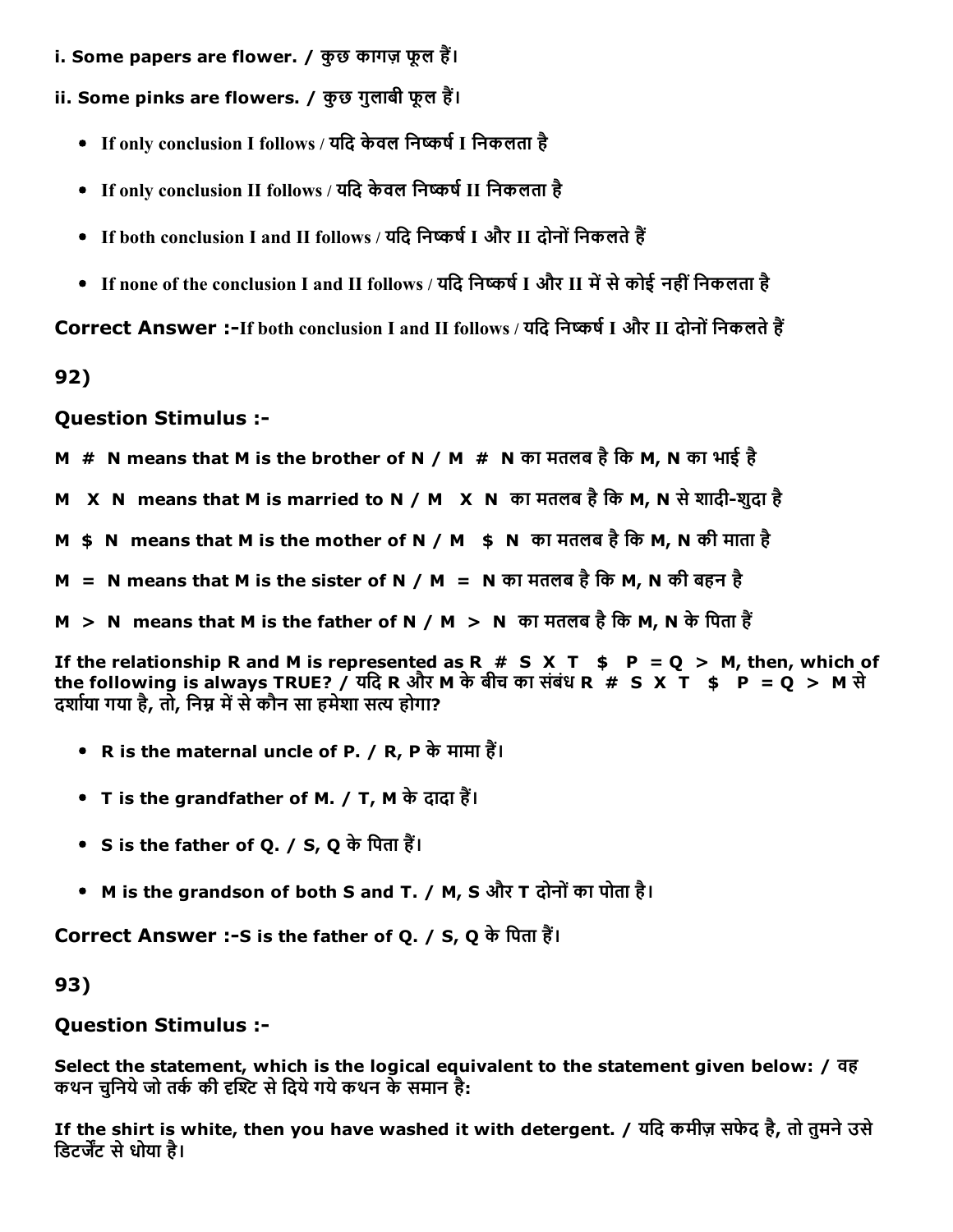- If your shirt is not white, then you haven't washed it with detergent. / यदि तुम्हारी कमीज़ सफेद नहीं है, तो तुमने उसे डिटर्जेंट से नहीं धोया है।
- If you haven't washed the shirt with detergent, then it is not white. / यदि तुमने कमीज़ डिटर्जेंट से नहीं धोयी, तो वह सफेट नहीं है।
- If you have washed the shirt with detergent, then the shirt is white. / यदि तुमने कमीज़ डिटर्जेंट से नहीं धोयी, तो कमीज़ सफेद है।
- None of the above. / उपरोक्त कोई नहीं

Correct Answer :-If you haven't washed the shirt with detergent, then it is not white. / यदि तुमने कमीज़ डिटर्जेंट से नहीं धोयी, तो वह सफेद नहीं है।

94)

### Question Stimulus :

Six members of a family are sitting around a table for lunch. U is the brother of Q. T is the brother of R. P and R are a married couple. Q is the son of R, but R is not the mother of Q. S is the daughter of P. / एक परिवार के छह सदस्य एक मेज़ के गिर्द लंच के लिए बैठे हैं। U, Q का भाई है। T, R का भाई है। P और R शादी-शुदा जोड़ा है। Q, R का बेटा है, लेकिन R, Q की माता नहीं है। S, P की बेटी है।

Who is the mother of Q? / Q की माता कौन है?

- $\bullet$  P
- R
- $\bullet$  S
- T

**Correct Answer :- P** 

### 95)

### Question Stimulus :

Select the statement, which is the logical equivalent to the statement given below: / वह कथन चुनिये जो तर्क की दृश्टि से दिये गये कथन के समान है:

If you use pencil, then your handwriting will be good. / यदि तुम कलम का प्रयोग करते हो, तो तुम्हारा हस्तलेख अच्छा होगा।

• You used pencil so your handwriting is good. / तुमने कलम का प्रयोग किया है इसलिए तुम्हारा हस्तलेख अच्छा है।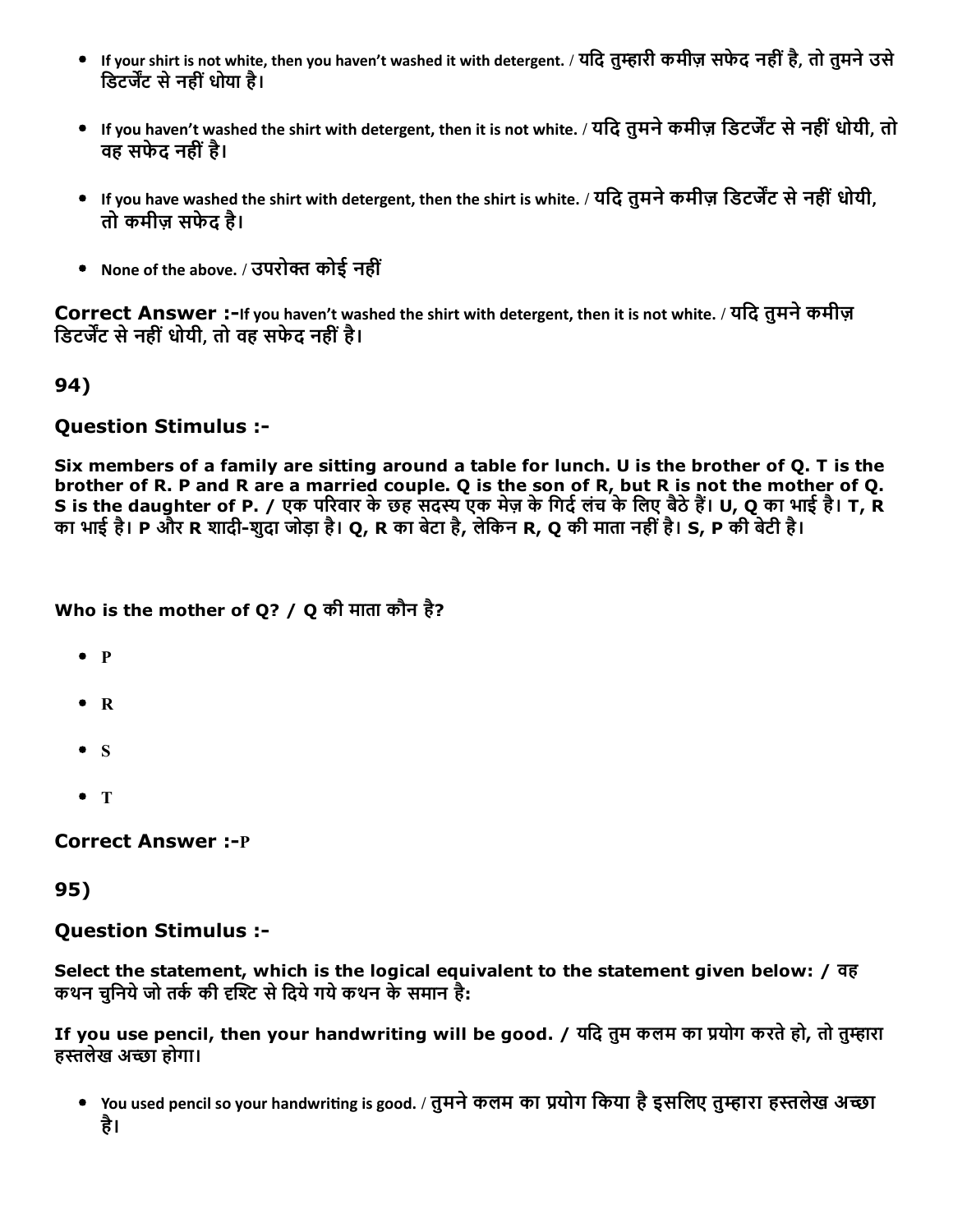- You didn't use pencil, so the handwriting is not good. / तुमने कलम का प्रयोग नहीं किया, इसलिए हस्तलेख अच्छा नहीं है।
- Your handwriting is not good implies you didn't use pencil. / तुम्हारा हस्तलेख अच्छा नहीं है का मतलब है तुमने कलम का प्रयोग नहीं किया।
- None of the above. / उपरोक्त कोई नहीं

Correct Answer :-Your handwriting is not good implies you didn't use pencil. / तुम्हारा हस्तलेख अच्छा नहीं है का मतलब है तुमने कलम का प्रयोग नहीं किया।

# 96)

### Question Stimulus :

Which of the following is the mirror image of WATCH? / निम्न में से कौन सा WATCH का दर्पण प्रतिबिम्ब है?

- **MATOH**
- WLUGH
- **WATCH**
- **MATOR**

Correct Answer :

97)

### Question Stimulus :

In the following question the first word has certain relationship with the second word. If the third word has to have the similar relationship with the fourth word, the fourth word will be: / निम्न प्रश्न में, पहले शब्द का दूसरे शब्द के साथ किसी प्रकार से कोई संबंध है। यदि तीसरे शब्द का चौथे शब्द के साथ उसी प्रकार का संबंध होना चाहिए, तो चौथा शब्द होगा:

GRASS : GREEN : : SKY : ? / घास : हरी :: आसमान : ?

- HIGH / ऊँचा
- $\bullet$  STARS/तारे
- $BLUE / \overline{d}$ ला
- CLOUDY / बादली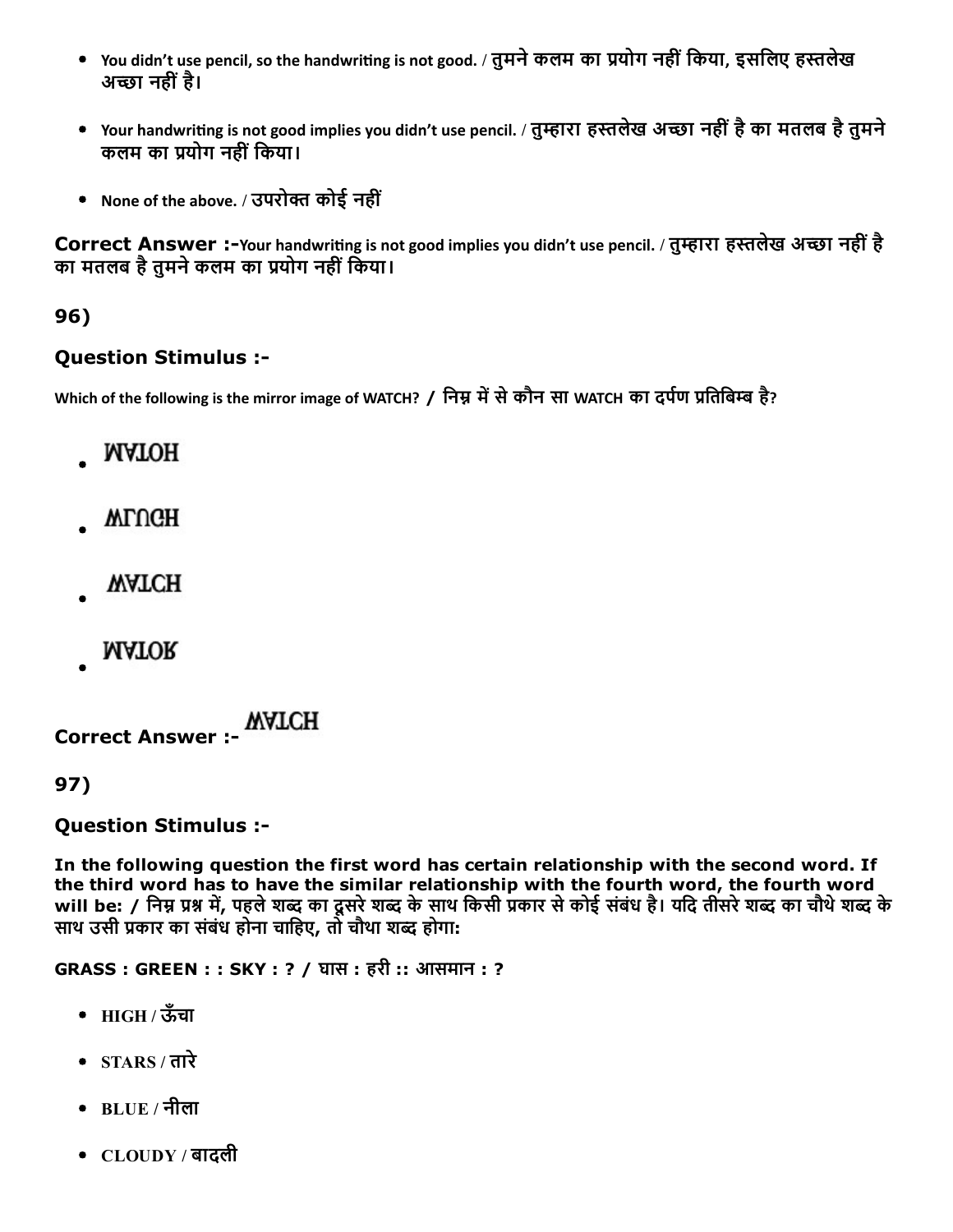98)

# Question Stimulus :

In how many ways can 4 boys and 3 girls sit in a row, if two boys sit always together? / यिद दो युवक सदैव साथ बैठते हों तो 4 युवक एवं 3 युवतियों को कितने प्रकार से एक पंक्ति में बैठाया जा सकता है?

- $1440$
- 2880
- 5760
- 1200

**Correct Answer :-1440** 

### 99)

# Question Stimulus :

Five children are seated around a round table while having lunch in a school. Amrit is to the left of Mukesh, Neeru is to the right of Subhash and between Subhash and Rajesh. Who among the children is seated to the right of Rajesh? / पाँच बच्चे स्कूल में लंच खाते समय एक गोलाकार मेज़ के गिर्द बिठायें गये हैं। अमरित मुकेश के बायीं ओर है. नीरू सुभाष के दायीं ओर है और सुभाष व राजेश के बीच है। बच्चों में से कौन राजेश के दायीं ओर बिठाया गया है?

- Amrit / अमरित
- Mukesh / मुकेश
- Neeru / नीरू
- Subhash / सुभाष

Correct Answer :-Amrit / अमरित

# 100)

# Question Stimulus :

The question is based on the following arrangement. / प्रश्न निम्न व्यवस्था पर आधारित है।

W 1 R % 4 J E # 7 M T 2 1 9 B H 3 A \$ 9 F Q 5 D G 6 U S P

Which of the following is the 7th to the right of the 18th from the right end? / निम्न में से कौन सा दायीं ओर से 18वें के दायें 7वाँ है?